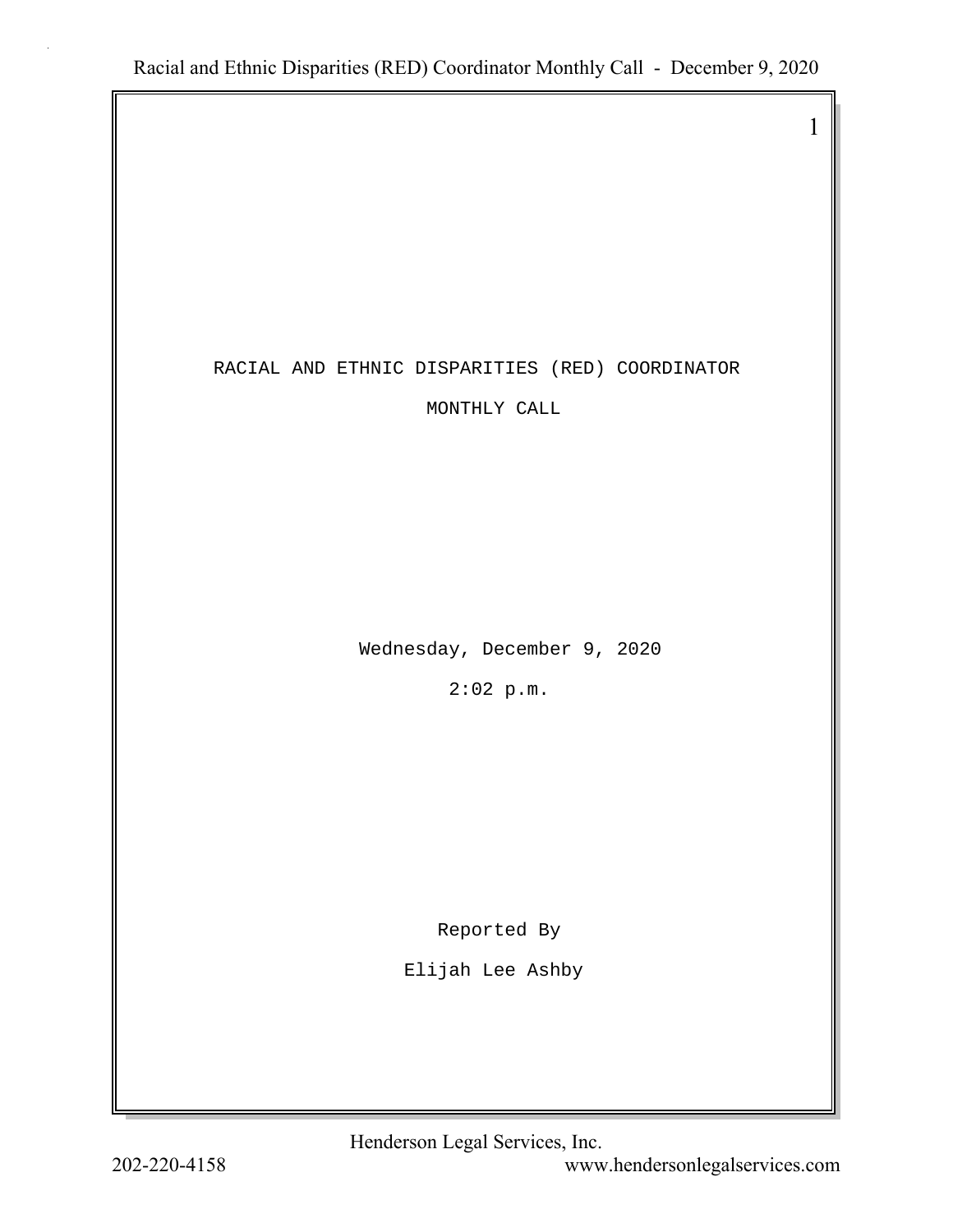|                |                  |  |             |  |  |  |  | $\overline{2}$ |
|----------------|------------------|--|-------------|--|--|--|--|----------------|
| $\mathbf 1$    |                  |  | APPEARANCES |  |  |  |  |                |
| $\sqrt{2}$     |                  |  |             |  |  |  |  |                |
| $\mathfrak{Z}$ | Lisa Hutchinson  |  |             |  |  |  |  |                |
| $\overline{4}$ | TeNeane Bradford |  |             |  |  |  |  |                |
| 5              | Tina Borner      |  |             |  |  |  |  |                |
| $\epsilon$     | Katie Penkoff    |  |             |  |  |  |  |                |
| $\sqrt{ }$     |                  |  |             |  |  |  |  |                |
| $\,8\,$        |                  |  |             |  |  |  |  |                |
| $\mathsf 9$    |                  |  |             |  |  |  |  |                |
| $10\,$         |                  |  |             |  |  |  |  |                |
| $11\,$         |                  |  |             |  |  |  |  |                |
| $1\,2$         |                  |  |             |  |  |  |  |                |
| $13$           |                  |  |             |  |  |  |  |                |
| $14\,$         |                  |  |             |  |  |  |  |                |
| $15\,$         |                  |  |             |  |  |  |  |                |
| 16             |                  |  |             |  |  |  |  |                |
| 17             |                  |  |             |  |  |  |  |                |
| $18\,$         |                  |  |             |  |  |  |  |                |
| 19             |                  |  |             |  |  |  |  |                |
| $2\,0$         |                  |  |             |  |  |  |  |                |
| $21\,$         |                  |  |             |  |  |  |  |                |
| $2\sqrt{2}$    |                  |  |             |  |  |  |  |                |
|                |                  |  |             |  |  |  |  |                |
|                |                  |  |             |  |  |  |  |                |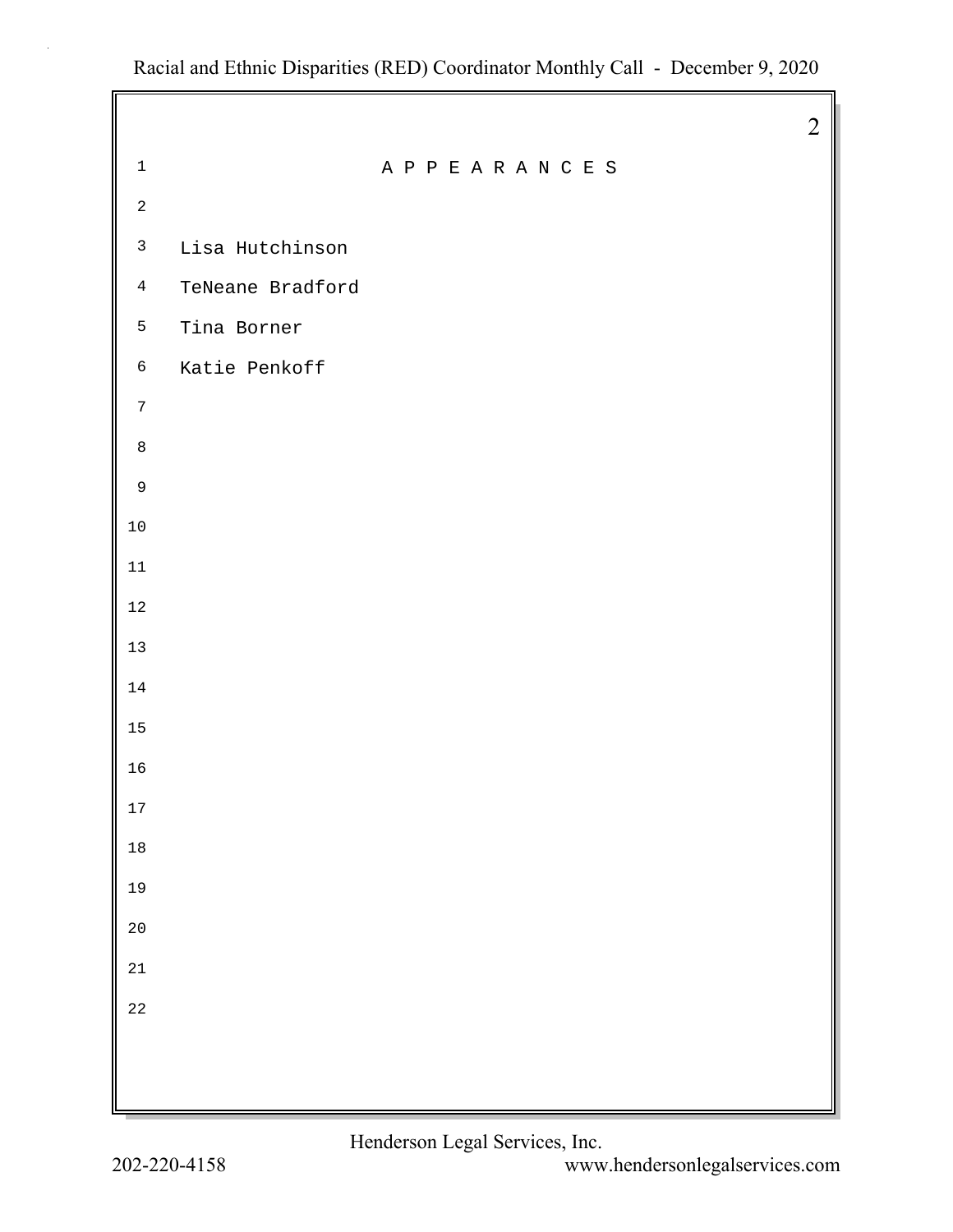1 P R O C E E D I N G S 2 MS. HUTCHINSON: Good day, everybody. My 3 name is Lisa Hutchinson with the Center for 4 Coordinated Assistance to States. And today, we are 5 hosting a collaborative meeting (phonetic) with OJJDP, 6 the monthly SRAD RED Coordinator call. 7 So a couple of housekeeping things I want to 8 go over real quickly before we get to the content of 9 the call, is that all attendees are in listen mode 10 only. If you have any issues technical or can't hear 11 or are just losing connectivity, send us an e-mail if 12 at all possible to ccas@air.org. We have staff who 13 are monitoring the inbox and can call in appropriate 14 people to help with any technical issues you may deal 15 with. 16 We are going to be facilitating our roll call 17 through the chat inbox. And so, as you can see 18 there's a couple of ways you can share your content, 19 questions, et cetera, with us. You can deal with the 20 -- change the video layout, you can change the coding 21 panel view and you can chat. And so, what we're going 22 to ask you to do is look to the right of your screen,

Henderson Legal Services, Inc.

202-220-4158 <www.hendersonlegalservices.com>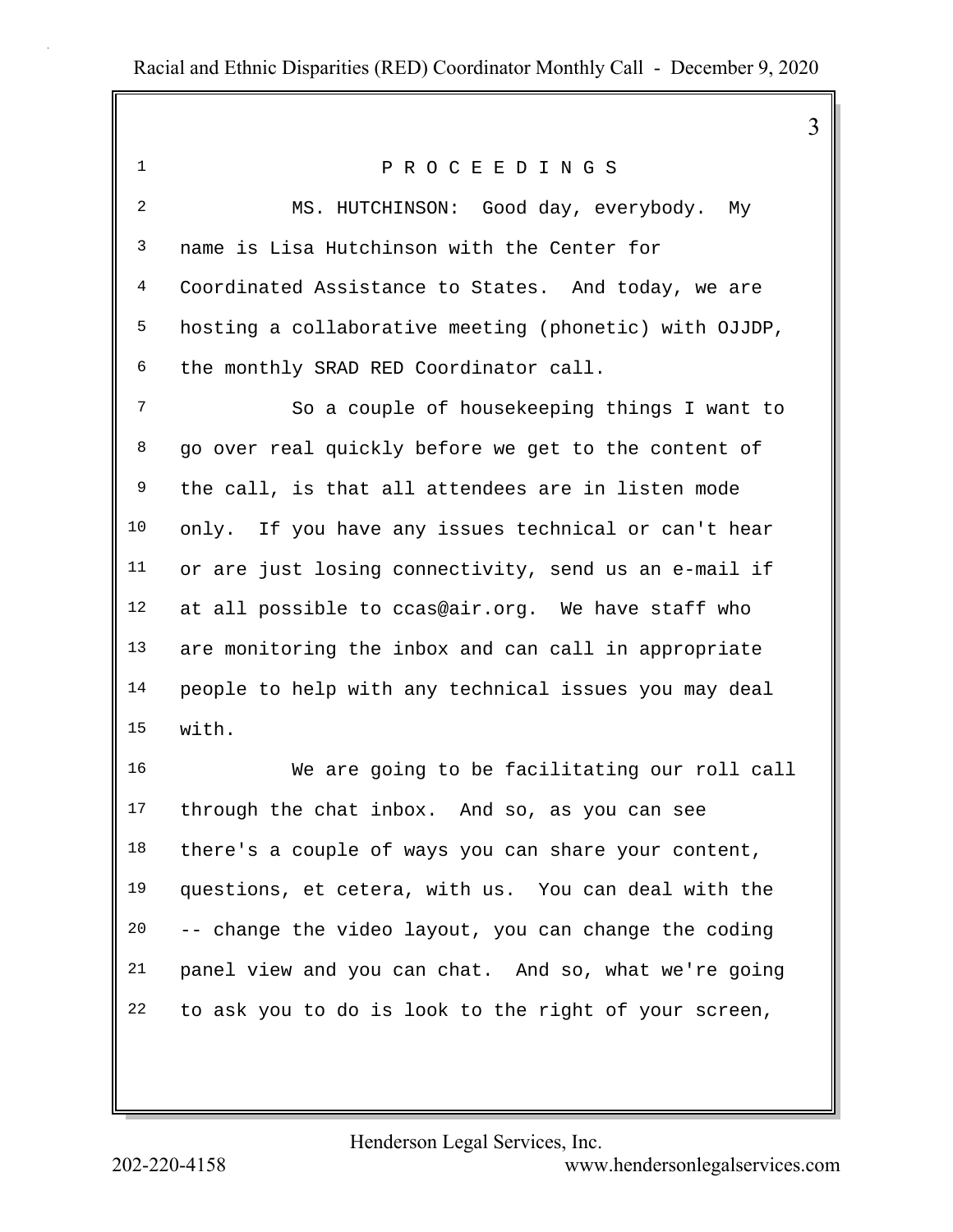|                |                                                        | 4 |
|----------------|--------------------------------------------------------|---|
| $\mathbf{1}$   | you will see a chat link, you can click on that link.  |   |
| $\overline{a}$ | And when you get into that chat box, what we want you  |   |
| $\mathbf{3}$   | to do for roll call is type in your name, the state    |   |
| $\overline{4}$ | and/or territory that you're representing today on the |   |
| 5              | call. And if it's more than one of you joining from a  |   |
| 6              | computer or -- just let us know everybody that is with |   |
| 7              | you today on the call. That way we can get an          |   |
| 8              | accurate roll call for this and not take up any more   |   |
| 9              | the content time for delivery.                         |   |
| 10             | The one other thing, before we move to the             |   |
| 11             | content that I would like to say is in the chat box,   |   |
| 12             | if you'll scroll up to the very top, there is a link   |   |
| 13             | that Katie has put in the chat box for us. We are      |   |
| 14             | still taking feedback on the conference. So it's       |   |
| 15             | really important to us to make sure that OJJDP has all |   |
| 16             | of the feedback from as many of you in the field that  |   |
| 17             | has attended the conferences as possible.              |   |
| 18             | So if you haven't already filled out that              |   |
| 19             | survey, if you would do so, we really would appreciate |   |
| 20             | that feedback form. And just the feedback that you     |   |
| 21             | could share with us around the conference and future   |   |
| 22             | planning for future training events. So the link is    |   |
|                |                                                        |   |

Henderson Legal Services, Inc.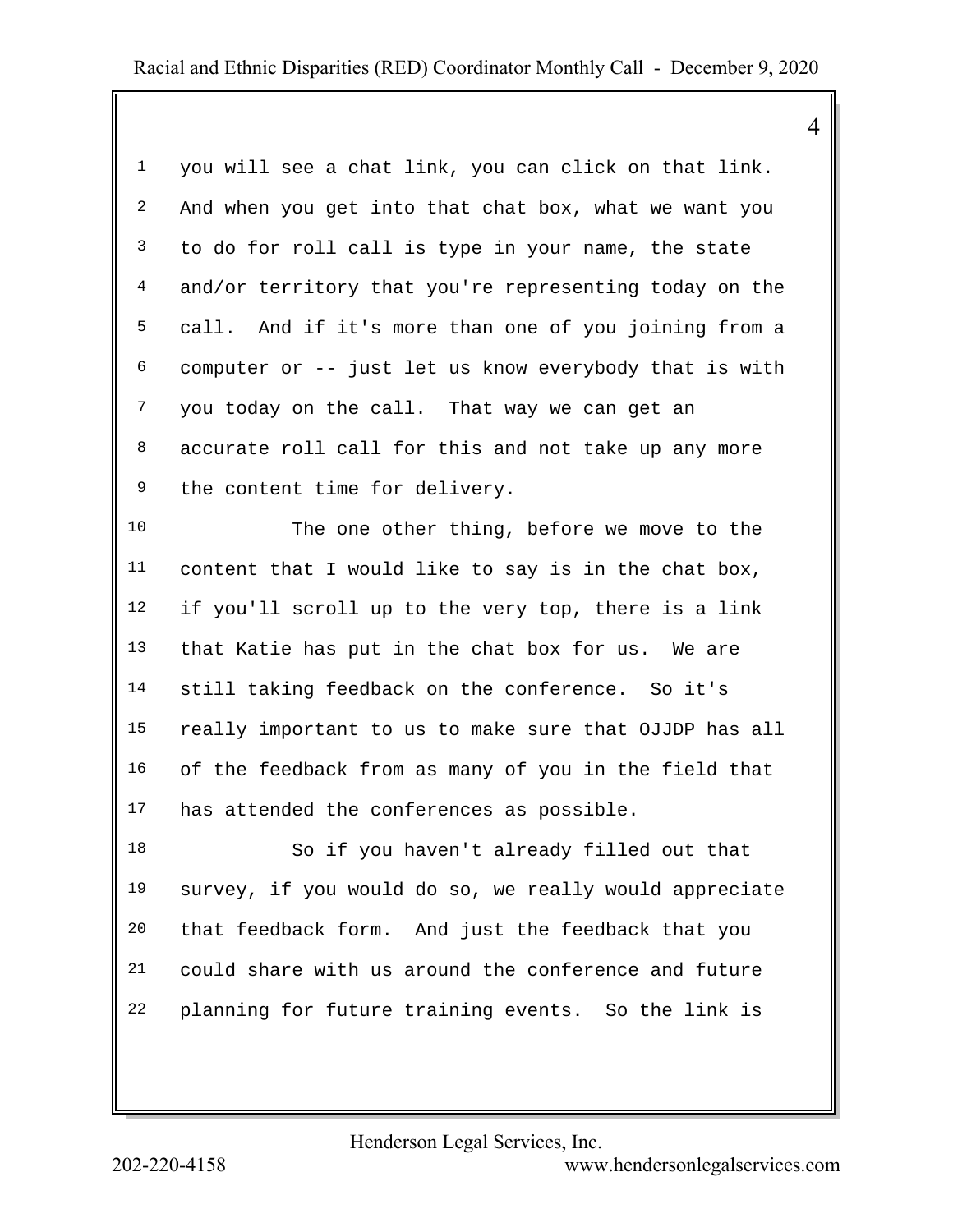|             |                                                       | 5 |
|-------------|-------------------------------------------------------|---|
| $\mathbf 1$ | in the chat box. If you'll fill out that feedback     |   |
| 2           | form, we'd appreciate it. And with that I'm going to  |   |
| 3           | turn it over to TeNeane.                              |   |
| 4           | MS. BRADFORD: Hello, can you all hear me?             |   |
| 5           | MS. HUTCHINSON: We can.                               |   |
| 6           | MS. BRADFORD: I just got kicked out, so I'm           |   |
| 7           | going to try to rejoin the video.                     |   |
| 8           | MS. HUTCHINSON: Okay.                                 |   |
| 9           | MS. BRADFORD: But if you can hear me, I just          |   |
| 10          | want to go ahead and just give a warm welcome to our  |   |
| 11          | RED coordinators and those who are on the call today, |   |
| 12          | thank you. Special thanks to our team, the SRAD team  |   |
| 13          | and CCAS for just being, you know, great partners in  |   |
| 14          | this work. I'm honored to be your serving leader in   |   |
| 15          | this work.                                            |   |
| 16          | I want to give a special thanks to the RED            |   |
| 17          | coordinators. It's not an easy job to do this work to |   |
| 18          | focus on addressing disparities that may be occurring |   |
| 19          | getting those numbers down. And so I reemphasize      |   |
| 20          | OJJDP's commitment to this work and thank you for the |   |
| 21          | commitment to this work. It's just an enormous job to |   |
| 22          | do to take on such a humongous task and you continue  |   |
|             |                                                       |   |

Henderson Legal Services, Inc.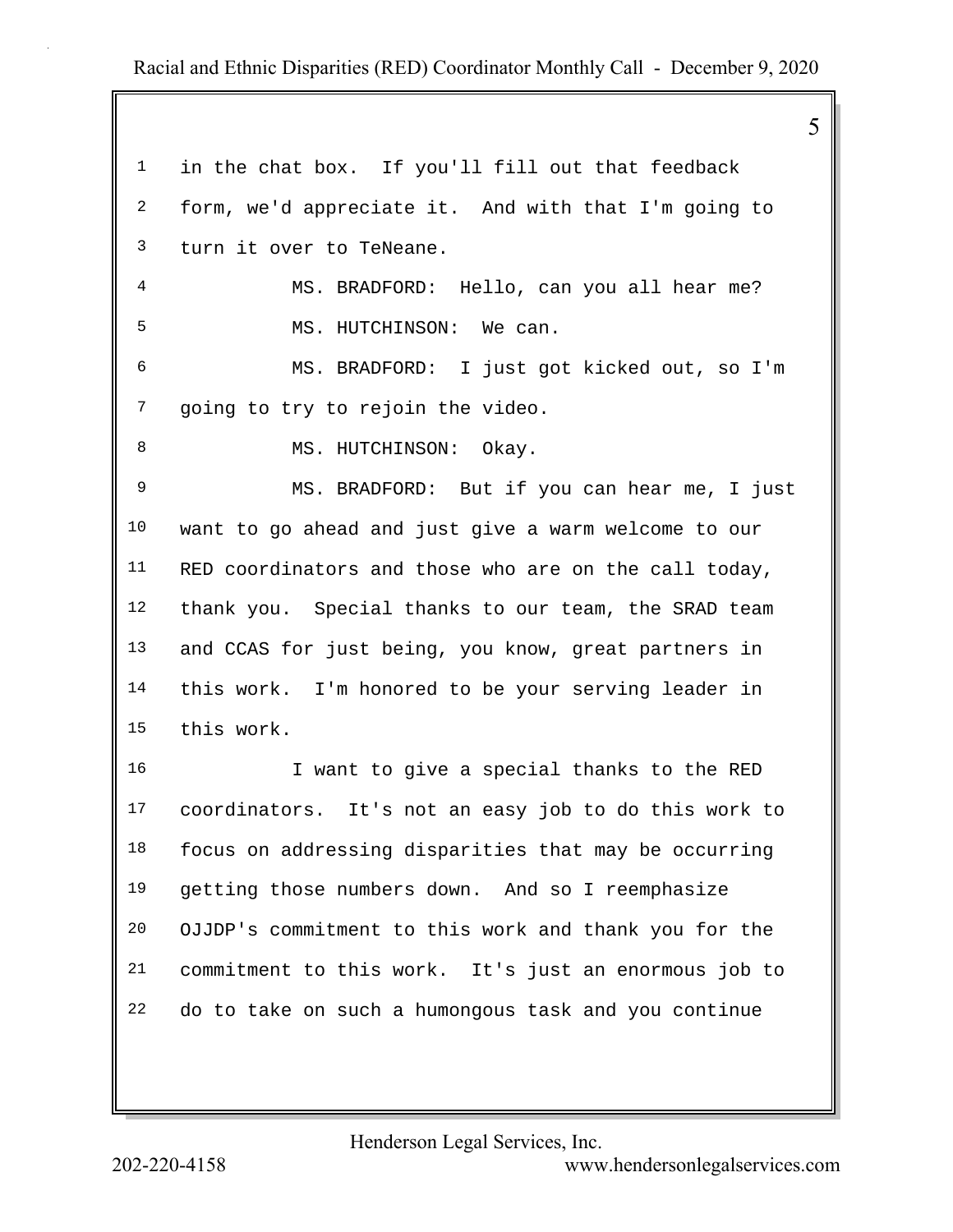1 to do it despite some of the challenges that present 2 themselves.

3 I want to again remind you to provide 4 feedback to Lisa and Tina when she comes up to speak 5 to you all. We'll share that information again, but 6 we just had an exciting time during our conference. 7 It was so amazing to be able to engage with you all. 8 For me, COVID has presented so many challenges and 9 continuing to stay connected to where it matters. 10 I spent a lot of time working on a lot of 11 Hill matters, was part of media increase,

12 congressional increase and so imagine you really get 13 caught up in the messaging of it all in the Beltway. 14 And you forget about, when you don't get out in the 15 field, and you don't engage with the field, where the 16 work really matters and where the rubber meets the 17 road. And so the conference was just really 18 energizing exciting time, to just focus on you all who 19 are doing the work and really engage with the people 20 that matter and that's you. So we're grateful to you 21 again for just jumping in and pivoting off into a 22 virtual environment and hanging out with us during the

Henderson Legal Services, Inc.

202-220-4158 <www.hendersonlegalservices.com>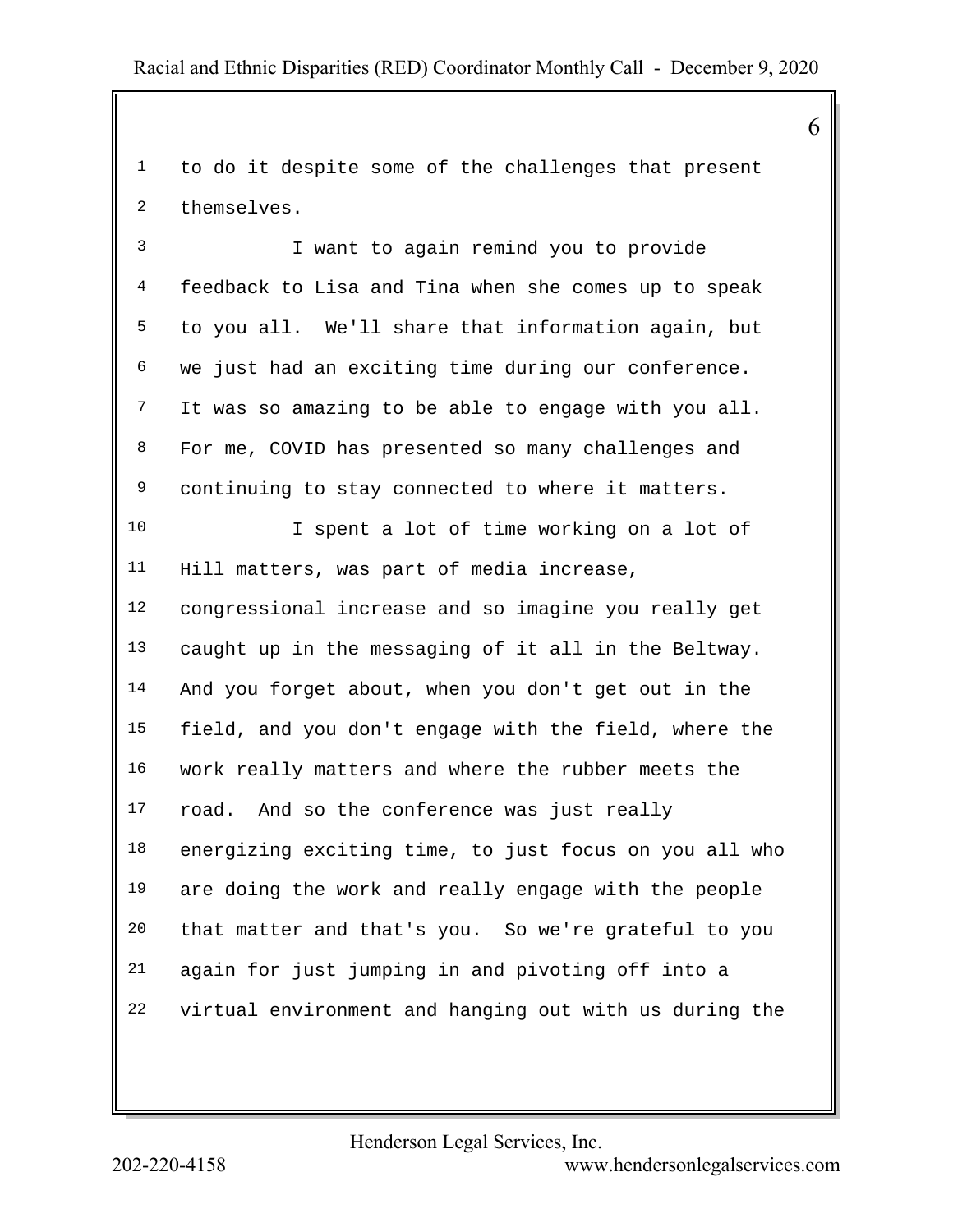1 conference. That was no small feat.

| $\overline{a}$ | As we close the year, COVID continues to just         |
|----------------|-------------------------------------------------------|
| 3              | elevate our game in ways that we never would have     |
| 4              | thought. It challenges us in our work in ways that we |
| 5              | never would have thought. I'm sure that we've found   |
| 6              | innovative ways to do the work that we're doing.      |
| 7              | There's no group of people that are bigger champions  |
| 8              | to figuring out how to do this than those who work in |
| 9              | the juvenile justice arena. And we figured out how to |
| 10             | make that happen despite the challenge of COVID and   |
| 11             | all the, you know, interesting things that the        |
| 12             | pandemic and hurtful things that the pandemic has     |
| 13             | brought to our nation.                                |

14 As we reflect on the year, we have really 15 focused a lot on try and assist (phonetic) to continue 16 to engage the states in voluminous ways, in monumental 17 ways. CCAS has been our partner in delivering lots of 18 different modalities or training despite the pandemic. 19 We have churned out and churning out certification 20 programs, certificate programs, really spending time 21 talking to DSA heads in a way that we haven't done 22 before to help with understanding the work that you

Henderson Legal Services, Inc.

202-220-4158 <www.hendersonlegalservices.com>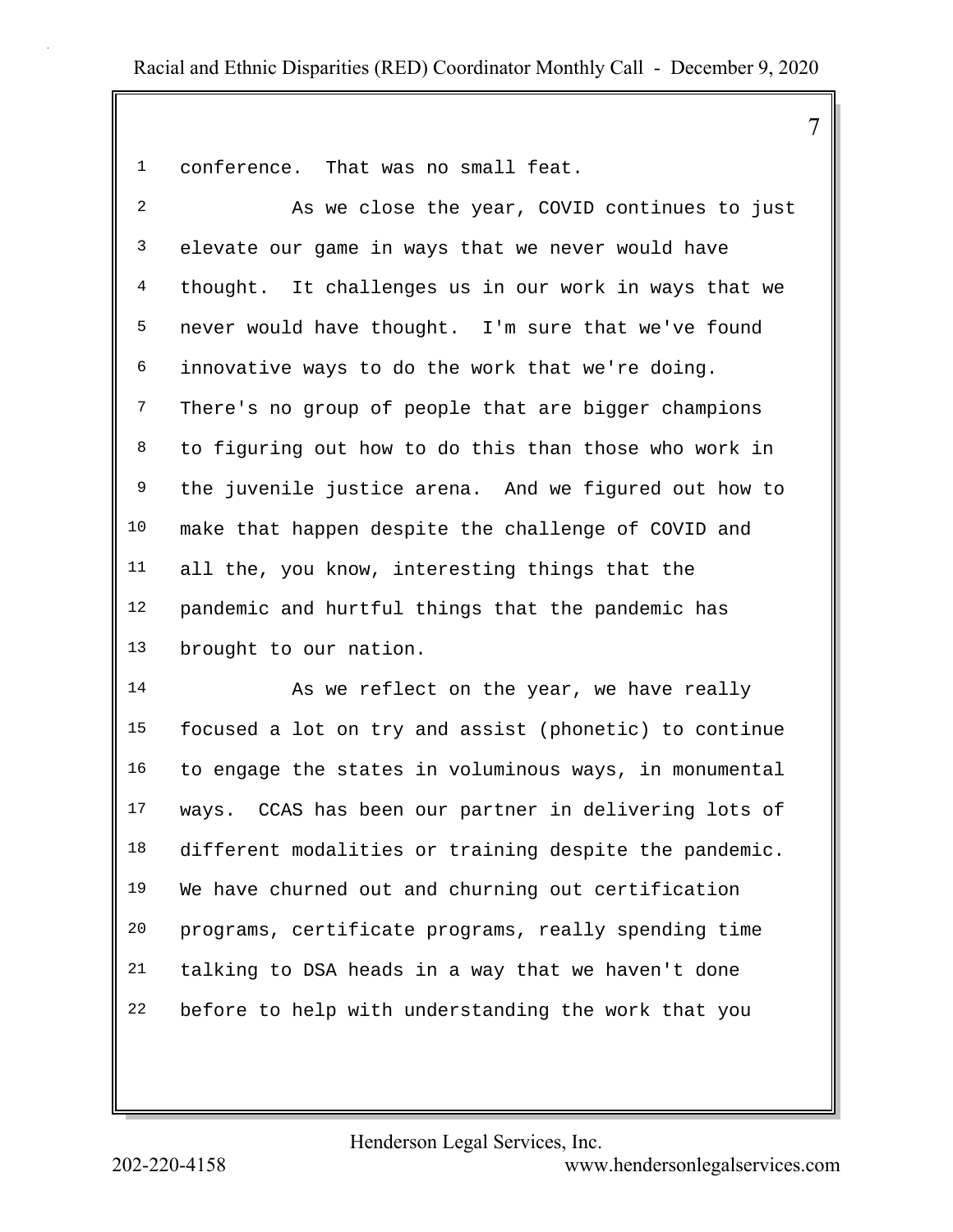1 all do or that they may not, we shifted gears in 2 information sharing in trying to post things on the 3 website in more informative ways. 4 And so that brings me to a really important 5 point to note is that we're sharing on our webinars 6 and calls, and that is OJJDP is your main delivery of 7 information around Title II Formula Grants requirement 8 to include the RED core requirement. It's essential 9 that you all understand that as there are so many 10 wonderful and/or advocacy groups out there, whose 11 focus is to try to help you understand that the Title 12 II Formula Grants Program and the JJRA. But it's 13 important to really emphasize that the requirement, 14 the way the requirements operationalize fall under 15 statutory obligation of the Office of Juvenile and 16 Delinquency Prevention. And at this point that a 17 delegated authority is to the State Relations and 18 Assistance Division. 19 So if you have questions or you're hear any

20 kind of conflicting information about what's required 21 or you are new, you're not sure, you're hearing things 22 in other meetings and other forums, or what have you,

Henderson Legal Services, Inc.

202-220-4158 <www.hendersonlegalservices.com>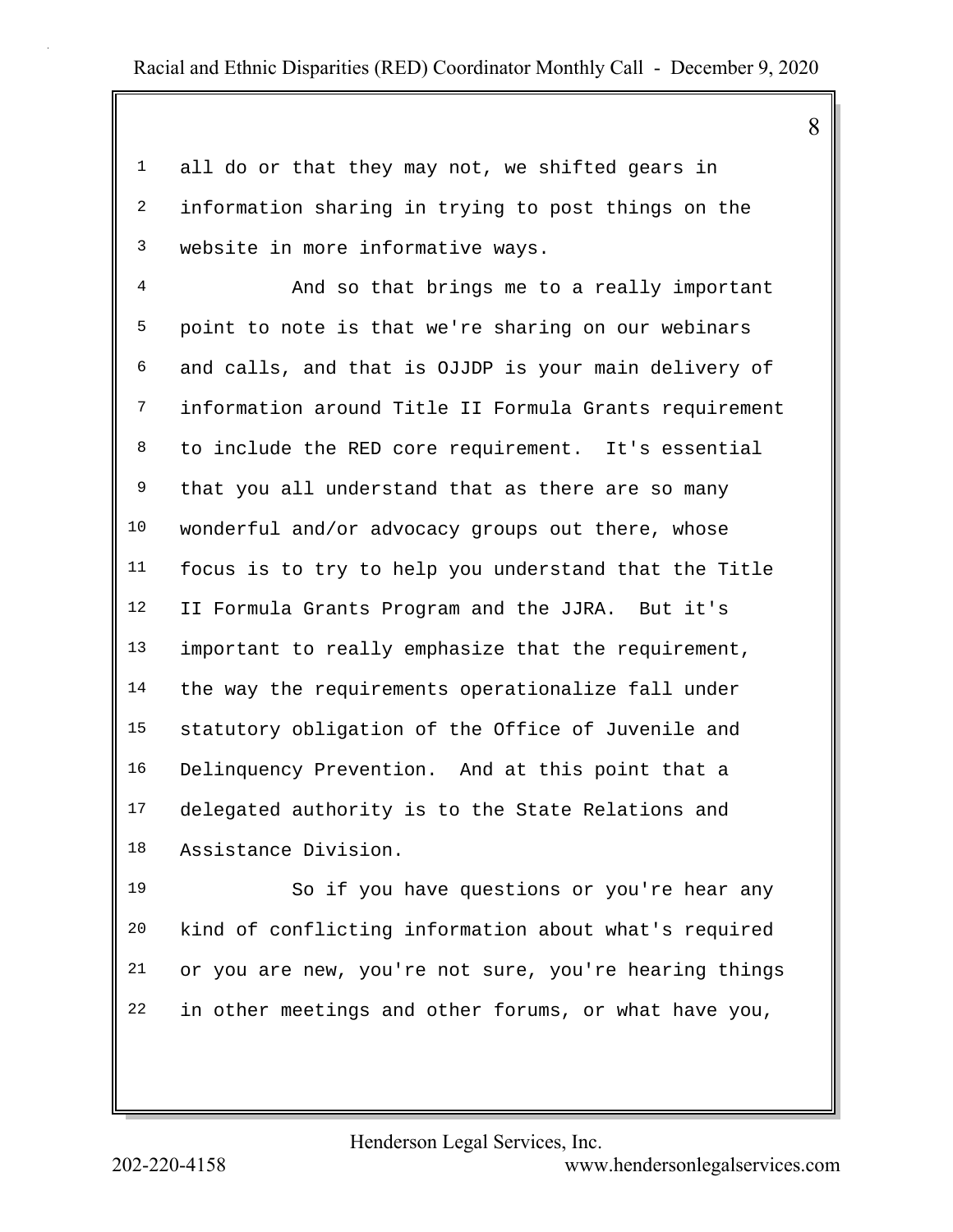1 visible groups and organizations that show you're in. 2 Certainly we respect your -- your need to be involved 3 with that -- those organizations but we want to make 4 sure that if you have questions about what is 5 required, how to get the job done, or how to comply 6 with the codes, how to make sure you're in compliance 7 with eligibility requirements for Title II Formula 8 award, that you get that information from us. Please 9 be in touch with your program managers that are 10 assigned. We try to scale up our staffing so that 11 they get more time to support you. The program 12 managers for other programs will be -- will try to 13 make sure that their main focus is them being 14 responsive to your needs and requests.

15 If you have issues and you want to make sure 16 that they reach my attention, you can certainly, you 17 know, e-mail them or copy me or send me an e-mail and 18 let me know what's on your mind and I'll certainly do 19 -- and cold call me and I'll certainly try to make 20 sure I get back to you as soon as possible. Sometimes 21 it's difficult because I manage enough to have 22 multiple requests that I am responding to. But I do

Henderson Legal Services, Inc.

202-220-4158 <www.hendersonlegalservices.com>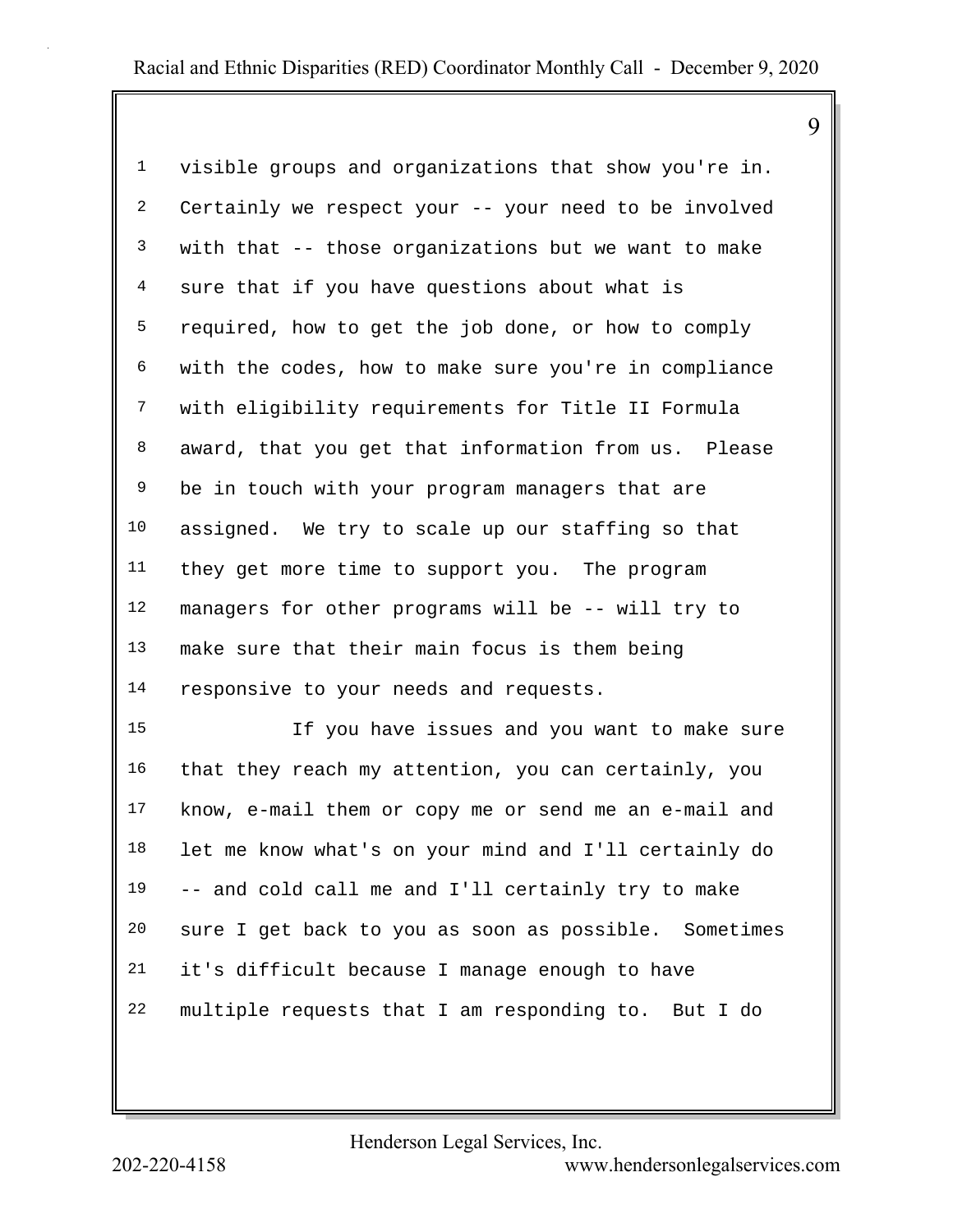|                | 10                                                     |
|----------------|--------------------------------------------------------|
| $\mathbf{1}$   | try to make sure that I reconcile each day's calls and |
| 2              | e-mails and prioritize getting back to you.            |
| 3              | We are excited to move into this call with             |
| $\overline{4}$ | you. I'm going to turn it over to Tina Borner, who,    |
| 5              | all of you very well know, has worked with you and has |
| 6              | supported this core requirement for many years.<br>So, |
| 7              | thank you for your patience. Welcome everyone. Thank   |
| 8              | you for all that you do in the field, Tina, passion    |
| 9              | (phonetic) of the time of the year.                    |
| 10             | MS. BORNER: All right. Hafa Adai, everyone.            |
| 11             | And I say that as a tribute to my beloved Guam         |
| 12             | compatriots who have joined us on this call today. I   |
| 13             | really appreciate it, that's the greetings of the day  |
| 14             | on the Pacific island. But hello, thank you so much    |
| 15             | for joining us on this call. And so, I am going to     |
| 16             | talk briefly about the Racial and Ethnic Disparities   |
| 17             | statute and what is -- and the requirements that are   |
| 18             | involved in -- within that statute to make sure that   |
| 19             | you guys are all aware.                                |
| 20             | If you were at the -- if you attended the              |
| 21             | conference, which I hope you did, please again provide |
| 22             | feedback. But you know, this information was also      |
|                |                                                        |

Henderson Legal Services, Inc.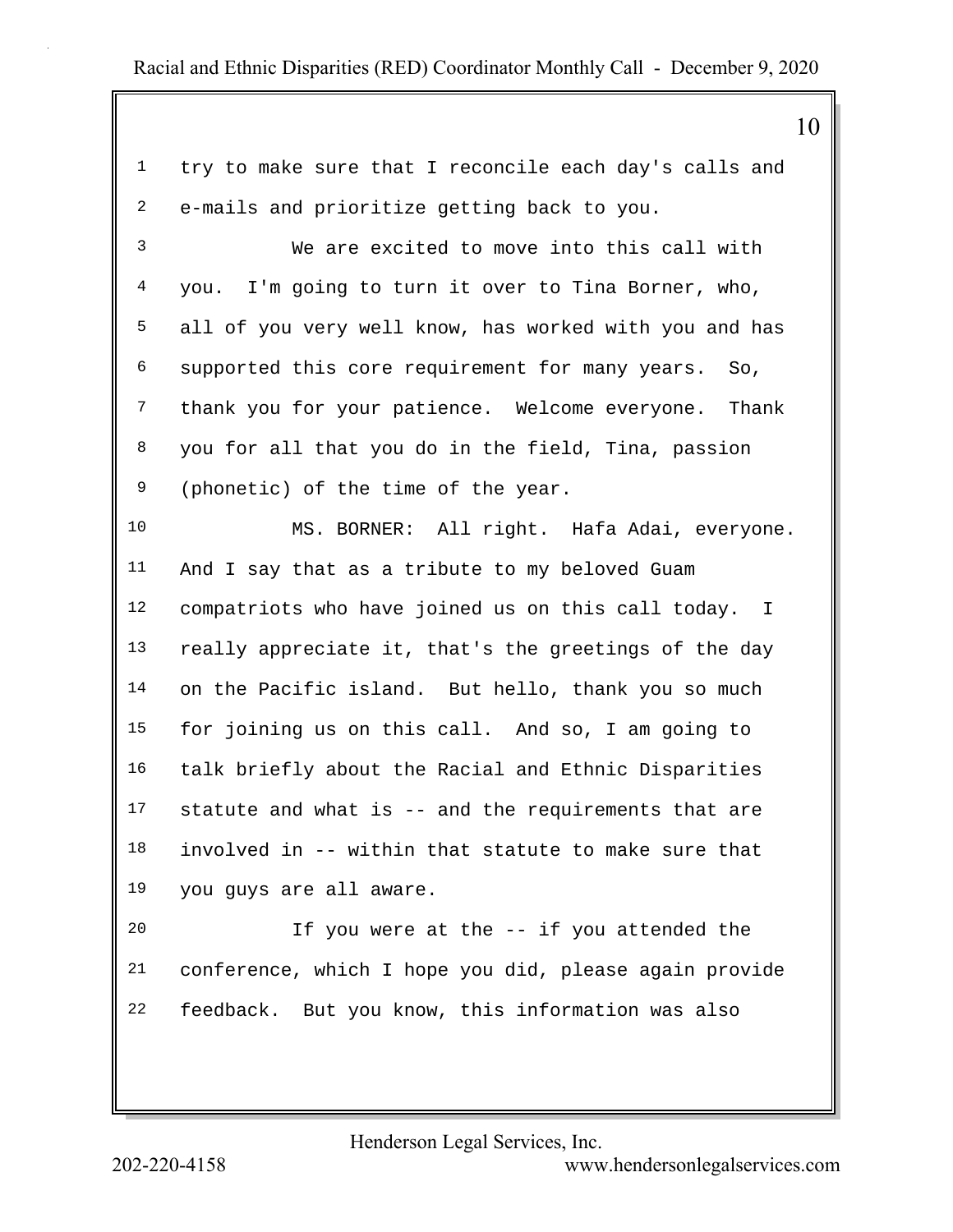| $\mathbf 1$    | provided during that time but, you know, at OJJDP,     |
|----------------|--------------------------------------------------------|
| $\overline{a}$ | one, we want to make sure that you guys are            |
| $\mathfrak{Z}$ | successful. And so, one of the things that we are      |
| $\overline{4}$ | doing to make sure that you are successful is          |
| 5              | reiterating some basic statutory requirements. And     |
| 6              | one of the things, as you see on this slide that's     |
| 7              | here, is what is in the statute now around Racial and  |
| 8              | Ethnic Disparities once called Disproportionate        |
| 9              | Minority Confinement. And so, as you can see down      |
| 10             | here there is an A, B, and C.                          |
| 11             | And so I want to focus on A for just a                 |
| 12             | moment. And I want to talk about how as a              |
| 13             | requirement, as a statute requirement, states are to   |
| 14             | establish and designate existing coordinating bodies   |
| 15             | composed of juvenile justice stakeholders including    |
| 16             | representatives of the educational system at the       |
| 17             | state, local and tribal level to advise efforts by     |
| 18             | state, units of local government, and Indian tribes to |
| 19             | reduce racial and ethnic disparities.                  |
| 20             | Now, this requirement is not saying that you           |
| 21             | have to have a separate or a new committee within your |
| 22             | -- you know, if you have a committee within your state |
|                |                                                        |

Henderson Legal Services, Inc.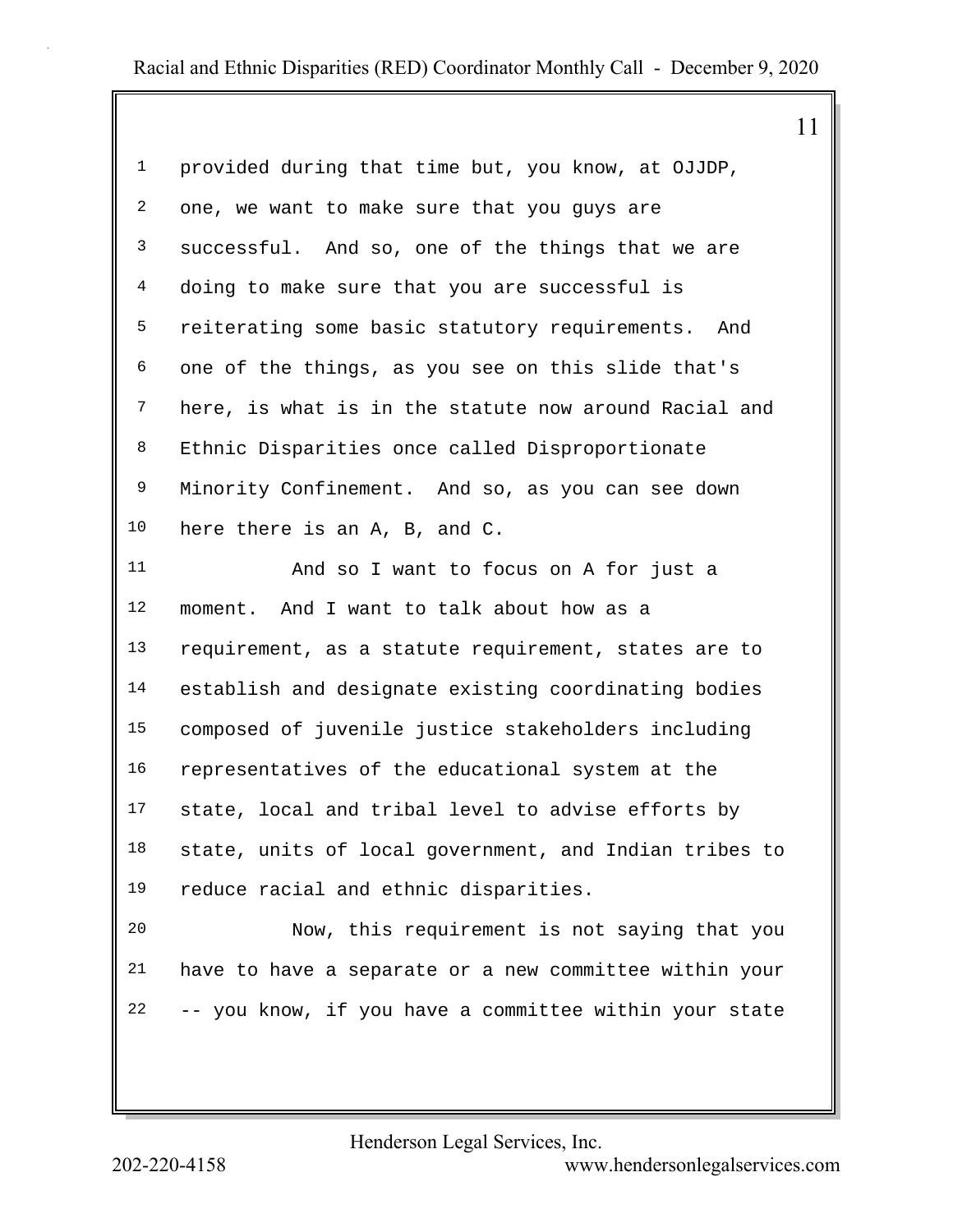12

1 that was dealing with DMC now has switched over to 2 Racial and Ethnic Disparities, which is the same thing 3 that you guys have an entity that is talking about 4 racial and ethnic disparities within your state. And 5 so, we want to make sure that this requirement is 6 being met. And this is probably something that we are 7 going to be asking about as we go through the 8 evaluation of your plans to make sure that there is 9 some type of entity or coordinating body that you have 10 that is talking about, you know, specifically around 11 reducing racial and ethnic disparities within your 12 state.

13 When we talk about B and C, we are talking 14 about the areas where identifying and analyzing data 15 on race and ethnicity a decision point to the state, 16 local and tribal juvenile justice system to determine 17 which such points create racial and ethnic disparities 18 among youths who come into contact with the juvenile 19 justice system and developing and implementing a work 20 plan that include measurable objectives for policy 21 practice or other system changes based on the needs 22 identified by the data collection and analysis under

Henderson Legal Services, Inc.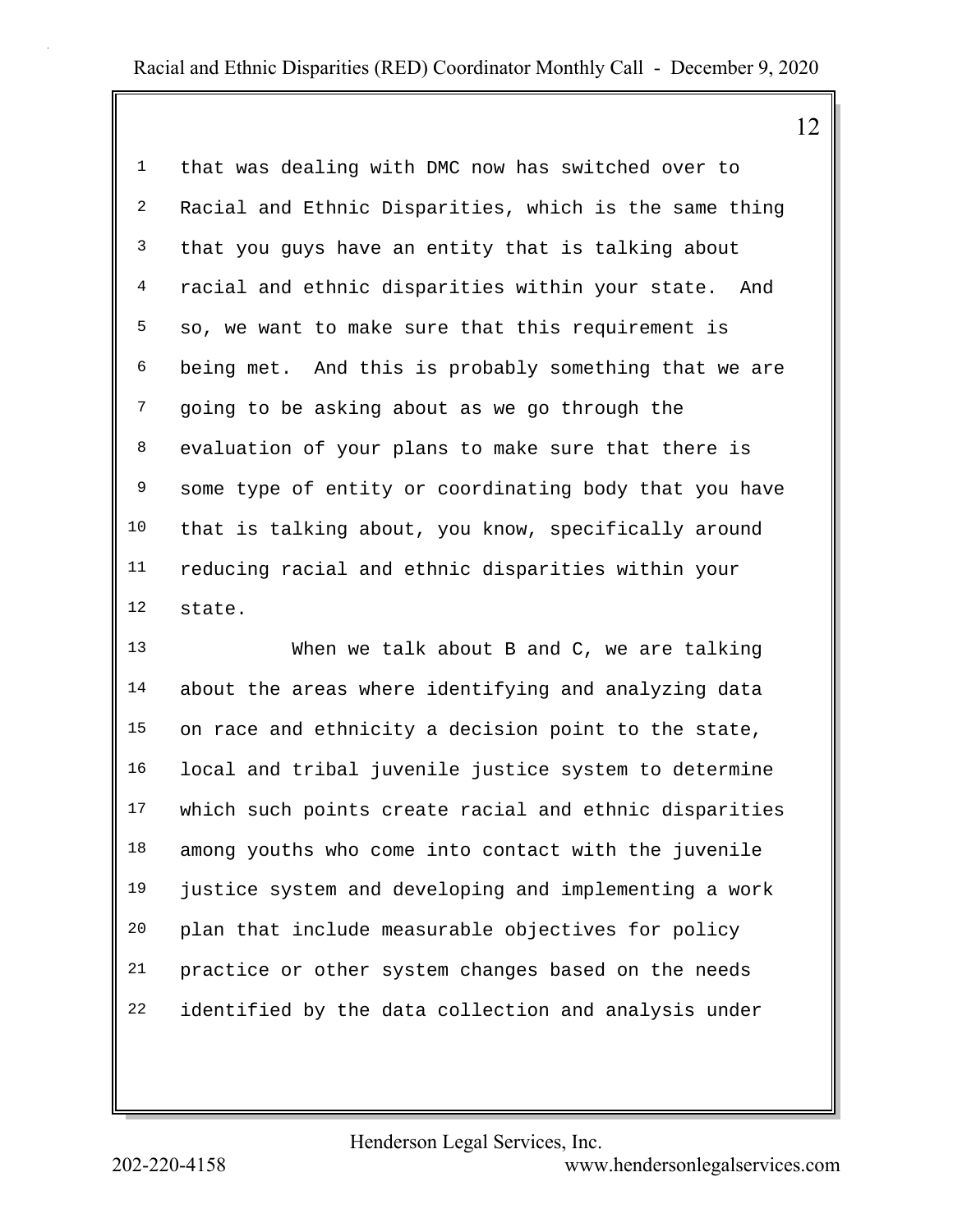1 sub-paragraph 223E15.

| $\overline{a}$ | So when we're talking about B and C, that is           |
|----------------|--------------------------------------------------------|
| 3              | exactly the area that we are talking about when we     |
| 4              | ask, in the R-E-D solicitation, the Title II           |
| 5              | solicitation that had a specific area around racial    |
| 6              | and ethnic disparities. So that you guys are           |
| 7              | providing us with the data and the information and     |
| 8              | your plan. Again, this is your plan, this is not       |
| 9              | something that we are talking -- or we are telling you |
| 10             | that you have to do, as in "we" OJJDP are telling you  |
| 11             | that you need to do. We want you to tell us, what it   |
| 12             | is that you're going to do in the state for how you    |
| 13             | plan on reducing racial and ethnic disparities. Next   |
| 14             | slide, please. Lisa.                                   |
| 15             | MS. HUTCHINSON: I'm trying to continue to              |
| 16             | the next slide real quick. So Tina, I'm not exactly    |
| 17             | sure which slide after that you wanted. I apologize    |
| 18             | for the misunderstanding.                              |
| 19             | MS. BORNER: I wanted the FY '20.                       |
| 20             | MS. HUTCHINSON: Oh, got you. That was my               |
| 21             | mistake, I apologize, you all. So, this is the FY'20.  |
| 22             | MS. BORNER: No, this is the second page.               |
|                |                                                        |

Henderson Legal Services, Inc.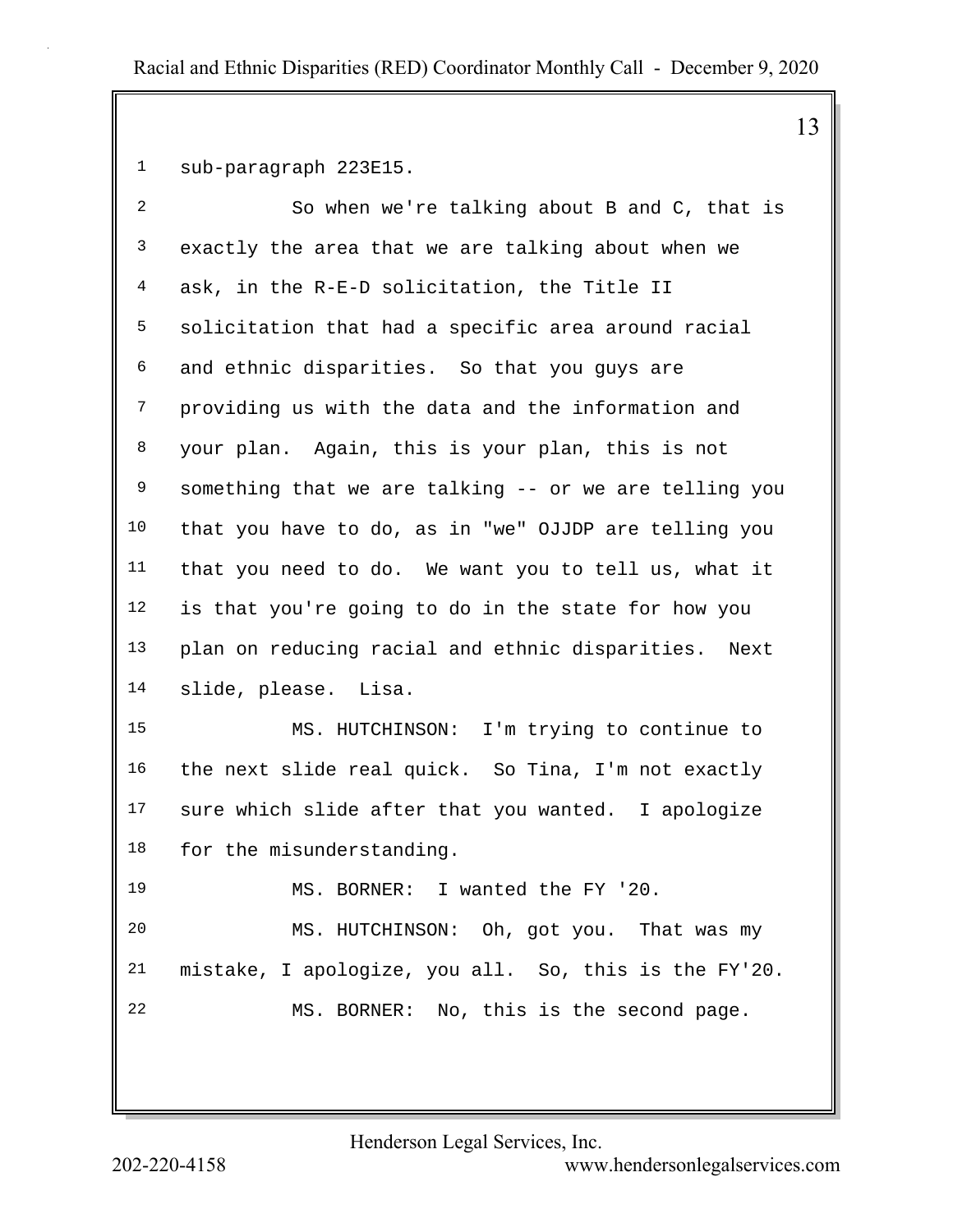| 1                       | MS. HUTCHINSON: Yeah, let me -- Okori, can             |
|-------------------------|--------------------------------------------------------|
| $\overline{\mathbf{c}}$ | you help me get it to the first page? I'm not able to  |
| 3                       | -- it's not working for me to do that. Let me try one  |
| $\overline{4}$          | more time. There we go. All right. All right.          |
| 5                       | You're good to go.                                     |
| б                       | MS. BORNER: Thank you so much. So, thank               |
| 7                       | you all for your patience, you know, technology is a   |
| 8                       | beast sometimes. But I want to show you, this is the   |
| 9                       | document under the 2020 Title II solicitation that     |
| 10                      | talks about the compliance data submission and your    |
| 11                      | racial and ethnic disparities plan submission. There   |
| 12                      | is going -- you know, you there could be some changes  |
| 13                      | to this but, you know, for us, I believe, it's going   |
| 14                      | to be minor changes.                                   |
| 15                      | But this is the document that talks about              |
| 16                      | what it is that is going to be required from you when  |
| 17                      | we talk about those -- that B and C areas, when we     |
| 18                      | talk about the data and the information that you need  |
| 19                      | to provide to us. This will give you in the            |
| 20                      | solicitation, you know, the 2021 solicitation, which   |
| 21                      | is not -- which is not out yet, but this will give you |
| 22                      | the information that is needed in order to provide the |

Henderson Legal Services, Inc.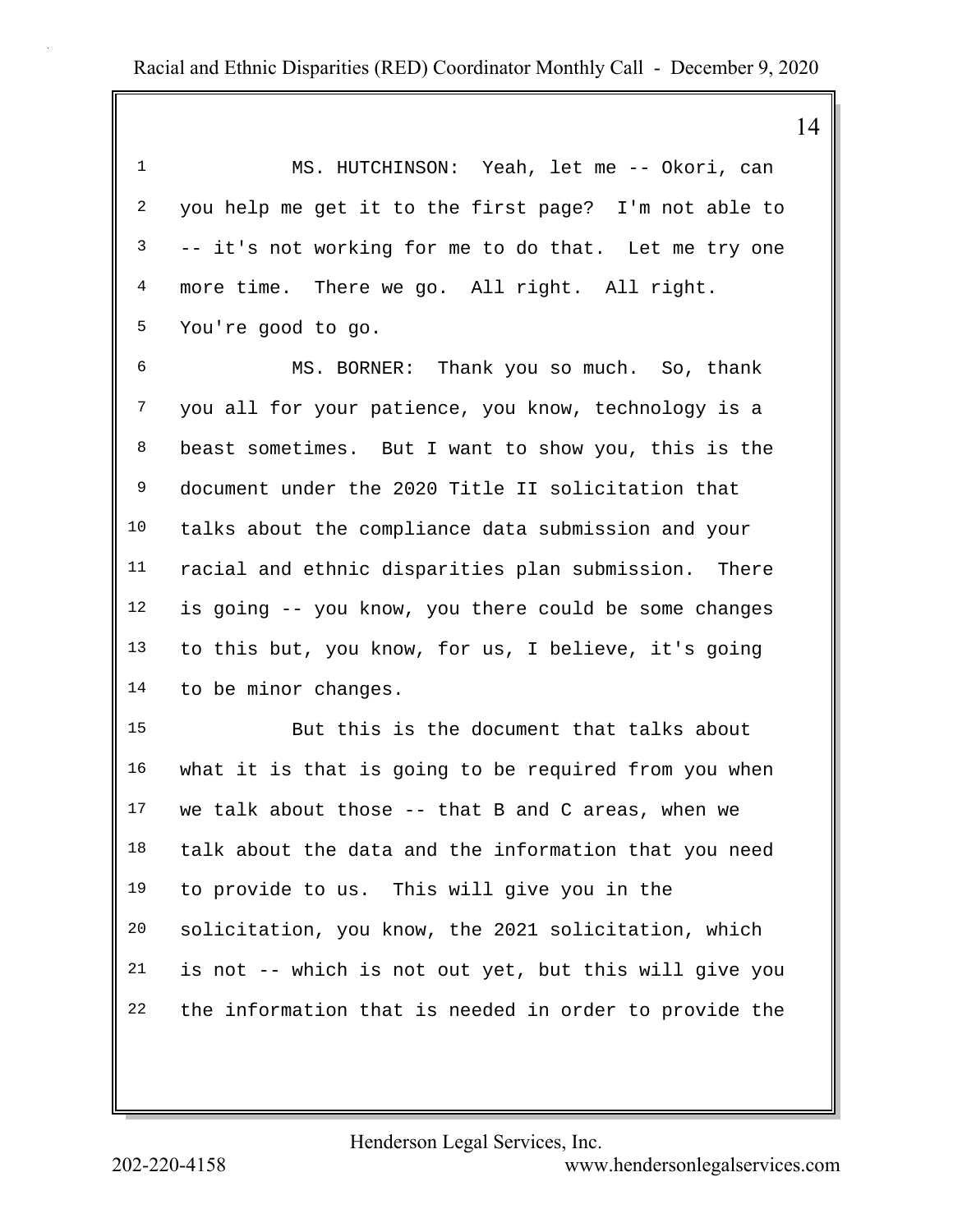15 1 plans that we are looking for. So, when you look at 2 this document and Lisa, can you scroll down? 3 MS. HUTCHINSON: Is that far enough down for 4 you, Tina? 5 MS. BORNER: I don't -- oh, there it goes. 6 Okay. 7 MS. HUTCHINSON: Yeah. 8 MS. BORNER: So as I was talking the B and C, 9 but one of the things, you know, that we have found 10 that we need to reemphasize, you know, based on these 11 last two years, in 2019 we -- OJJDP moved and shifted 12 from the five phase reduction model to this new model 13 of how we have decided to look at racial and ethnic 14 disparities in a state. And so, as we have asked in 15 the past if we look at, you know, there's a three-16 pronged, a three-phase model of questions that are 17 provided that we ask you to provide to us in your 18 plan. 19 Some of the information, when you look at 20 Phase 1, which is one the screen, where it says, 21 "Identify state-wide data and research based points of 22 potential disparity." Data collection must occur for

Henderson Legal Services, Inc.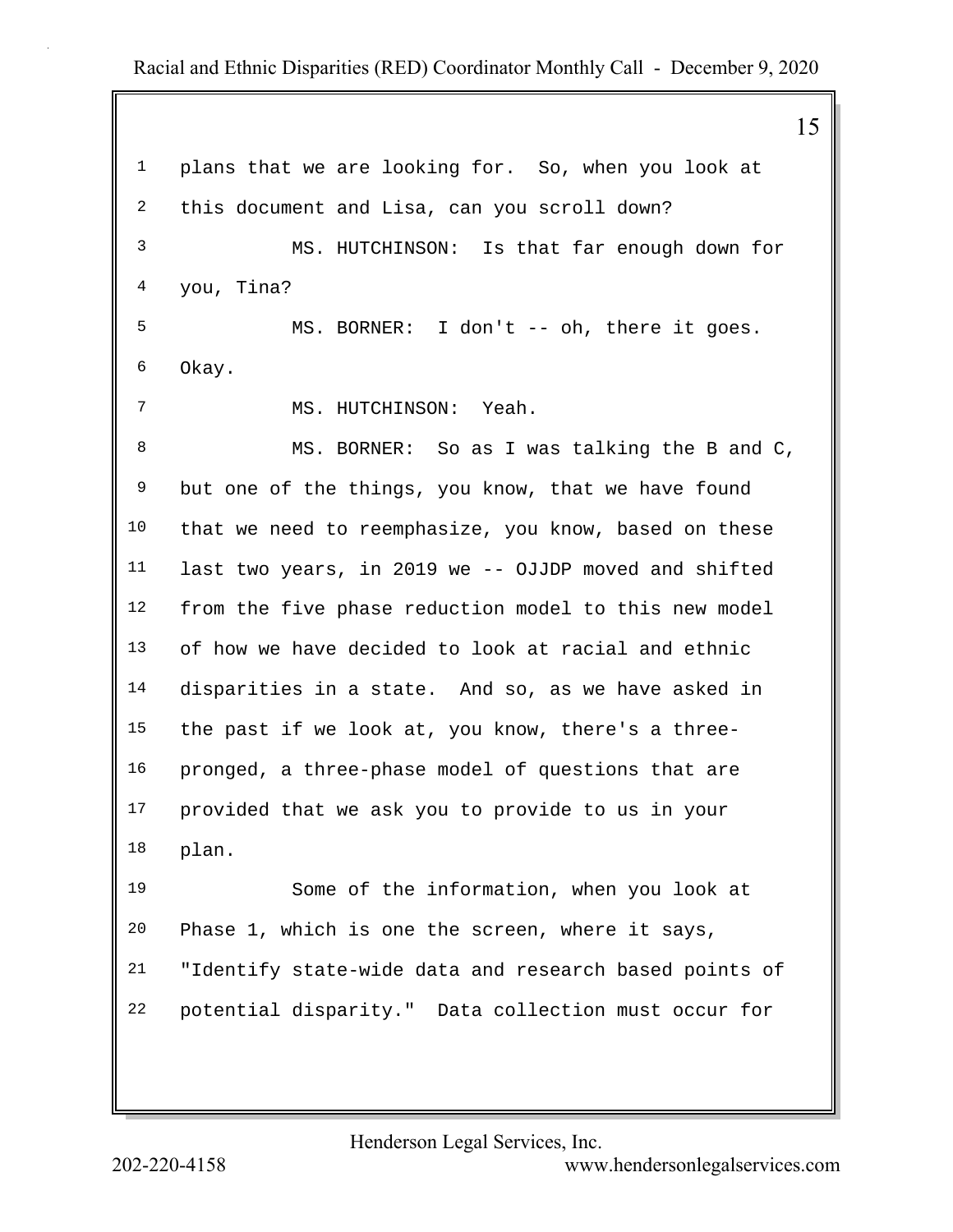| $\mathbf{1}$   | at least four of the five points below. At each        |
|----------------|--------------------------------------------------------|
| $\overline{a}$ | point, your state must provide percent of population   |
| $\mathbf{3}$   | data using the most recent U.S. census data. So we     |
| $\overline{4}$ | have the five data collection points which is arrest,  |
| 5              | diversion, pre-trial detention, disposition,           |
| 6              | commitment and data transfer. And so, we ask you to    |
| 7              | provide us with the population data and we do have an  |
| 8              | Excel spreadsheet if you -- as a tool that can used if |
| 9              | you need it in order to provide this information. It   |
| 10             | does the calculation for you. The only thing that you  |
| 11             | have to put in there are like the basic numbers of     |
| 12             | arrests, diversion, the population and it will devise  |
| 13             | -- it will do the calculations for you. So, this is    |
| 14             | the start of what it is that we are asking that you    |
| 15             | provide to us as a part of your DMC or your -- I'm     |
| 16             | sorry, your RED, your Racial and Ethnic Disparities    |
| 17             | plan that you will be providing to us.                 |
| 18             | Next page. Okay, I just happened to look               |
| 19             | over at Laura. Hi, how are you? I see your question    |
| 20             | about the easy access. Yes, you can definitely still   |
| 21             | use that as your census data point and we will move    |

22 forward yeah, and so you're able to pull the

Henderson Legal Services, Inc.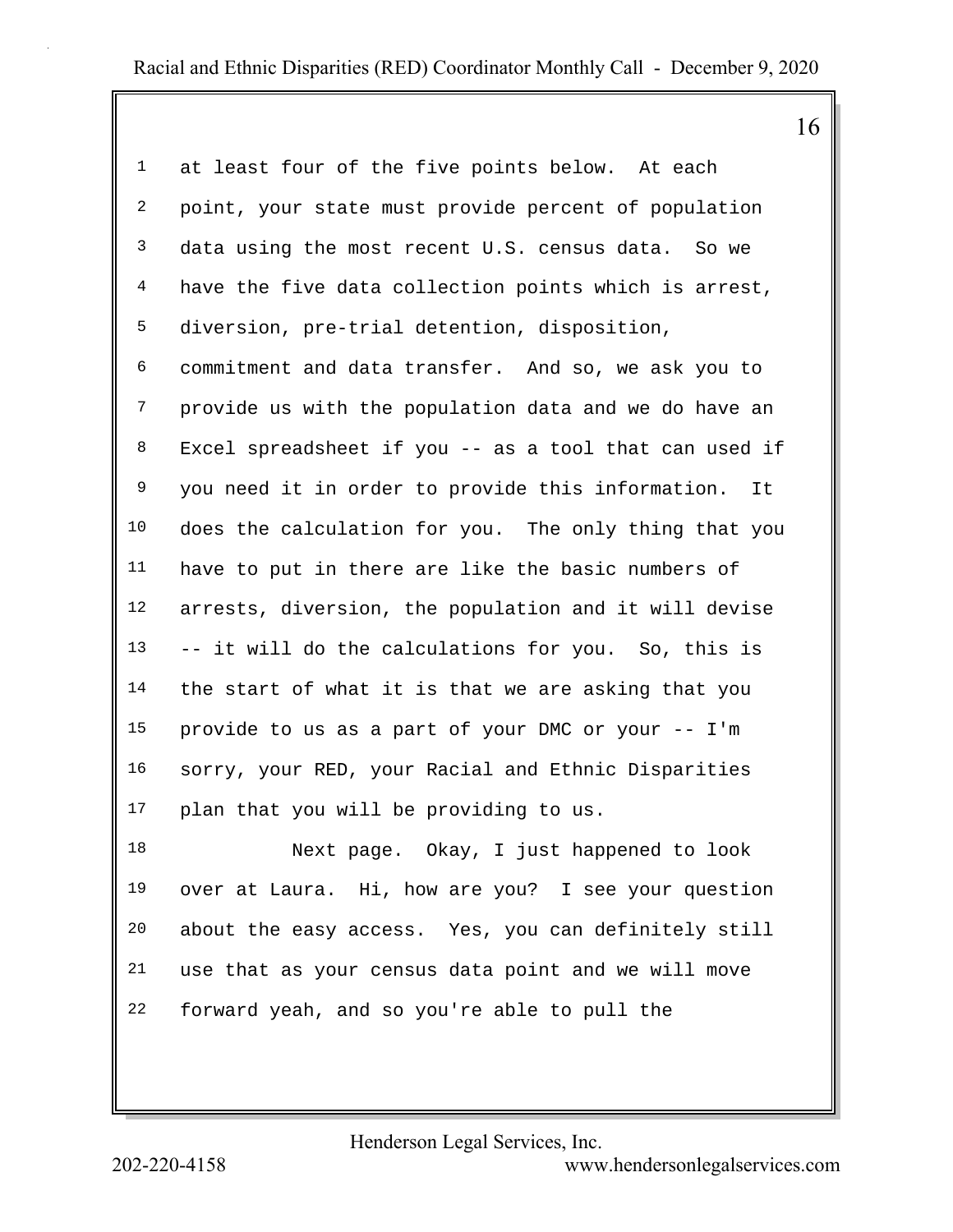1 information from there. You are absolutely able to 2 continue to use that.

3 One of the things that, again, I need to 4 reemphasize because, you know, I know as we started 5 this in 2019 there were some questions because we were 6 shifting from using the RRI data into using this 7 population based data. Again, I just want to 8 emphasize that even though you, as a state, may like 9 using the RRI data and want to continue using the RRI 10 data, it cannot be used in lieu of the data that we 11 are asking for, the population data. So you can still 12 use RRI as a means of getting information for internal 13 purposes, but for our purposes in what you are going 14 to supply to us, you are not able -- we will not 15 accept RRI or Relative Rate Index data in order to -- 16 in lieu of the population data that we are asking for.

17 So as we move into Phase II, which is develop 18 an action plan -- and this is where the rubber meets 19 the road, and so this is where we want you, as the 20 state, to tell us and answer these six questions about 21 what it is you see in your state. And let me 22 backtrack for just a minute, when I'm talking about

Henderson Legal Services, Inc.

202-220-4158 <www.hendersonlegalservices.com>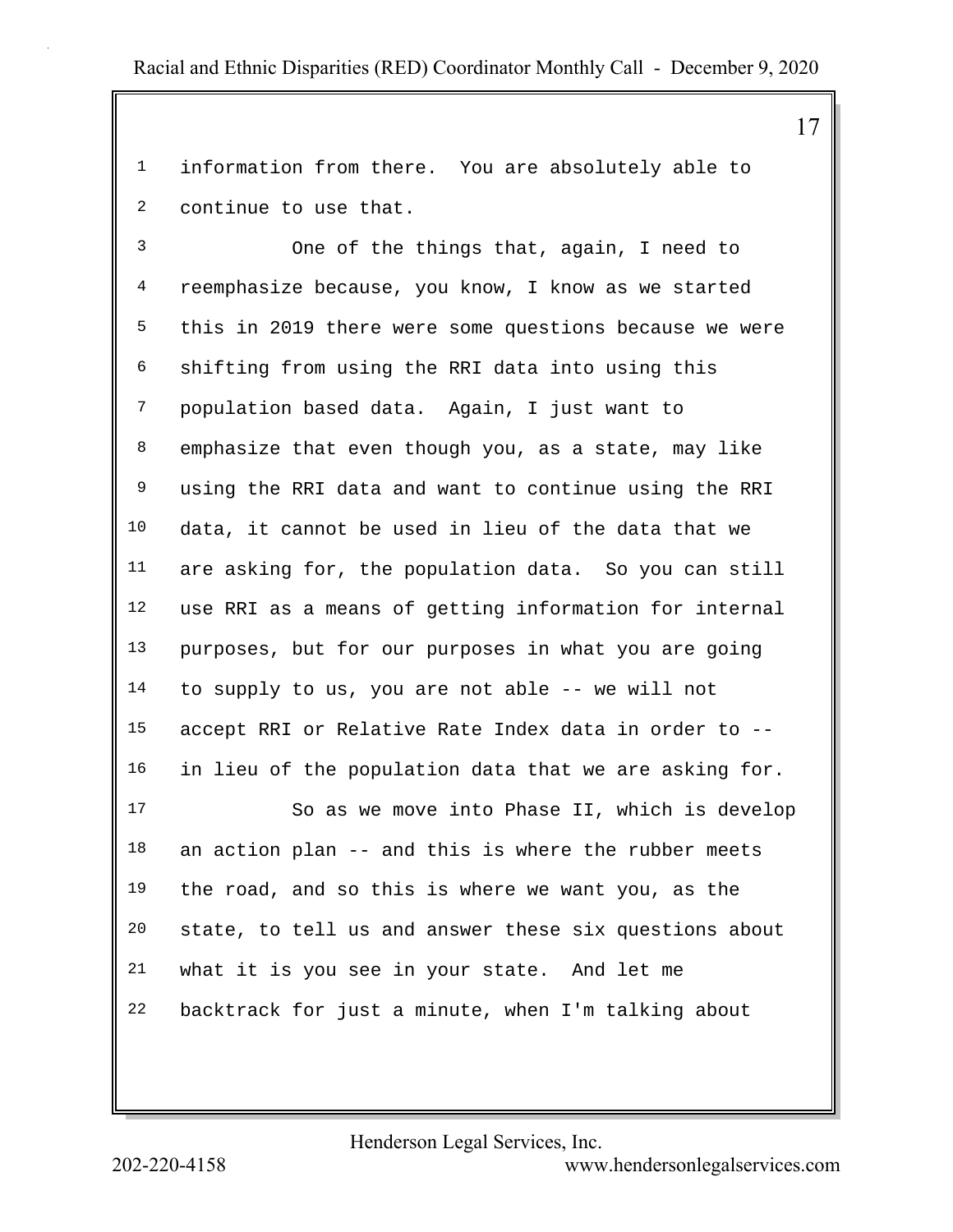|  | 18 |  |
|--|----|--|
|  |    |  |

| $\mathbf{1}$            | the data I'm talking about state-wide data. So if you  |
|-------------------------|--------------------------------------------------------|
| $\overline{\mathbf{c}}$ | are looking to do some jurisdictional specific         |
| $\mathbf{3}$            | information or, you know, intervention in like a       |
| $\overline{4}$          | county or a couple of counties, that's fine and you    |
| 5                       | can provide that information as well. But you must     |
| 6                       | provide state-wide data. So that is what we are        |
| 7                       | looking for, we need state-wide data and then if you   |
| 8                       | want to provide jurisdictional data that's fine as     |
| 9                       | well. So when you do -- when we're looking at the      |
| 10                      | questions and the answers to the questions below, I    |
| 11                      | think that what you need to remember, there are        |
| 12                      | specific indicators that we are looking at to figure   |
| 13                      | out whether or not you, as a state, have adequately    |
| 14                      | answered the questions.                                |
| 15                      | So some of the things that I know                      |
| 16                      | Administrator Harp has said, you know, because this is |
| 17                      | an area that she holds near and dear to her heart is   |
| 18                      | that, we are looking for fact based direct answers.    |
| 19                      | You know, we're looking for you to directly and        |
| 20                      | concisely answer the required question. You know,      |
| 21                      | we're not looking for a doctorial or master --         |

22 dissertation, we are looking for you to be very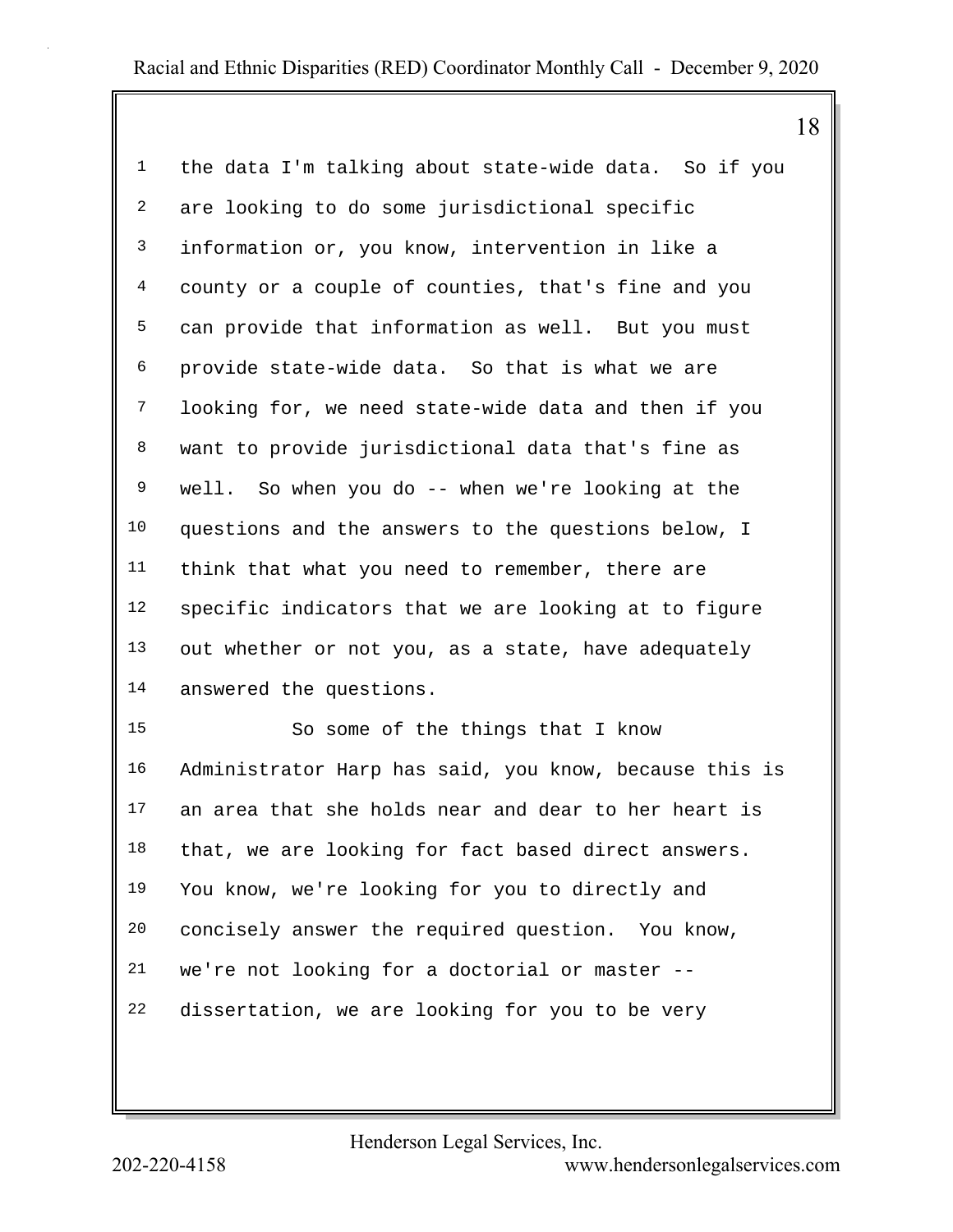19

| 1              | specific and just answer the question. And so, as you  |
|----------------|--------------------------------------------------------|
| $\overline{a}$ | see on here in this -- and I'm not sure if this is     |
| $\mathfrak{Z}$ | going to change or not, but we -- the indicators that  |
| $\overline{4}$ | we are looking for, when we as your OJJDP program      |
| 5              | managers are evaluating your plan, there are certain   |
| 6              | things that we look for to see if you are responsive   |
| $7\phantom{.}$ | to the question. And so, with these questions we want  |
| 8              | -- what we're really looking for is for you to say     |
| 9              | what it is that you as a state are going to be looking |
| 10             | at and what kind of successes do you want to see in    |
| 11             | your racial and ethnic disparity reduction. And we're  |
| 12             | not going to be judging you on how much, or if it is,  |
| 13             | even how much or, you know, because there is no area   |
| 14             | for a -- you know, for us to tell you you have to have |
| 15             | 10 percent reduction otherwise, you know, you're going |
| 16             | to be out of compliance. That is not what we're        |
| 17             | looking for. We want to look -- we want to see some    |
| 18             | thoughtful plans that said, you know, this is where we |
| 19             | see that we have a problem and this is what we're      |
| 20             | going to do, you know, baby-steps work.                |
| 21             | So take a look at what it is that you're               |
| 22             | going to do, you know, is it reasonable and answer     |

Henderson Legal Services, Inc.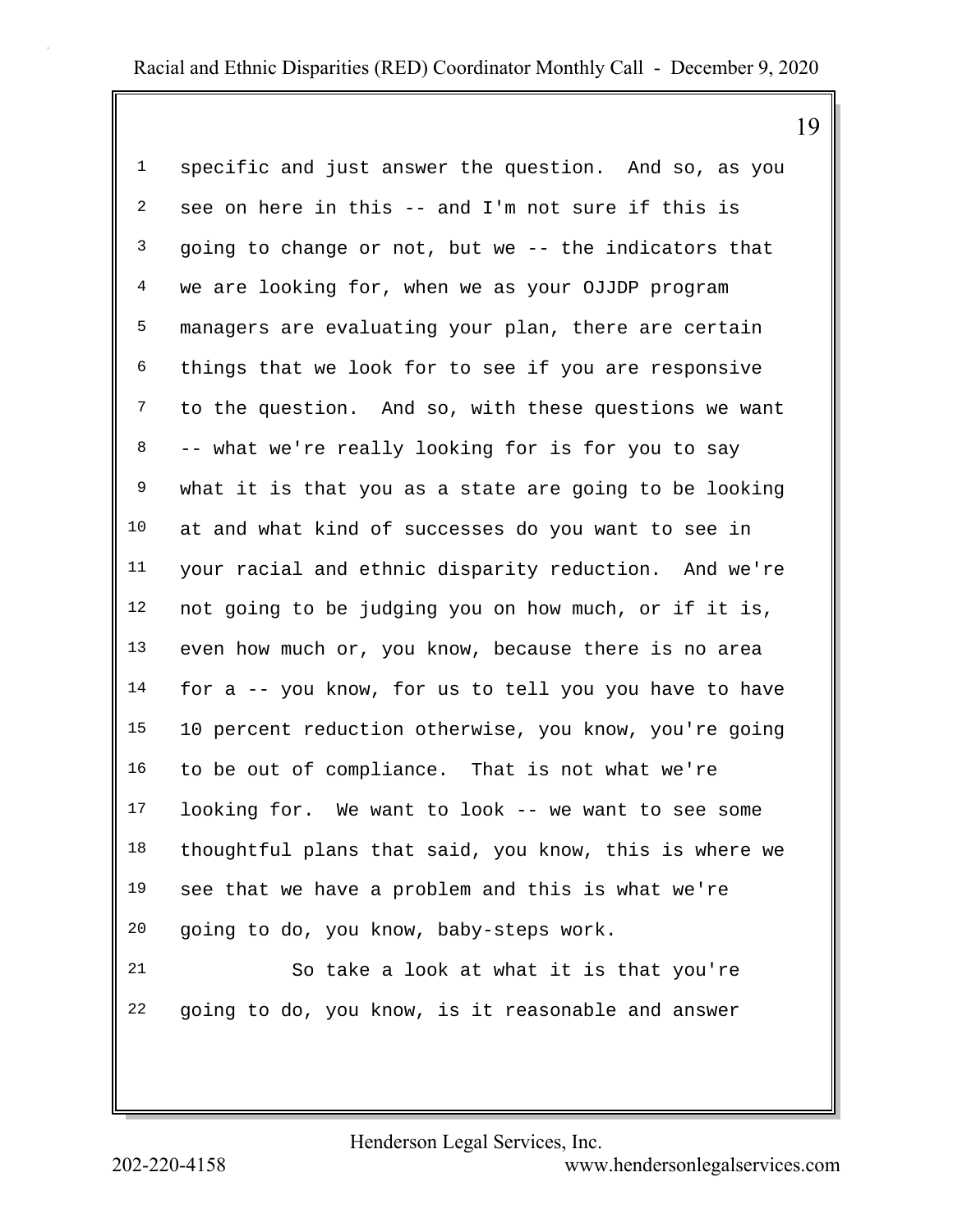20 1 each of the questions very concisely. And you don't 2 have to go -- you don't have to do much else from 3 there. 4 MS. HUTCHINSON: Tina, we do have a question 5 in the chat box, I don't know if you -- well, if this 6 is a good time to address that. 7 MS. BORNER: No, I can address that. I see 8 it's from Christie (phonetic). Hi, Christie. 9 CHRISTIE: Yeah. 10 MS. BORNER: For diversion you do not want 11 pre-arrest diversion, just diversion in lieu of filing 12 charges in court. I am not sure if TeNeane is on the 13 line or not. My view of this is whatever diversion 14 you have that's what you need to report on. So if you 15 have or if you can get pre-arrest diversion numbers 16 that would be great but, you know -- TeNeane, are you 17 on the line? Okay. Christie, I might have to get 18 back to you on that because I need to -- I just need 19 to verify before I say any more about whether this 20 diversion is pre-arrest diversion -- if it's pre-21 arrest diversion or filing charges in court. So I 22 will -- we will get back to you on that one.

Henderson Legal Services, Inc.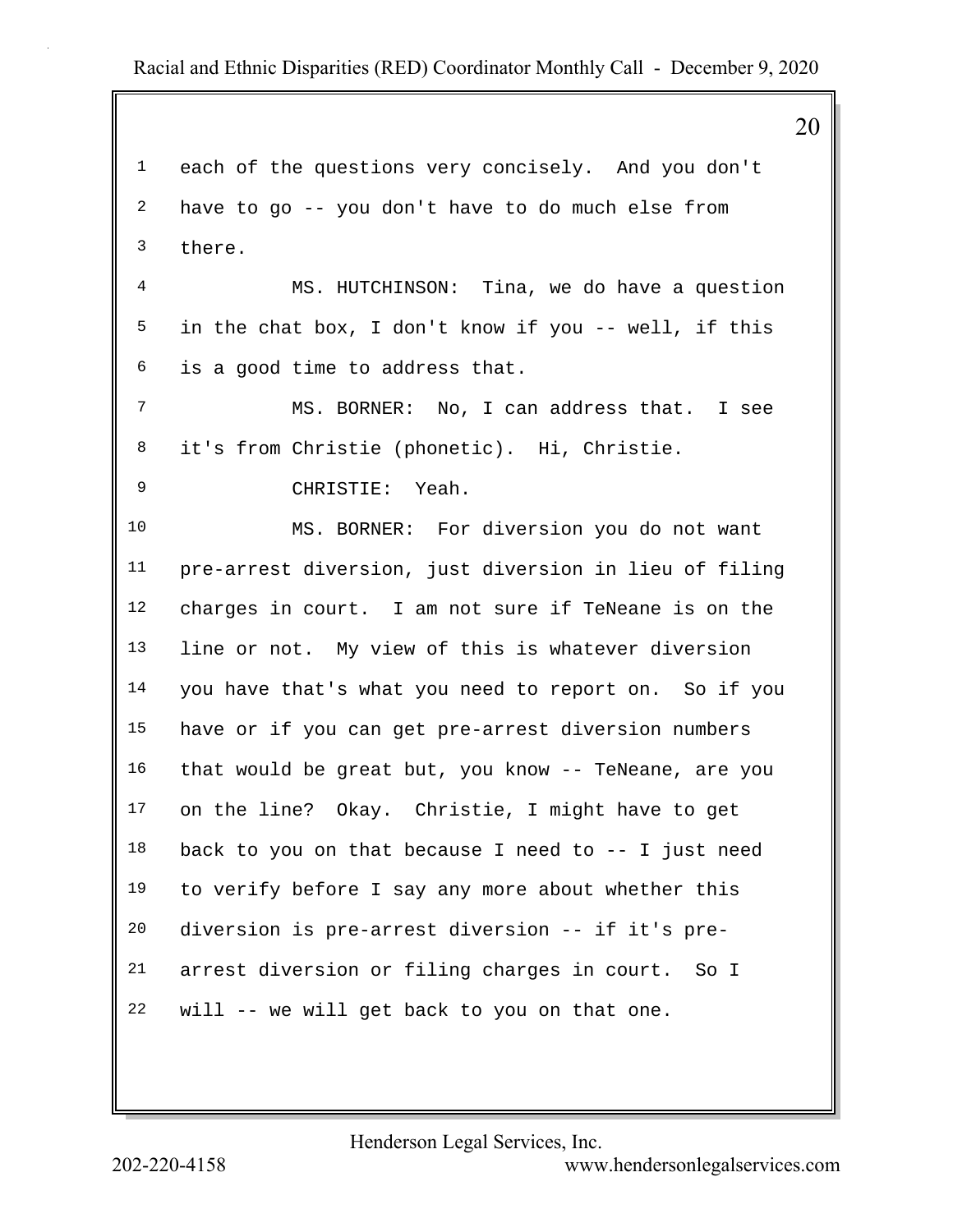|                         | 21                                                     |
|-------------------------|--------------------------------------------------------|
| $\mathbf 1$             | I see your next comment but we will get back           |
| $\overline{\mathbf{c}}$ | to you on that one. Okay. Okay. So we will get back    |
| $\mathfrak{Z}$          | to you on that one. So scroll down just a little bit   |
| 4                       | Lisa for Phase III.                                    |
| 5                       | Okay. So I do not completely see Phase III.            |
| 6                       | So I'm going to go to another document but Phase III   |
| 7                       | MS. HUTCHINSON: I can move it down further             |
| 8                       | for you, Tina. My apologies, is this better.           |
| 9                       | MS. BORNER: It's not coming down for me. Oh            |
| 10                      | wait, oh, got it. Yeah.                                |
| 11                      | MS. HUTCHINSON: Okay.                                  |
| 12                      | MS. BORNER: Okay. So on Phase III, this is             |
| 13                      | where we want you to think about what has happened.    |
| 14                      | You know, we want you to explain to us what the        |
| 15                      | outcome based evaluation is. And so, we want you to    |
| 16                      | explain to us what your new numbers are, did you meet  |
| 17                      | your goals that you had said that you were going to    |
| 18                      | try to accomplish back in Phase II, you know. So the   |
| 19                      | next year, you talk about, you know, what worked, what |
| 20                      | didn't work, what drove your successes, what were the  |
| 21                      | barriers, how did you -- how might you overcome them   |
| 22                      | next year. And when we talk about if you don't meet    |

Henderson Legal Services, Inc.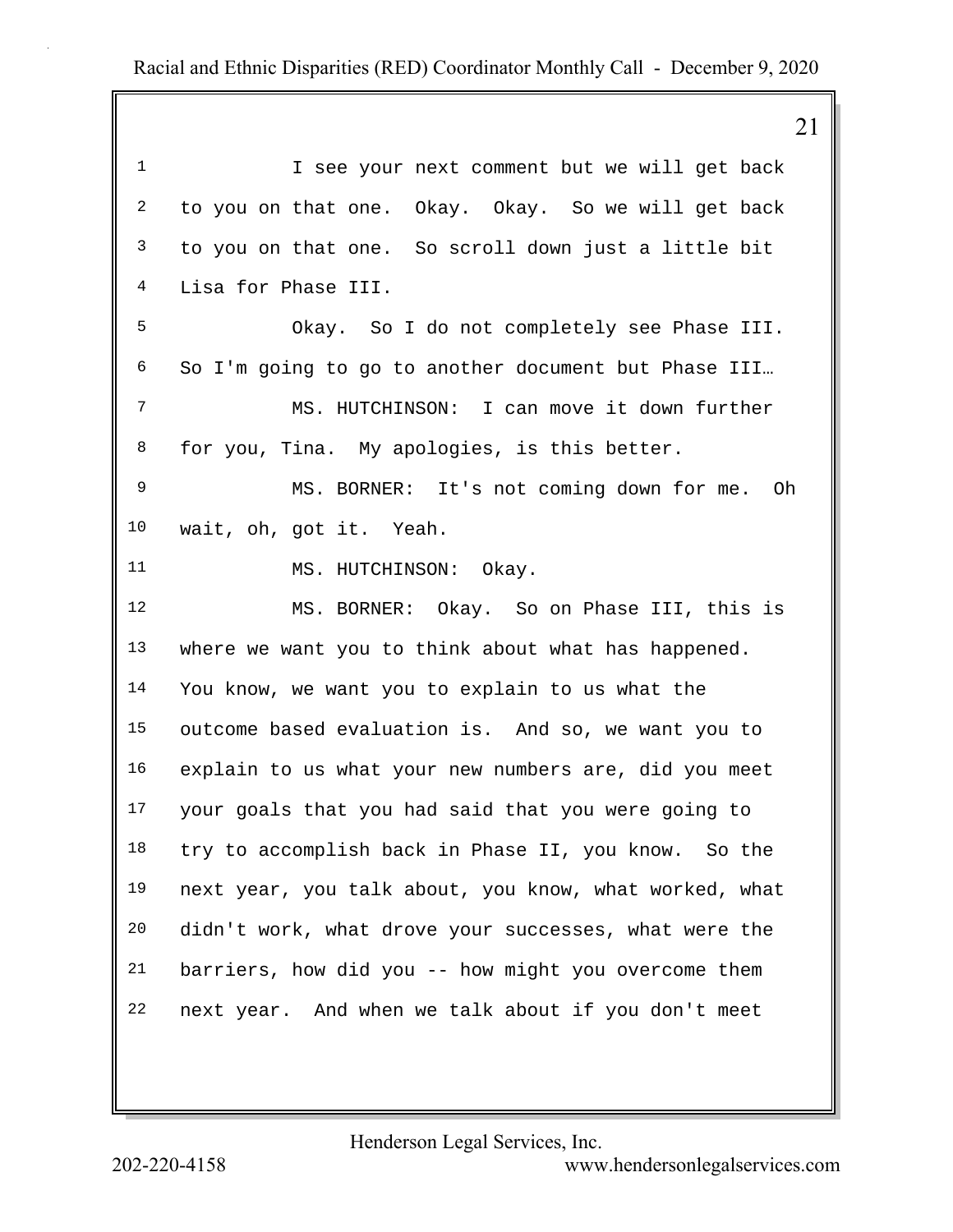22

| $\mathbf 1$    | your goals again that is not an area where we will say |
|----------------|--------------------------------------------------------|
| $\overline{a}$ | that you are out of compliance. We will not say that   |
| 3              | if you say, "Oh well, we didn't meet your goal." We    |
| 4              | want you to just explain to us what happened. Why      |
| 5              | didn't you meet your goal? Are there other people      |
| 6              | that need to be around at the time in order to help    |
| 7              | you meet the goal that you had said that you wanted to |
| 8              | do. Maybe the goals that you had set were just too     |
| 9              | ambitious for the community or for the area right then |
| 10             | and there. And so, maybe you need to scale things      |
| 11             | back.                                                  |
| 12             | That's fine. As long as it's explained, you            |
| 13             | are okay and we can move forward with you. And all of  |

14 the questions in both Phase II and Phase III, one of 15 the things that we want to know and we want to help 16 you with is what can OJJDP do for you? I know that in 17 the last couple of years, one of the things that we 18 have heard from the field was about research and what 19 it is that are the -- what's working and what's not 20 working.

21 And we have heard you. And that is an area 22 that we will be working on, in order to be able to

Henderson Legal Services, Inc.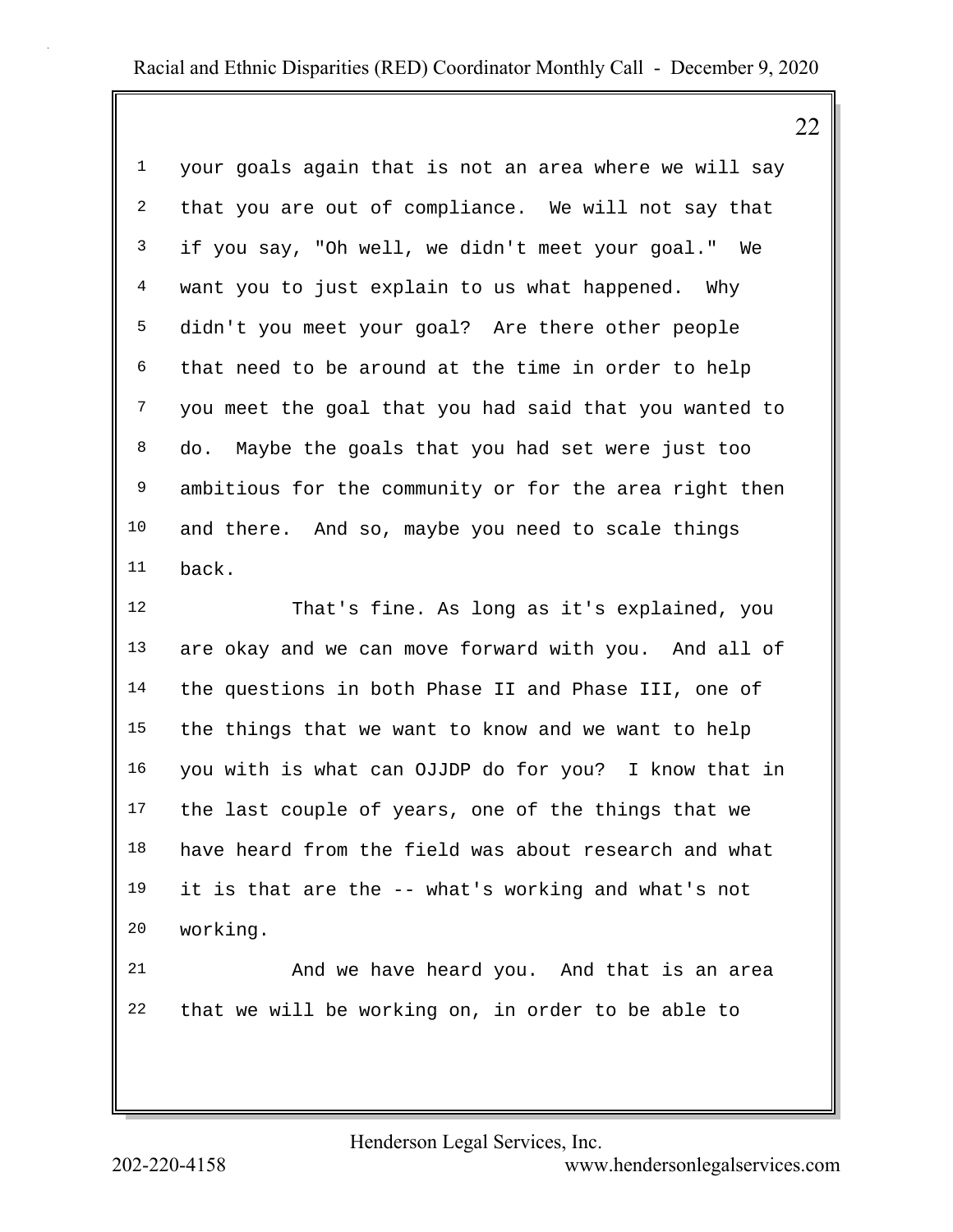1 move forward, to provide you with, you know, the 2 states with some more information on what it is that 3 that can happen and what it is that we can do for you. 4 But again, if you don't need anything from us at this  $5 - -$  at that time, that you are completing your plans, 6 that's good too. You don't have to say that. You 7 don't have to say what -- that OJJDP to do anything 8 for you.

9 One of the things that in both Phase II and 10 Phase III, question 6 in Phase II and question 5 in 11 Phase III, one of the things that we focus on a lot 12 is, are you protecting the public by making these 13 reductions in your RED? Are you holding youth 14 accountable, given the reduction in your Racial and 15 Ethnic Disparities and are you equipping the youth to 16 live a crime free productive life. And really in 17 those -- both of those questions, we want you to 18 address each one of those areas in your answer as to 19 what it is that you are doing to protect the public, 20 to hold youth accountable and to equip the youth to 21 live a crime-free life. 22 With -- even though we are -- you are

Henderson Legal Services, Inc.

202-220-4158 <www.hendersonlegalservices.com>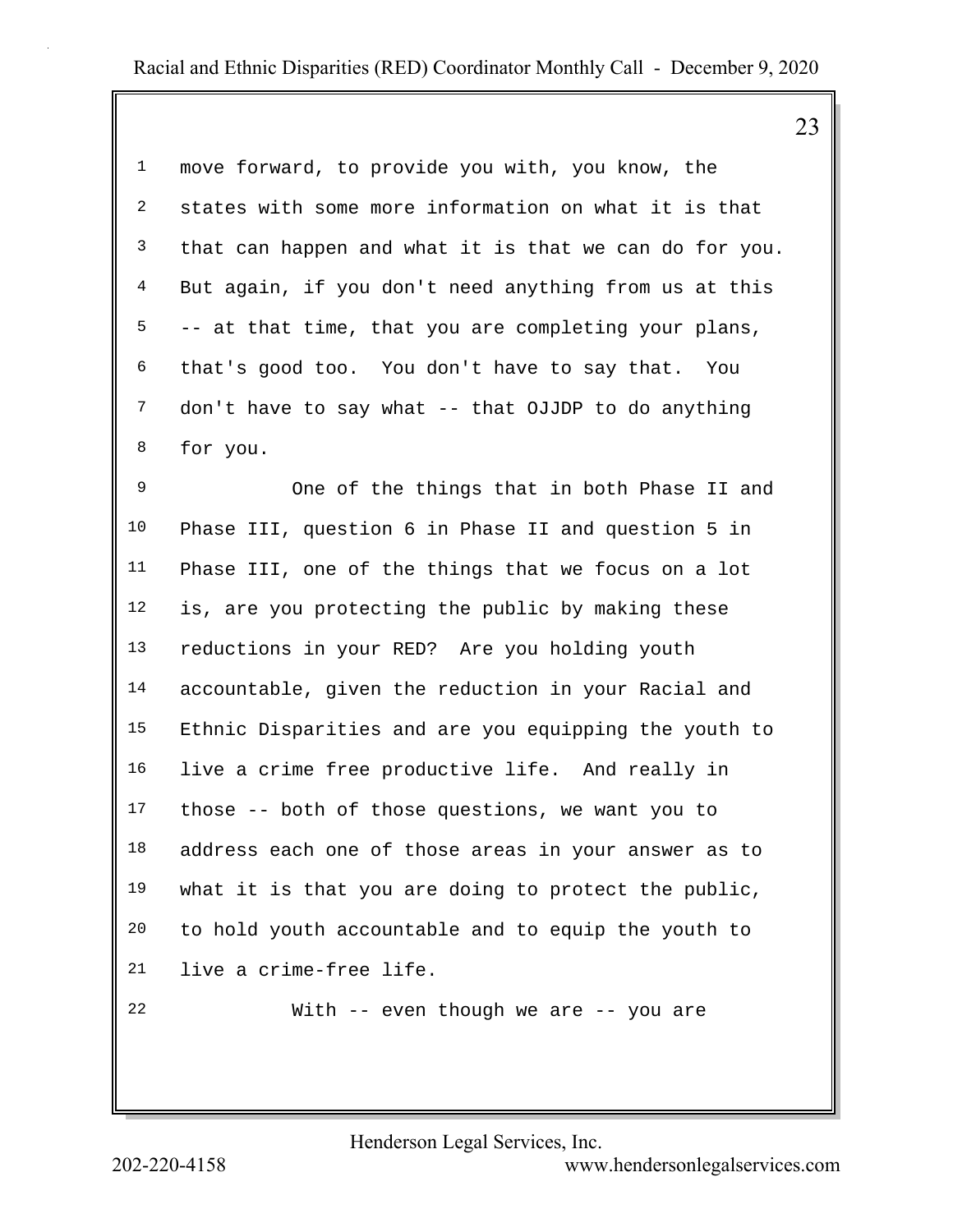24

| $\mathbf{1}$   | reducing racial and ethnic disparities we don't want   |
|----------------|--------------------------------------------------------|
| $\overline{a}$ | it to be the reduction just to be an area where you    |
| 3              | say, "Hey, we've let them out of detention. But the    |
| $\overline{4}$ | minute we left them out of detention, they went back   |
| 5              | to unprotected -- not protecting the public by         |
| 6              | stealing some more or making another -- having another |
| 7              | crime or something like that." So we want you guys to  |
| 8              | evaluate these areas, but we really want you in        |
| 9              | question 6 in Phase II and question 5 in Phase III to  |
| 10             | talk about and address each one of those areas in your |
| 11             | answer.                                                |
| 12             | So I think that is it for now. Do you guys             |
| 13             | have any -- are there any other questions out there?   |
| 14             | Are there any other bits of information that I may or  |
| 15             | may not be able to apply for -- be able to give to     |
| 16             | you? But I know that, again, providing feedback, if    |
| 17             | you were at the conference and you attended the        |
| 18             | virtual conference that, that you provide us with some |
| 19             | feedback, and then we can provide some answers to      |
| 20             | perhaps some of your questions.                        |
| 21             | So I see a question from Laura (phonetic).             |
| 22             | If we have data to show that arrest did not go up when |

Henderson Legal Services, Inc.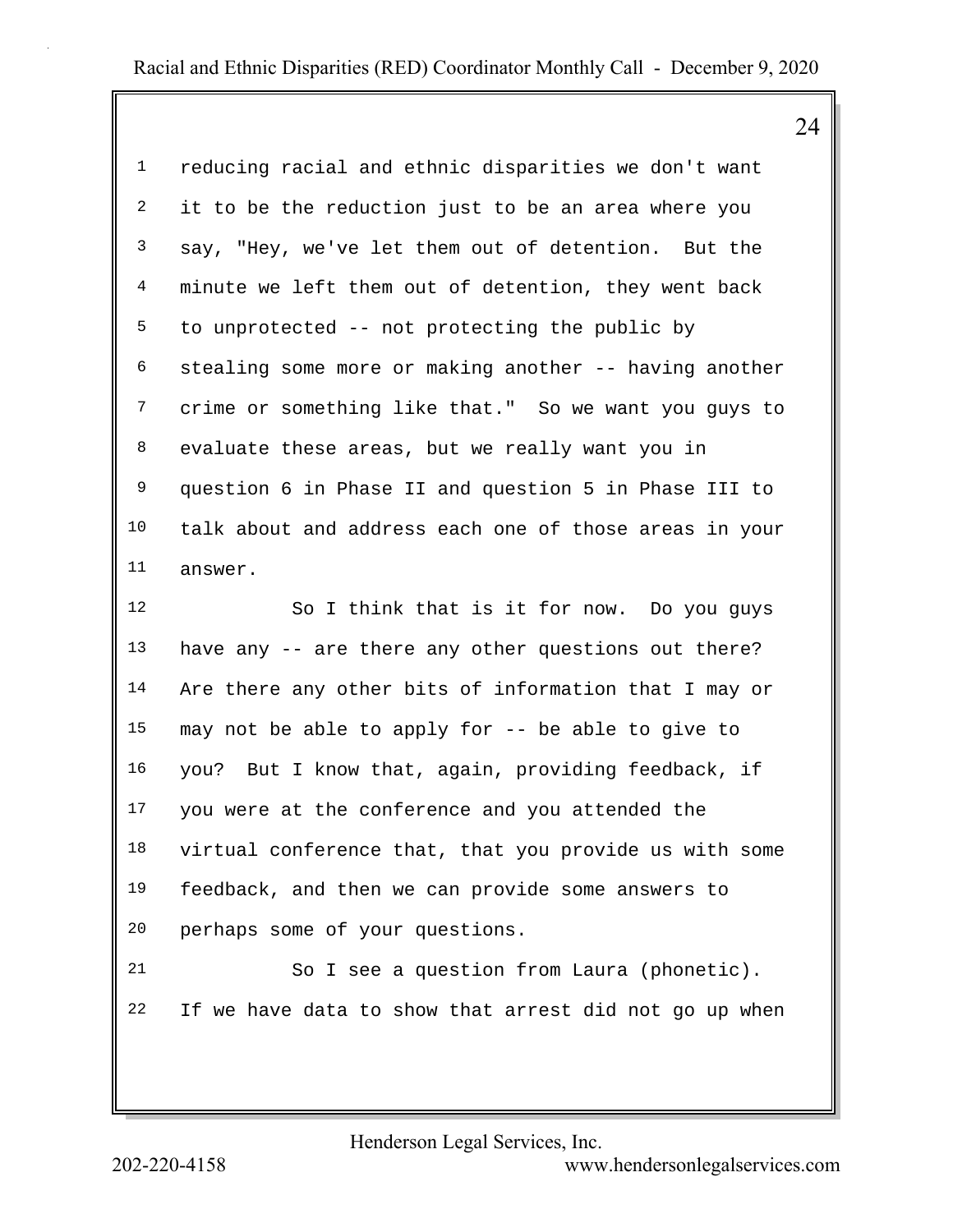1 alternative to detention or arrests are used, would 2 this support number 5?

3 Yes, I believe it would. I mean, if you show 4 -- you know, because that you are still protecting the 5 public and holding youth accountable, showing that the 6 arrests did not go up. So I believe yes, having that 7 as an answer would definitely support it.

8 Rosemarie (phonetic), how does COVID impact 9 protecting the public clause? Well, I think you're 10 going to have to be creative in that one, because I'm 11 not sure in your state if -- because a lot of -- some 12 states are releasing a lot of youth, you know, you're 13 not having them come into your facilities because of 14 the possible COVID impact. So I think that, that 15 you're going to have to -- that's just an area that's 16 going to have to be thought about a little bit, how 17 you would answer that in -- when you're talking about 18 protecting the public, under this environment that 19 we're in right now.

20 So I can -- I will definitely reach out to my 21 supervisor to see if there's any other information 22 that we may have in order to provide you with some

Henderson Legal Services, Inc.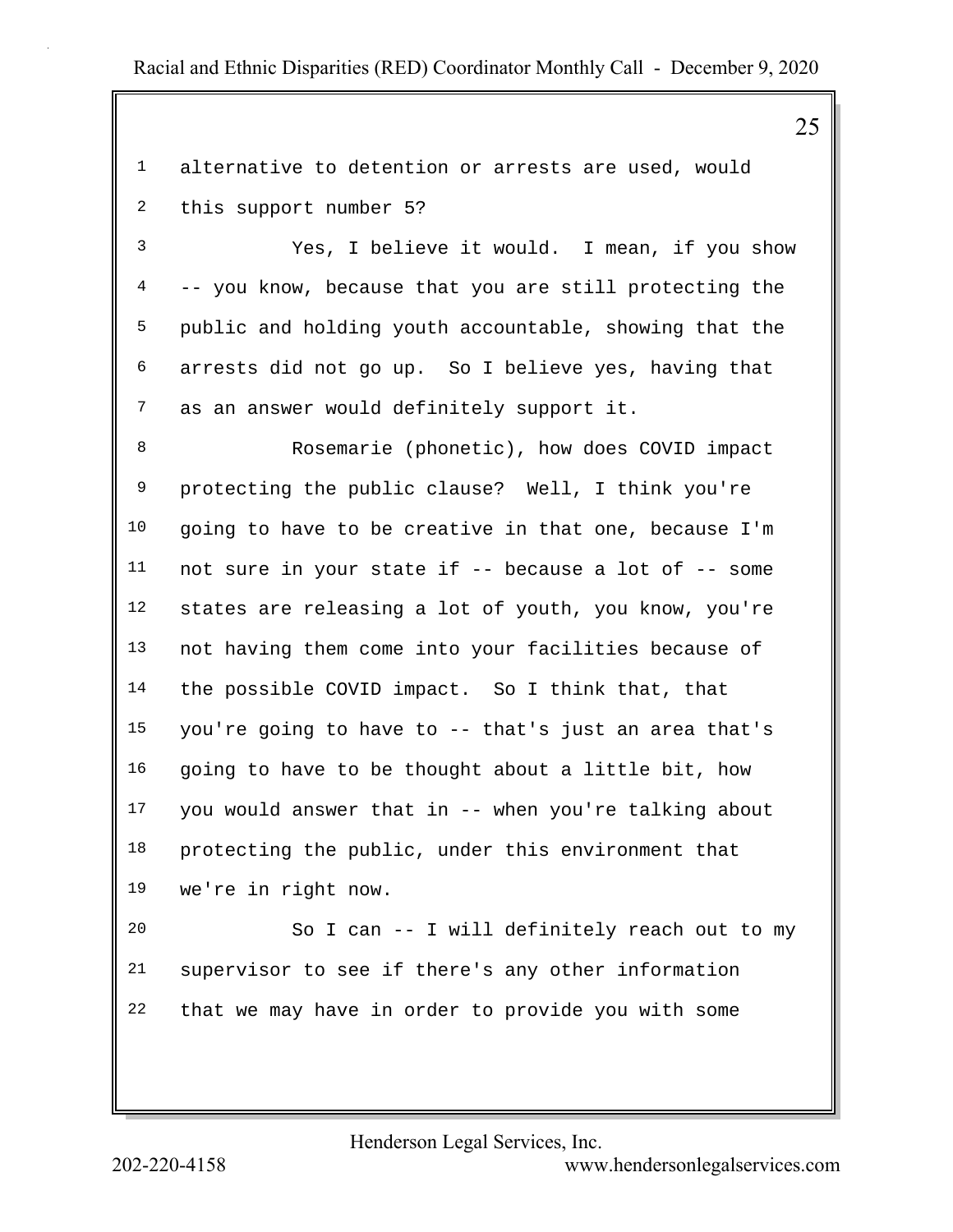|                | 26                                                    |  |
|----------------|-------------------------------------------------------|--|
| $\mathbf{1}$   | guidance around that. But -- yeah. Yes Laura, you're  |  |
| 2              | absolutely right on that one. Because I know of a lot |  |
| 3              | of jurisdictions that are not bringing youth inside   |  |
| 4              | their facilities, but are as well increasing their    |  |
| 5              | support and supervision outside in the community. So  |  |
| 6              | yes, you're absolutely right. Okay. So can we go      |  |
| $7\phantom{.}$ | back to the agenda?                                   |  |
| 8              | MS. HUTCHINSON: Yes, ma'am. I am pulling              |  |
| 9              | that up for now. There we go.                         |  |
| 10             | MS. BORNER: Okay. So, again, if you have              |  |
| 11             | questions, where you are -- I don't think we have     |  |
| 12             | opened any of the lines, but Okori, if you want to    |  |
| 13             | open the lines for any kind of open discussion, I     |  |
| 14             | think that having the questions in the chat allow us  |  |
| 15             | to have a discussion -- documented discussions around |  |
| 16             | areas. Does anybody have anything that they --        |  |
| 17             | anything more that they need information about?       |  |
| 18             | Greg asks, will you send us a copy of the             |  |
| 19             | document you just covered? Well, I can send you a     |  |
| 20             | copy of that, but again, that was from FY 2020. So it |  |
| 21             | is not current for FY 2021, but if you would like to  |  |
| 22             | have a copy of it, I do believe it's in the           |  |
|                |                                                       |  |

Henderson Legal Services, Inc.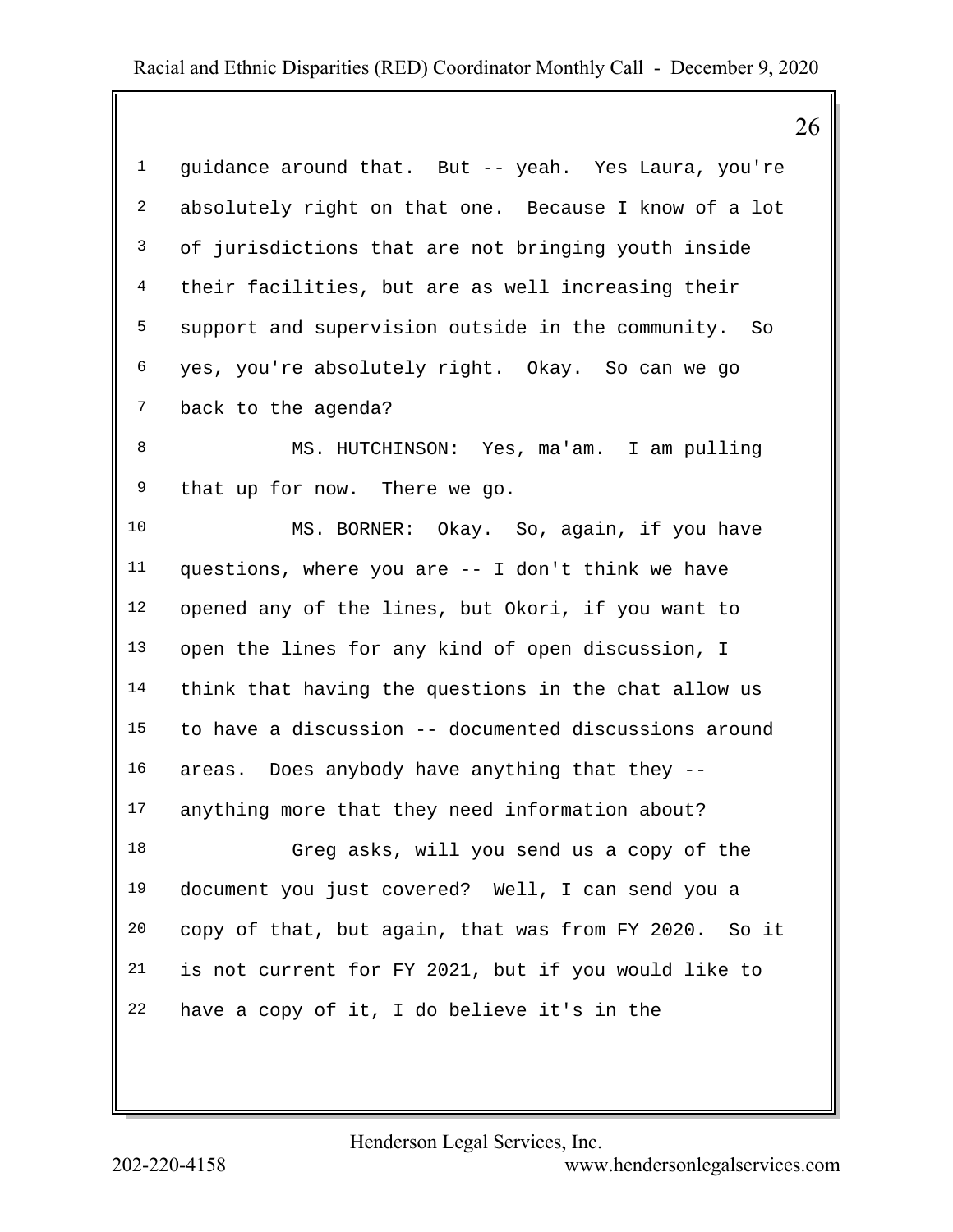27 1 solicitation from FY '20, which is on our website at 2 ojjdp.gov and you can pull it up. But we can provide 3 you with that copy, just so that you can see all the 4 questions that have been asked or that will be asked 5 for the RED plan. 6 MS. HUTCHINSON: And Tina is it helpful right 7 now if one of our team members from CCAS to find that 8 on the website and post the link in the chat box for 9 you? 10 MS. BORNER: That would be perfect. I 11 appreciate that. 12 MS. HUTCHINSON: Yeah. I'm going to ask 13 Katie to do that, find that on the website and put it 14 in the chat box for everybody. And in terms of 15 facilitating the discussion around, there were some 16 questions that we had received from OJJDP. Do you 17 want me to proceed with making sure that we've got 18 that in front of people and they can respond or put 19 the information in the chat box, would that be a good 20 way to proceed. 21 MS. BORNER: That would be great. 22 MS. HUTCHINSON: Okay. So the question, the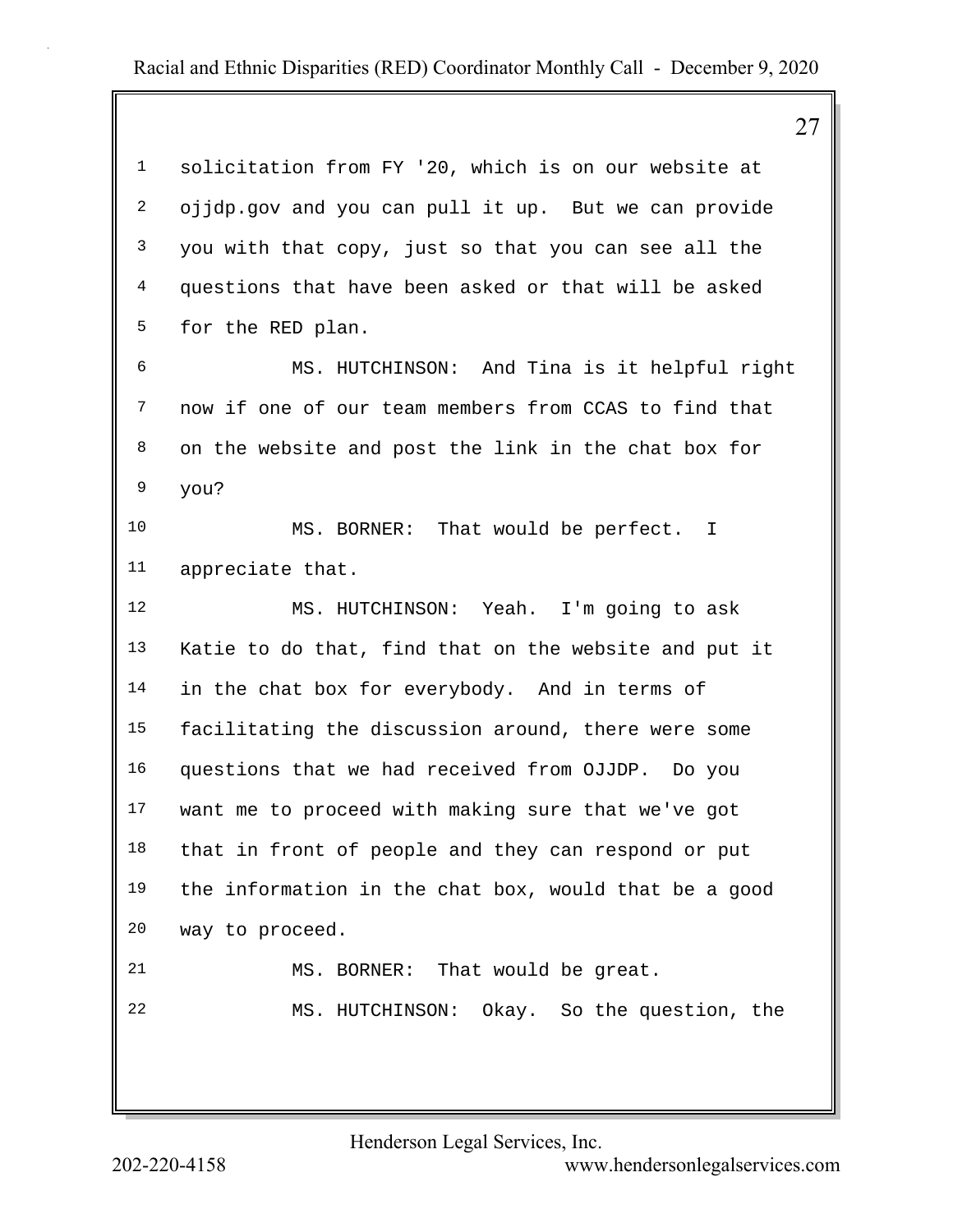|                |                                                       | 28 |
|----------------|-------------------------------------------------------|----|
| $\mathbf 1$    | main question is how are you overcoming your          |    |
| 2              | challenges in collecting the data since -- well,      |    |
| 3              | during COVID-19? And I can put that text in the chat  |    |
| $\overline{4}$ | box, just so everybody can read it and see it.        |    |
| 5              | MS. BORNER: Okay. And so I am -- Manpreet             |    |
| 6              | (phonetic) from Indiana. I will contact you and talk  |    |
| 7              | to you about the information that you just submitted  |    |
| 8              | to me.                                                |    |
| 9              | MS. HUTCHINSON: And where, I'm seeing from            |    |
| $10\,$         | my team that Tanya (phonetic) has asked a question    |    |
| 11             | twice, but I'm not seeing it in the chat box. So Mark |    |
| 12             | (phonetic), if you could put -- are you seeing it,    |    |
| 13             | Tina?                                                 |    |
| 14             | MS. BORNER: No, I'm not.                              |    |
| 15             | MS. HUTCHINSON: Okay. Mark, if you would              |    |
| 16             | just copy that and send it into the chat box to       |    |
| 17             | everyone, we can get that question answered. Thanks   |    |
| 18             | for pointing that out.                                |    |
| 19             | MS. BORNER: So I see a question from Joshua           |    |
| 20             | (phonetic) on, so the question in Phase III, what are |    |
| 21             | your new numbers? Does that mean we have to take an   |    |
| 22             | actual comparison of the data we submitted last year  |    |
|                |                                                       |    |
|                |                                                       |    |

Henderson Legal Services, Inc.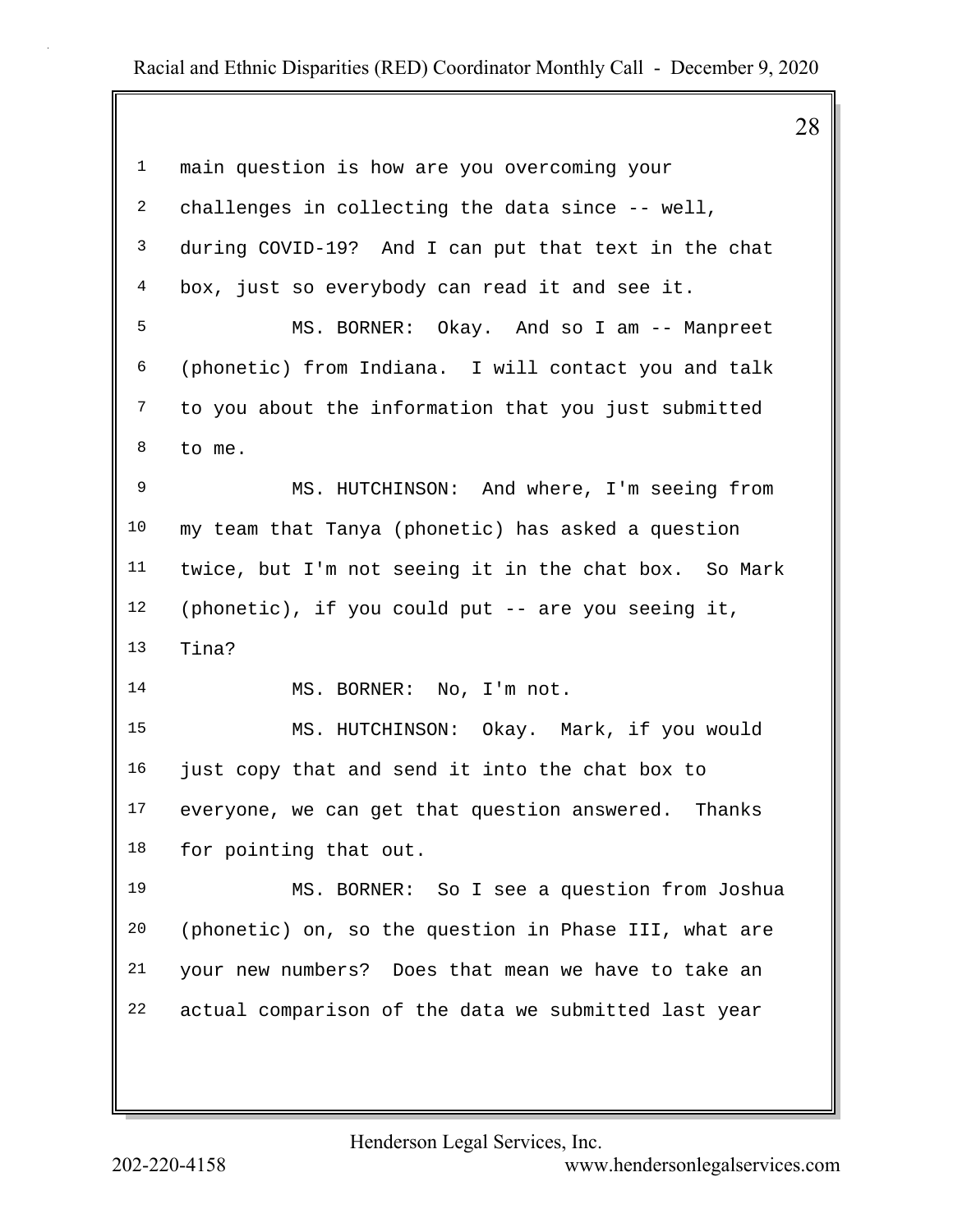1 to see what changes might have occurred? You can. I 2 think that what most people have been doing is, one of 3 the things that we are going to look at, is how long 4 the data is, how far. You know, if you are submitting 5 2017 data in 2021, that's a long time in between data 6 submission. And so, we would like to have at least 7 the most up-to-date data that we could get. And so, 8 if, you know, there's a issue with your state in 9 getting data on an annual basis and being able to 10 provide the data on that basis, you may want to look 11 at -- we're not going to tell you that that means that 12 you have to do an actual comparison of the data that 13 you submitted last year to see what changes might have 14 occurred, because you may not have more up-to-date 15 data, but if you do have more up-to-date data and the 16 actual comparison of the data would be great. And 17 (cross talk)

18 MS. HUTCHINSON: Yeah. We got the question. 19 Mark copied the question from Sonia (phonetic), it's 20 in the chat box now.

21 MS. BORNER: Okay. Talking about the RED 22 manual that is something that could be in the works

Henderson Legal Services, Inc.

202-220-4158 <www.hendersonlegalservices.com>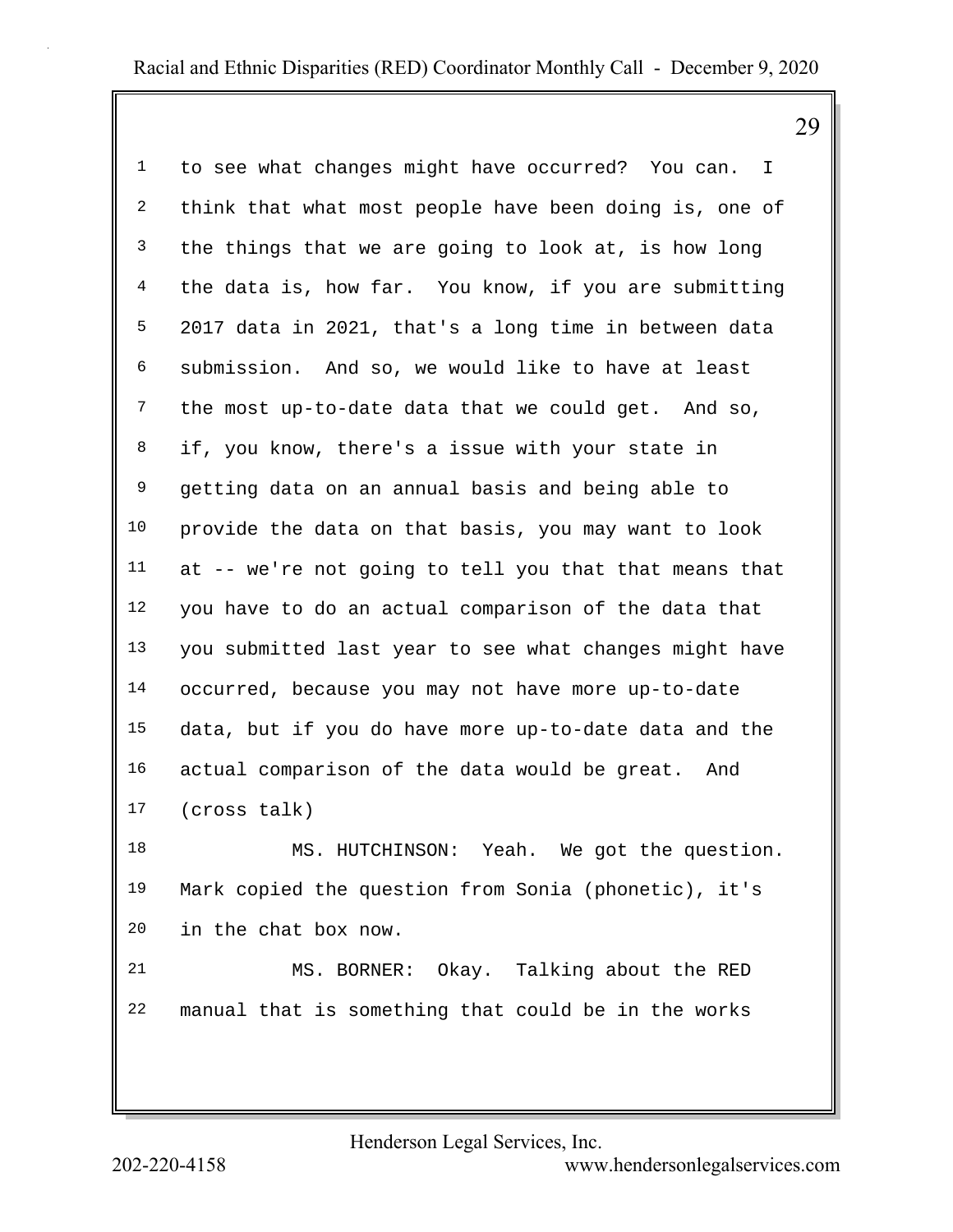30

| $\mathbf{1}$   | for us. This is not something that's going to be       |
|----------------|--------------------------------------------------------|
| $\overline{a}$ | coming out any time soon, because that old DMC manual  |
| 3              | was 300, 400 pages. And if we move forward with a new  |
| 4              | RED manual, it definitely won't be that big. But I'm   |
| 5              | sure it's on our to-do lists here. Oh, yes.            |
| 6              | MS. HUTCHINSON: There's one message we                 |
| $7\phantom{.}$ | mapped from Parik (phonetic) and he's asking, "Should  |
| 8              | we be substituting the term in writing in our plan,    |
| 9              | moving forward?                                        |
| 10             | MS. BORNER: And I'm -- I think I saw that,             |
| 11             | but I'm confused on that, substituting what term? If   |
| 12             | you're talking about Racial and Ethnic Disparities or  |
| 13             | RED for DMC; yes, you should be, you know, RED is the  |
| 14             | new term that is in this that we should be using       |
| 15             | instead of DMC, but we're not, I mean, it's -- I still |
| 16             | get mixed up and DMC as well. But so, it's not going   |
| 17             | to be that we -- that holds you accountable for but    |
| 18             | yes, yes, yes.                                         |
| 19             | MS. HUTCHINSON: Okay. He said, yes, that               |
| 20             | was his question. So thank you for answering that for  |
| 21             | him.                                                   |
| 22             | MS. BORNER: Sure thing.                                |
|                |                                                        |
|                |                                                        |

Henderson Legal Services, Inc.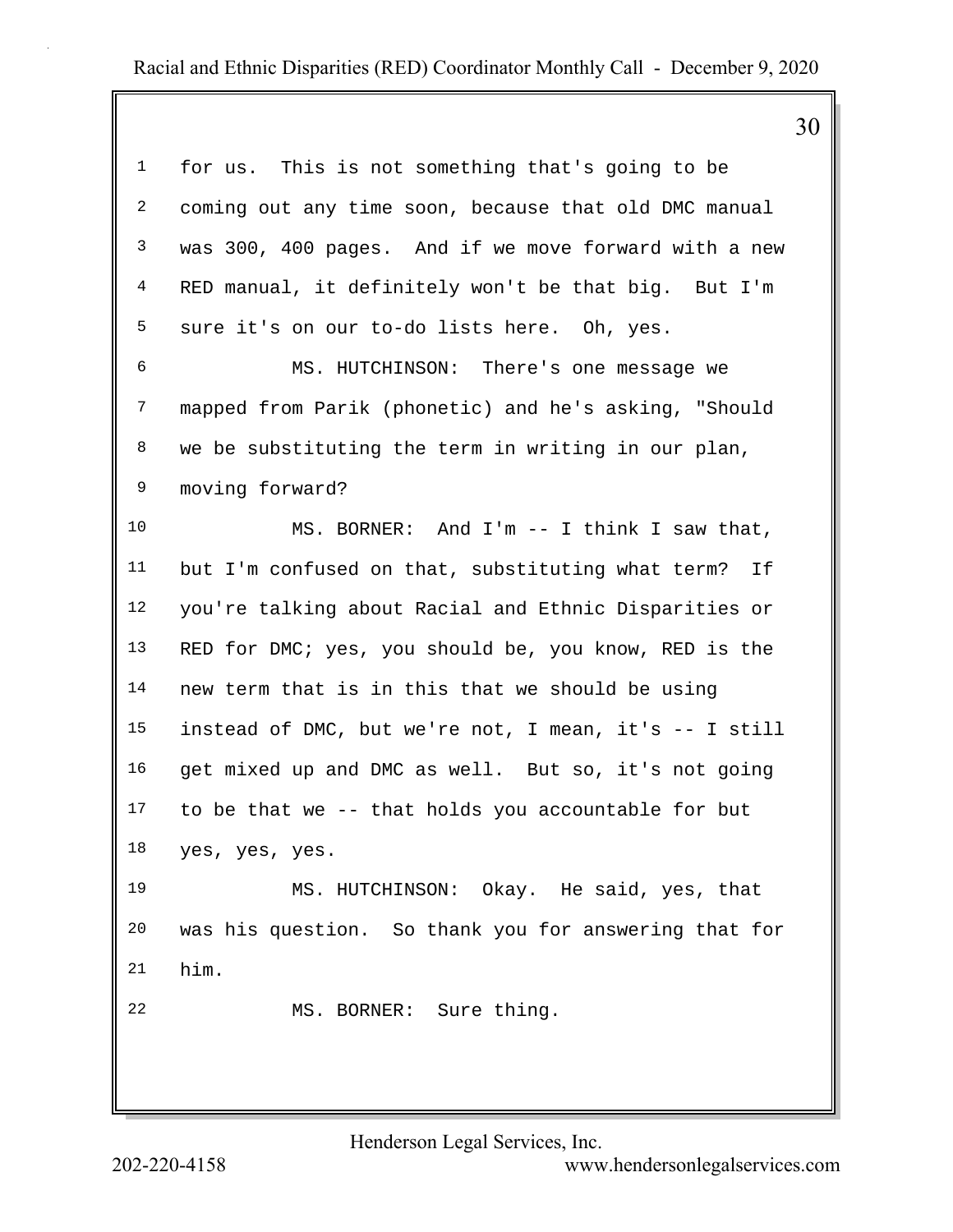| $\mathbf 1$    | MS. HUTCHINSON: And then the last question             |
|----------------|--------------------------------------------------------|
| $\overline{a}$ | that we had from OJJDP to facilitate the discussion    |
| 3              | is, can you talk about your interaction with the SAG   |
| 4              | and the ways in which you're able to present           |
| 5              | information and data to them?                          |
| 6              | MS. BORNER: Say that again.                            |
| 7              | MS. HUTCHINSON: The questions that we                  |
| 8              | receive in terms of getting feedback, that we received |
| 9              | from OJJDP has to deal with the interaction with the   |
| 10             | SAG and the ways in which you're able to present       |
| 11             | information and data to them. So just asking about,    |
| 12             | how they interact with the SAGs and what type of       |
| 13             | information are you able to share and data are you     |
| 14             | able to share within your SAG?                         |
| 15             | MS. BORNER: Yes. And I believe as a state,             |
| 16             | if you answer that question, that is really doing a -- |
| 17             | having a good area around that first aid piece around  |
| 18             | the statute. So if you are able to talk about how you  |
| 19             | interact with the SAG and provide them with data and   |
| 20             | information as to -- and include them in the plan      |
| 21             | development, in the RED plan development, then you can |
| 22             | move forward. You know, I think that's a good way of   |
|                |                                                        |

Henderson Legal Services, Inc.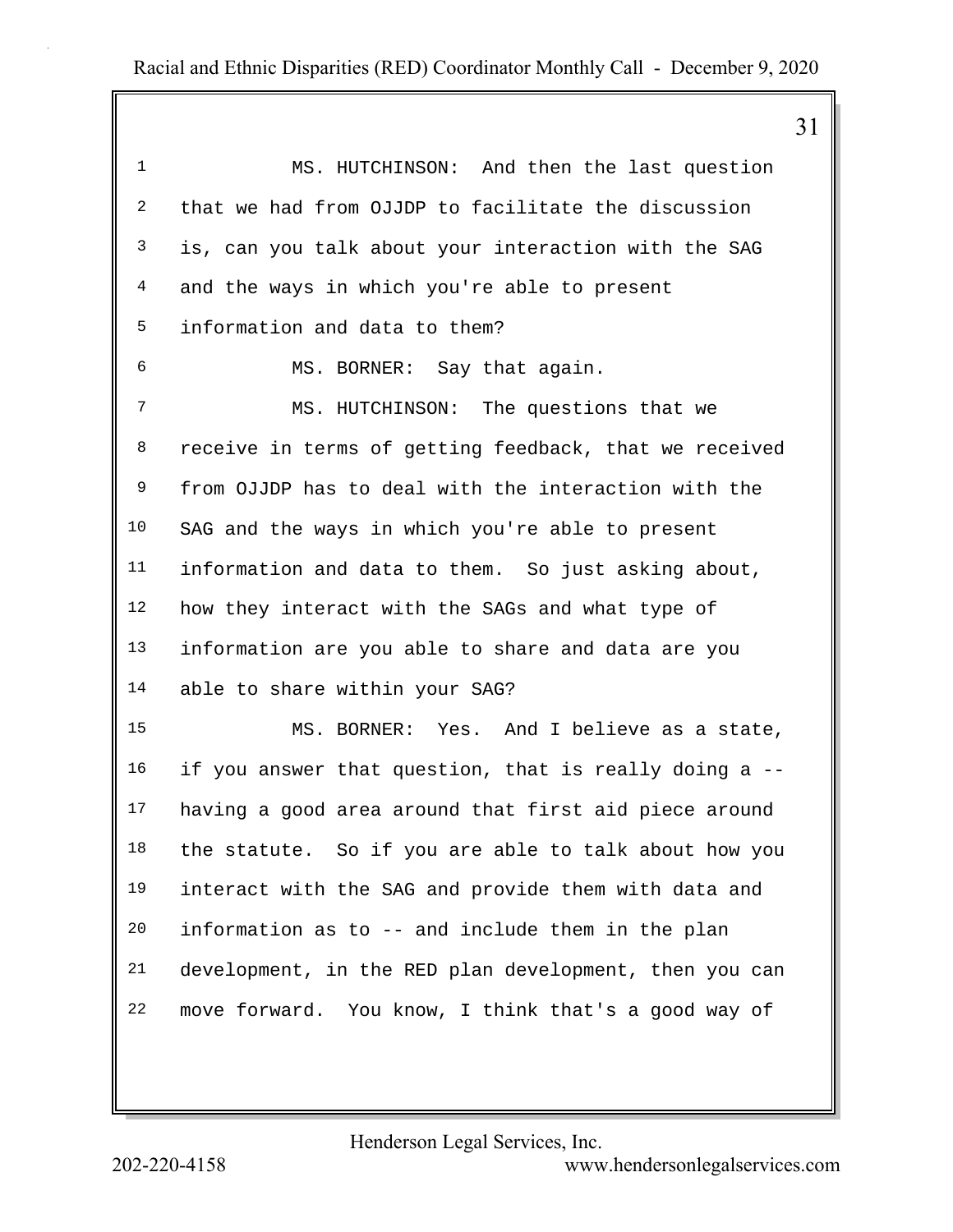1 answering and supplying that statutory requirement. I 2 think I saw a question from Sangeeth (phonetic) as 3 well, talking about, are you still able to reference 4 the DMC manual? And I'm sorry, but no, you cannot 5 reference the DMC manual at all, because the DMC 6 manual is really focused on the five, the five days 7 reduction model, which is not something that we are 8 doing anymore. And so, I would just be careful if you 9 want to reference some information in the manual, 10 because I believe the manual has been taken down by 11 order of the past attorney general, so. Okay. 12 MS. HUTCHINSON: We have one more comment 13 from Laura Fri (phonetic). So, I can read it to you, 14 Tina. COVID has presented some problems with 15 conducting SAG meetings because fair open meeting laws 16 do not allow them to meet virtually right now in 17 Oklahoma. So prior to November 15th, we were able to 18 meet and plan for any state plans -- prior to November 19 15th meeting and planning for any state plan may need 20 to come from those monthly SAG meetings and move at 21 the annual retreat. So normally, they used the

22 retreat for their annual training. And is it okay

Henderson Legal Services, Inc.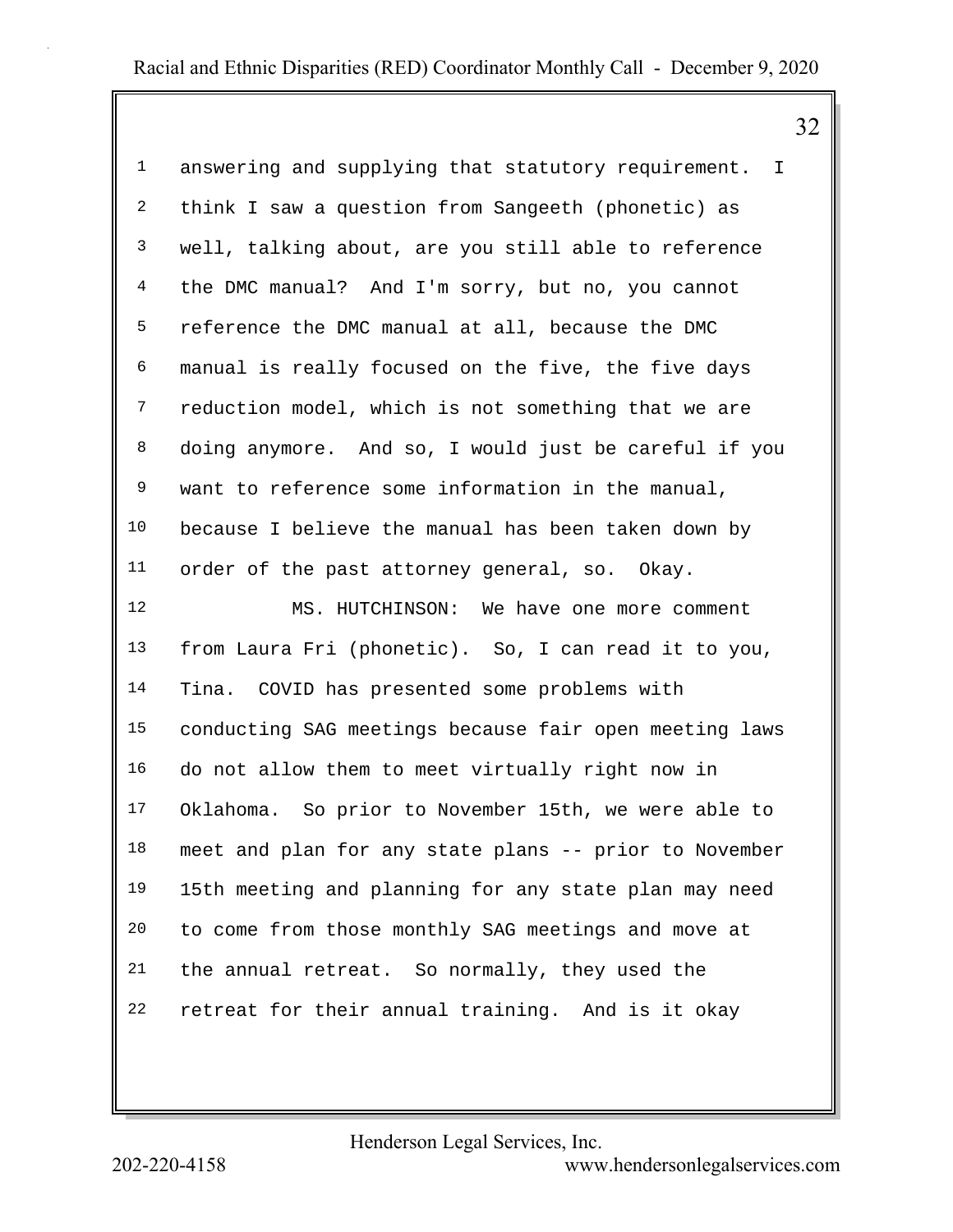1 that we modify due to COVID barriers? I'm not exactly 2 sure. Exactly what the question is here, so Laura if 3 you could just enter in the chat box, just trying to 4 make sure I'm understanding the question and able to 5 convey that to Tina.

6 MS. BORNER: Yeah. And as I hear that, I'm 7 looking at -- I'm thinking Laura, and you can tell me 8 right around if I'm completely off the mark there. As 9 we are asking that your SAG be a part of your state 10 planning processes and because of COVID you are unable 11 to do that, because you can't meet virtually, is that 12 going to be -- is it okay that we are modifying due to 13 the COVID barrier. And yes, you know, you have to be 14 able to do what you can in your state. You know, just 15 like we have talked about, you know, if you have -- in 16 your state, you have laws or you have explaining that 17 you are not able to do that to meet or to have 18 conversations with your SAG around the planning, 19 doesn't mean that the work has to stop. You guys have 20 to do what you have to do. And even if you are able  $21$  to explain that in a plan saying that have, what it  $-$ 22 whatever it is that your state -- whatever it is that

Henderson Legal Services, Inc.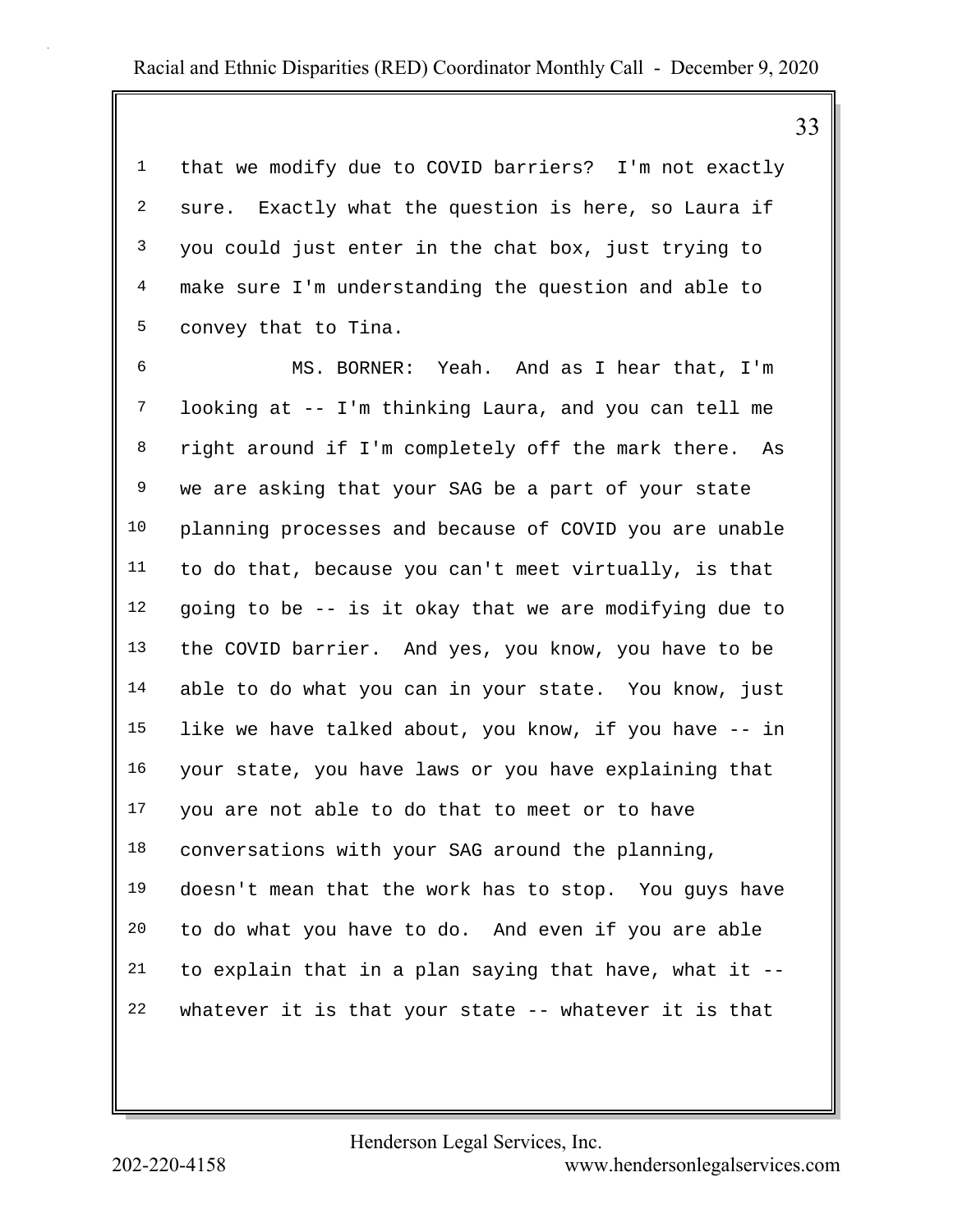34 1 your law has said, that is what you're going to have 2 to follow in it. And you explaining that to us is 3 what is going to just be necessary. It's not -- 4 you're still going to have to submit a RED plan 5 whether you have a SAG meeting or not. 6 MS. HUTCHINSON: Okay. Tina, I don't see any 7 more questions. And the team says we've answered all 8 the questions that were in the chat box. So just want 9 to give you that status update. 10 MS. BORNER: Okay. And between -- and Katie, 11 can you put in the chat box the -- if you -- can you 12 put in the chat box the feedback, the conference 13 feedback? 14 MS. PENKOFF: Absolutely. And there was one 15 other question for the field, Lisa, that I placed in 16 on late for you there. 17 MS. HUTCHINSON: Katie, if you could read it. 18 I'm not seeing -- 19 MS. PENKOFF: Absolutely. Absolutely. So 20 the question -- the second question that we're hoping 21 that you all can see too in the chat box is, "Can you 22 talk about your interaction with your State Advisory

Henderson Legal Services, Inc.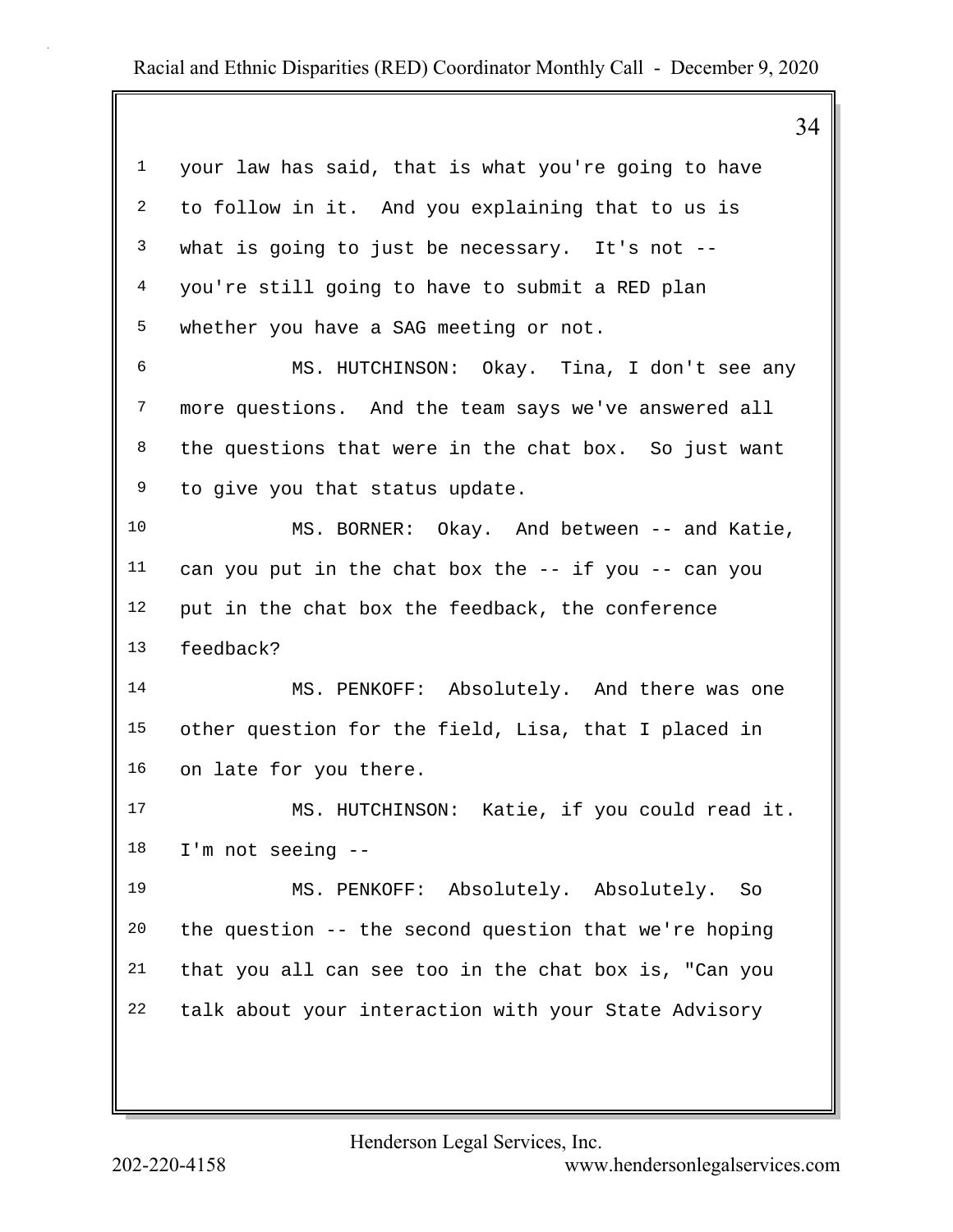35

1 Group and the ways in which you were able to present 2 information and data to them?" And again, I'm going 3 to put that in the federal chat box here to everyone, 4 so that you can see the question that we're hoping 5 that you can share your experiences with?

6 MS. HUTCHINSON: Thank you, Katie. I think 7 that we were -- that some of what we were just talking 8 about, if anybody has anything now they want to add to 9 that question, feel free to put it in the chat box. 10 But I think Laura that was a -- part of Laura's 11 question, spurred that question from Laura. So 12 there's anything else anybody wants to put in there? 13 Let us know. We'll give everybody a 2 minute. And 14 Katie, did -- put the conference feedback form again 15 in that chat box. So if you happen to have a chance 16 to do it and don't want to scroll up to the very top 17 of the chat box, feel free to click on that link and 18 be sure to share that with us.

19 Tina, it looks like we do have one other 20 question from Joshua and he's saying in Hawaii. "We 21 contracted the crime analysis to the University of 22 Hawaii, and they recently presented some of the high

Henderson Legal Services, Inc.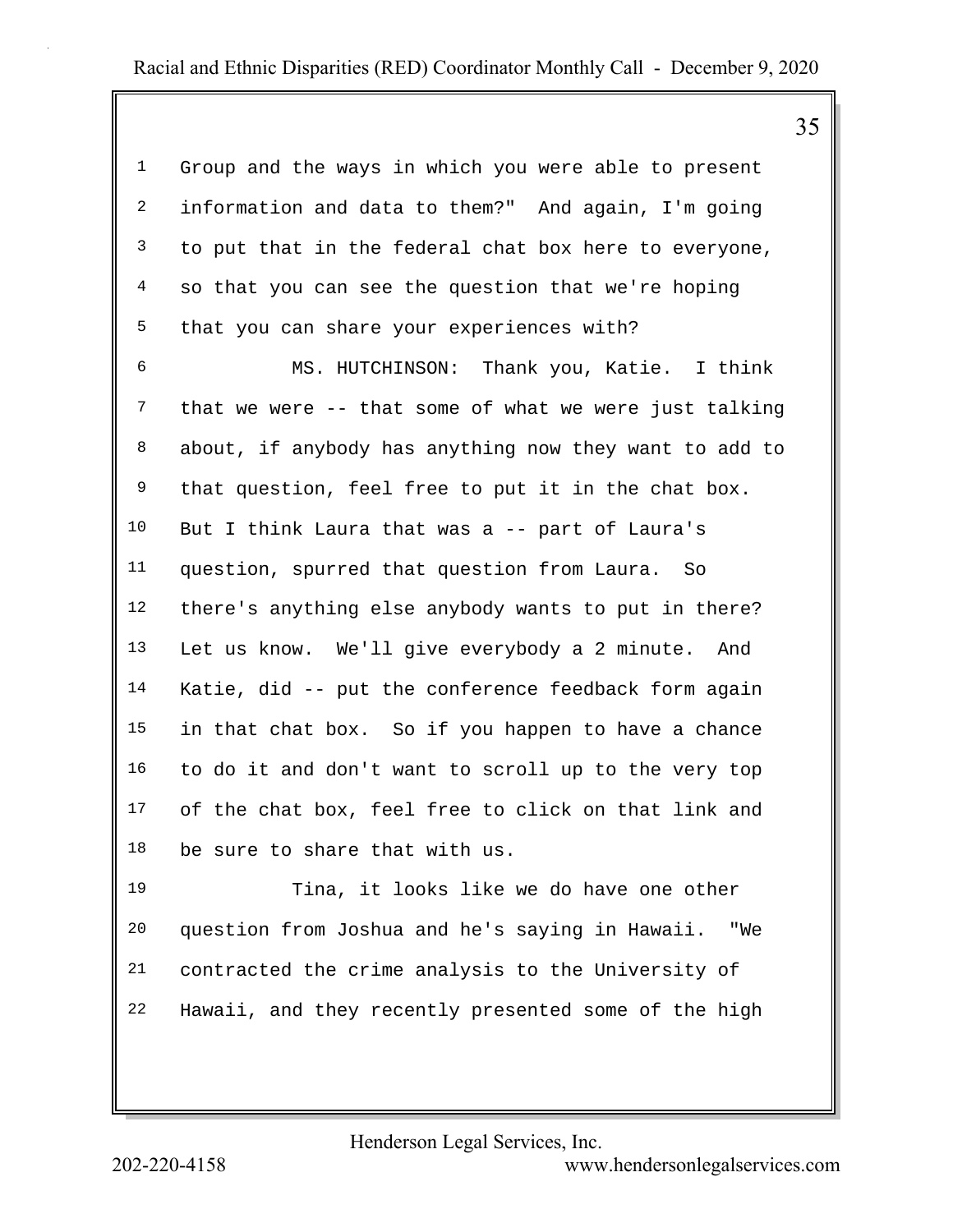|             | 36                                                     |
|-------------|--------------------------------------------------------|
| $\mathbf 1$ | level findings to the SAG, last week, and that it went |
| 2           | really well. So that's a good example. And then        |
| 3           | Christie, I'm sorry, go ahead, Tina.                   |
| 4           | MS. BORNER: No. I was just saying that's               |
| 5           | fantastic.                                             |
| 6           | MS. HUTCHINSON: And then from Christie, wow.           |
| 7           | She says, given juvenile data restrictions, they're    |
| 8           | having to get permission from the court each time they |
| 9           | want to share data with the SAG.                       |
| 10          | MS. BORNER: Well, that's really hard. So               |
| 11          | it's not -- I mean, you guys are showing -- aren't     |
| 12          | sharing PII. So just having numbers is kind of hard    |
| 13          | to believe that the court would have a problem with    |
| 14          | that. But just let us know if there's something you    |
| 15          | think that we can -- that OJJDP might be able to help  |
| 16          | you with, with that. Thank you, Laura.                 |
| 17          | And Christie, you say that small numbers               |
| 18          | could result in identification. Identify -- oh, I      |
| 19          | understand what you're talking about now. I see what   |
| 20          | you're saying. Okay. You don't have a whole lot of,    |
| 21          | of numbers. And so if you have one, somebody may know  |
| 22          | who that one is and be able to identify who it is that |
|             |                                                        |

Henderson Legal Services, Inc.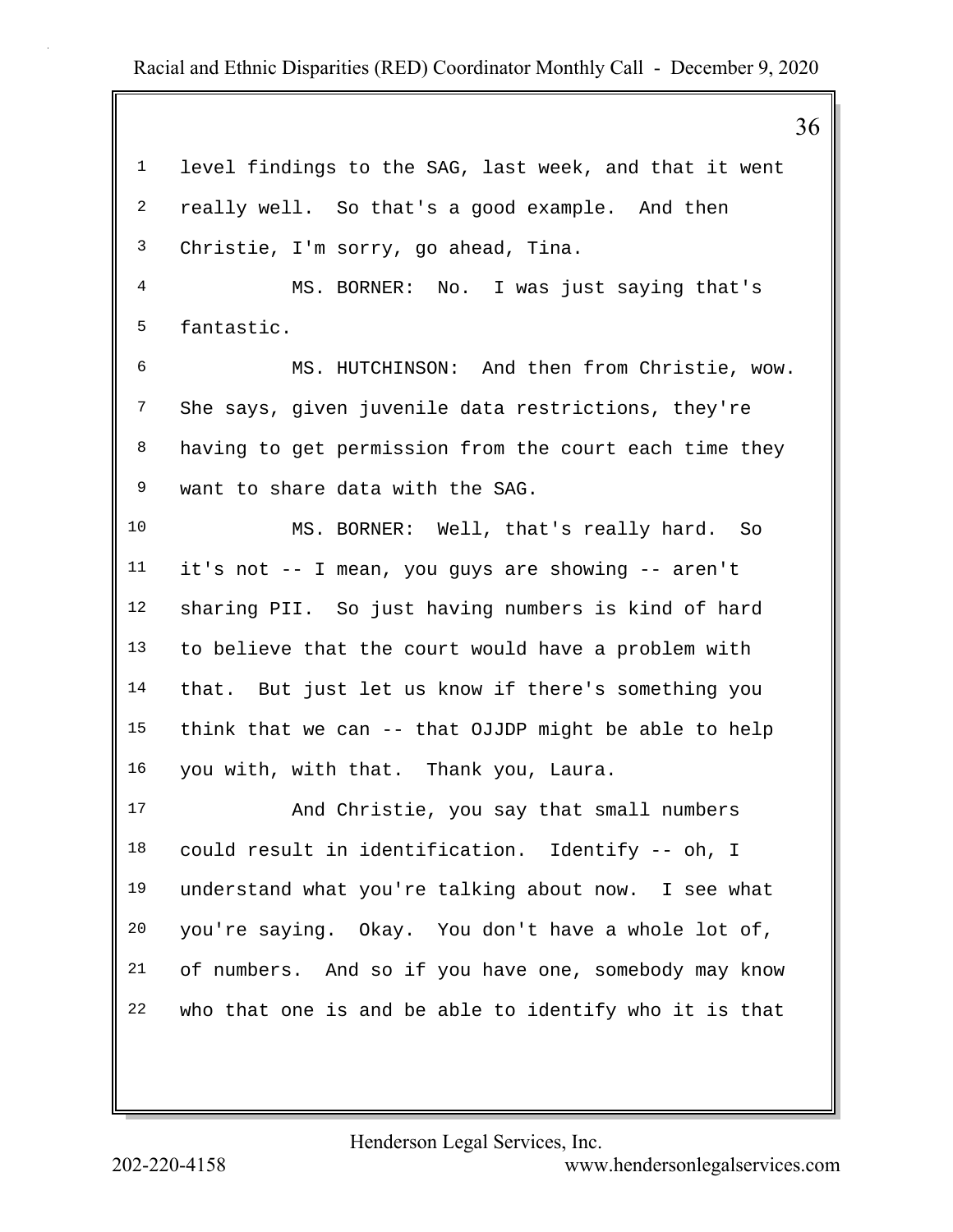37

1 you guys are talking about. Is that what you're 2 referring to? Yes. Okay. Yeah, I understand. I 3 understand.

4 Okay. So -- and you guys may not be able to 5 provide numbers there in D.C., but you may be able to 6 just talk broadly about what it is that you're seeing 7 with the numbers. That might help. So, okay. Oh, 8 that's wonderful, Alice, and hi. Are you guys -- and 9 they're able to do that for your -- for -- based on 10 Racial and Ethnic Disparities type of numbers? Oh, 11 that's wonderful. That's really good that you guys 12 have those numbers. Thank you so much for sharing 13 that.

14 So we have about four minutes left and I want 15 to -- I'm not sure if there's any other information 16 that somebody would like to share. But I think that I 17 am going to give you back your four minutes. And so, 18 we thank you so much for being a part of this call 19 with us. We will be back in contact as OJJDP to let 20 you know what the next call session is going to be. 21 If you have any questions or information that you 22 need, please reach out to your program manager and we

Henderson Legal Services, Inc.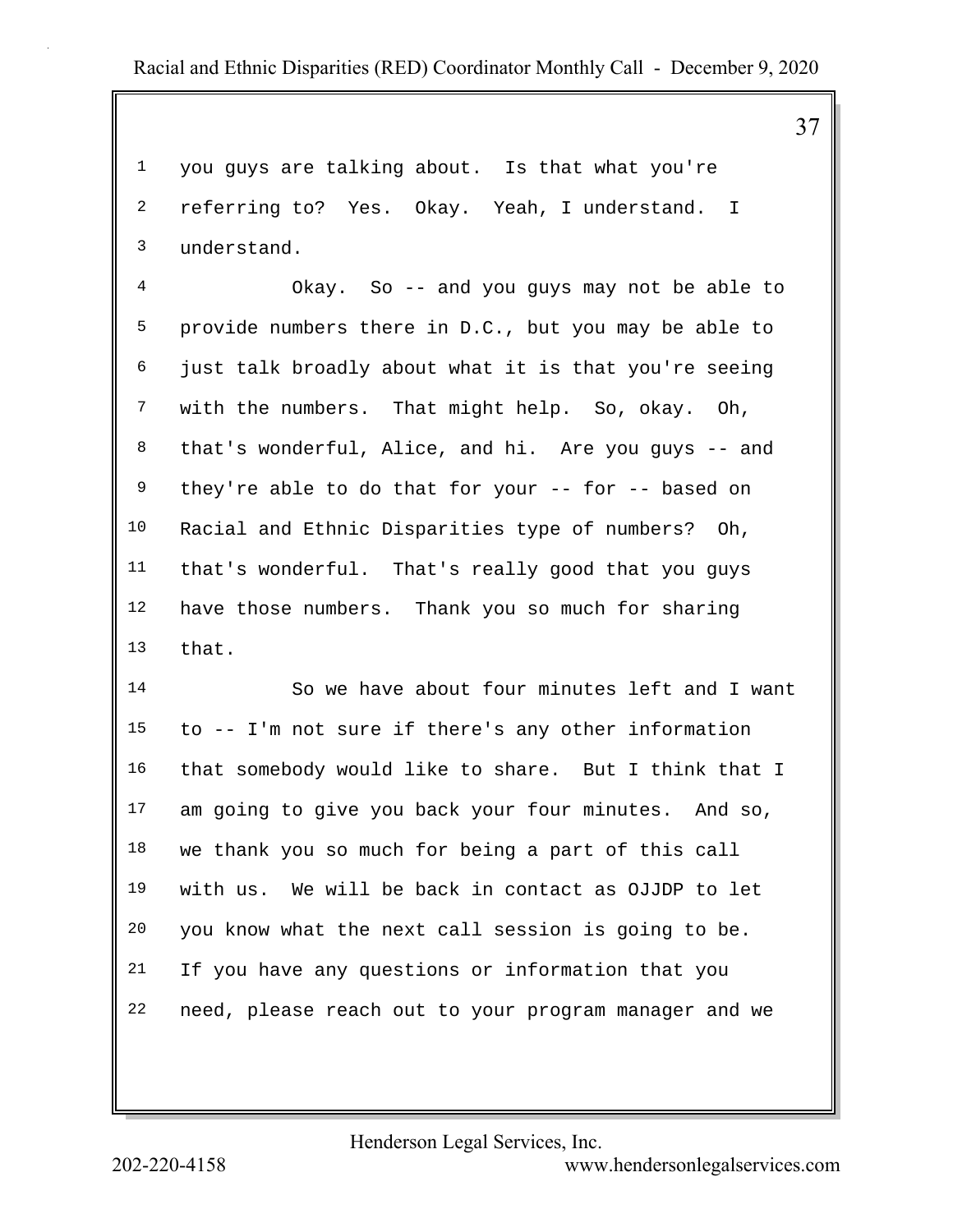1 will go from there. So thank you so much for joining 2 us today. 3 MS. HUTCHINSON: Thanks everybody. 4 UNIDENTIFIED SPEAKER: Take care. 5 MS. HUTCHINSON: Bye.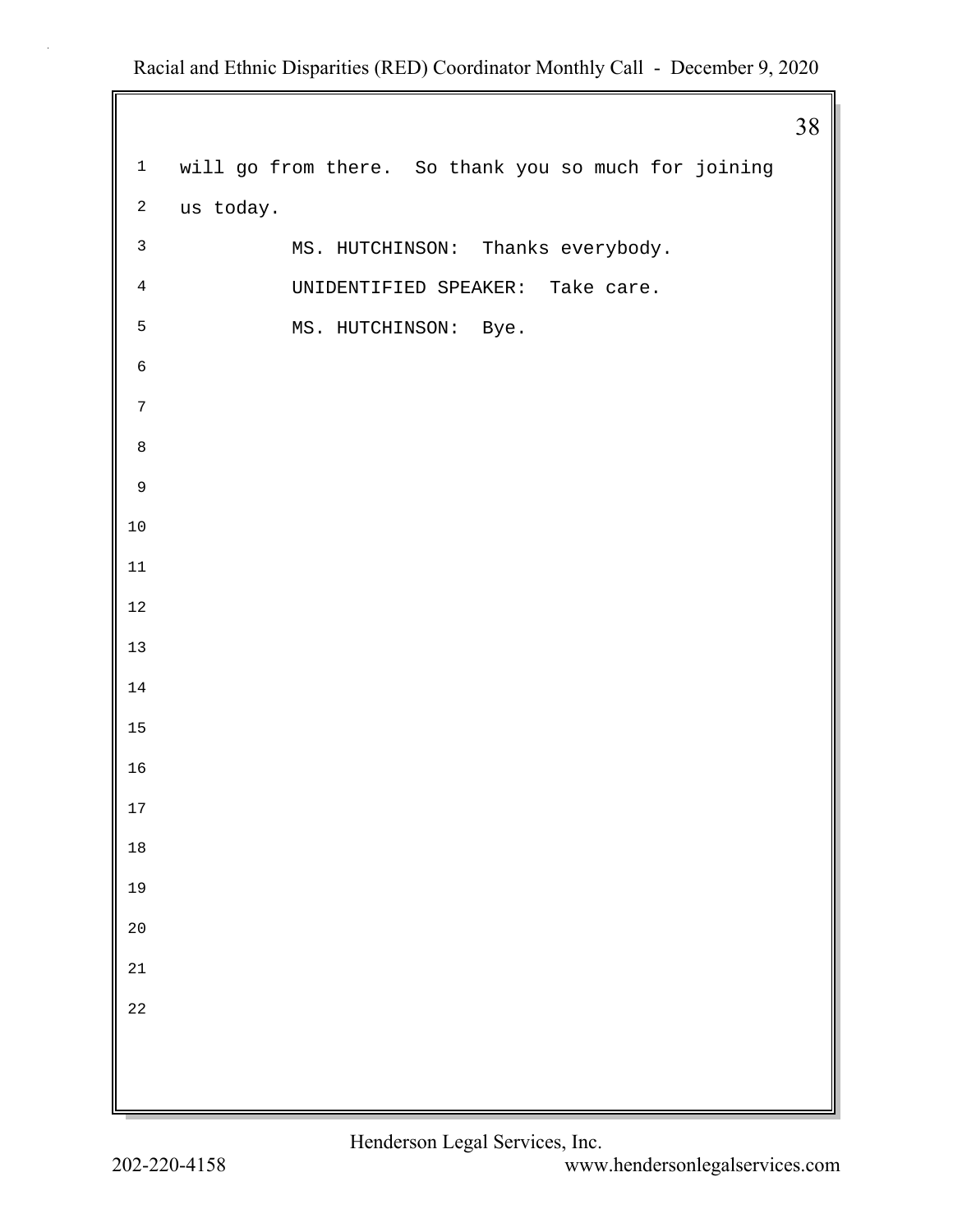Page 39

| $\mathbf 1$  | CERTIFICATE OF TRANSCRIBER                            |  |  |  |  |
|--------------|-------------------------------------------------------|--|--|--|--|
| $\mathbf{2}$ | I, JIMMY JACOB, do hereby certify that this           |  |  |  |  |
| 3            | transcript was prepared from audio to the best of my  |  |  |  |  |
| 4            | ability.                                              |  |  |  |  |
| 5            |                                                       |  |  |  |  |
| 6            | I am neither counsel for, related to, nor             |  |  |  |  |
| 7            | employed by any of the parties to this action, nor    |  |  |  |  |
| 8            | financially or otherwise interested in the outcome of |  |  |  |  |
| 9            | this action.                                          |  |  |  |  |
| 10           |                                                       |  |  |  |  |
| 11           | mye                                                   |  |  |  |  |
| 12           | December 16, 2020                                     |  |  |  |  |
| 13           | <b>DATE</b><br>JIMMY JACOB                            |  |  |  |  |
| 14           |                                                       |  |  |  |  |
| 15           |                                                       |  |  |  |  |
| 16           |                                                       |  |  |  |  |
| 17           |                                                       |  |  |  |  |
| 18           |                                                       |  |  |  |  |
| 19           |                                                       |  |  |  |  |
| 20           |                                                       |  |  |  |  |
|              |                                                       |  |  |  |  |
| 21           |                                                       |  |  |  |  |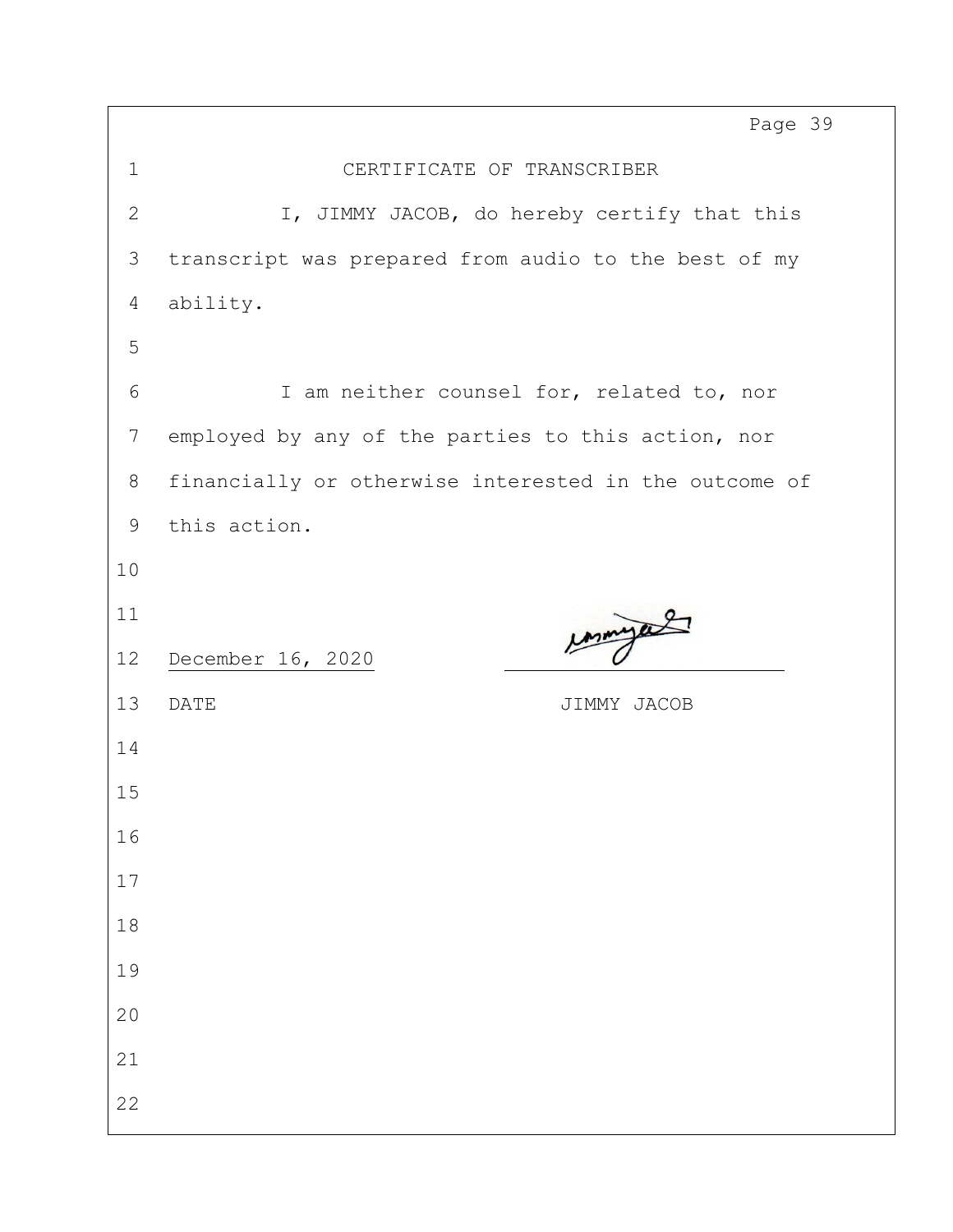| A                    | aid 31:17                | 31:17                        | 17:22                            | 34:21 35:3,9                      |
|----------------------|--------------------------|------------------------------|----------------------------------|-----------------------------------|
| ability 39:4         | <b>Alice 37:8</b>        | areas 12:14                  | barrier 33:13                    | 35:15,17                          |
| able 6:7 14:2        | allow 26:14              | 14:17 23:18                  | barriers 21:21                   | <b>Bradford</b> 2:4               |
| 16:22 17:1           | 32:16                    | 24:8,10                      | 33:1                             | 5:4,6,9                           |
| 17:14 22:22          | alternative              | 26:16                        | <b>based 12:21</b>               | briefly 10:16                     |
|                      | 25:1                     | arena 7:9                    | 15:10,21                         | bringing 26:3                     |
| 24:15,15             | amazing $6:7$            | arrest 16:4                  | 17:7 18:18                       | brings $8:4$                      |
| 29:9 31:4,10         | ambitious                | 20:21 24:22                  | 21:15 37:9                       | broadly 37:6                      |
| 31:13,14,18          | 22:9                     | arrests 16:12                | basic $11:5$                     | brought $7:13$                    |
| 32:3,17 33:4         | analysis 12:22           | 25:1,6                       | 16:11                            | <b>Bye 38:5</b>                   |
| 33:14,17,20          | 35:21                    | Ashby 1:21                   | <b>basis</b> 29:9,10             |                                   |
| 35:1 36:15           | analyzing                | asked 15:14                  | beast $14:8$                     | C                                 |
| 36:22 37:4,5         | 12:14                    | 27:4,4 28:10                 | believe 14:13                    | $C$ 2:1 3:1 11:10                 |
| 37:9                 | and/or $4:4$             | asking 12:7                  | 25:3,6 26:22                     | 12:13 13:2                        |
| absolutely           | 8:10                     | 16:14 17:11                  | 31:15 32:10                      | 14:17 15:8                        |
| 17:1 26:2,6          | annual 29:9              | 17:16 30:7                   | 36:13                            | calculation                       |
| 34:14,19,19          |                          | 31:11 33:9                   | beloved 10:11                    | 16:10                             |
| accept 17:15         | 32:21,22<br>answer 17:20 | asks 26:18                   |                                  | calculations                      |
| access 16:20         | 18:20 19:1               |                              | Beltway 6:13<br><b>best 39:3</b> | 16:13                             |
| accomplish           | 19:22 23:18              | assigned 9:10<br>assist 7:15 |                                  | call 1:7 3:6,9                    |
| 21:18                | 24:11 25:7               | <b>Assistance</b>            | better $21:8$                    | 3:13,164:3,5                      |
| accountable          |                          |                              | big $30:4$                       | 4:7,8 5:11                        |
| 23:14,20             | 25:17 31:16              | 3:48:18                      | bigger 7:7                       | 9:19 10:3,12                      |
| 25:5 30:17           | answered                 | attended 4:17                | bit 21:3 25:16                   | 10:15 37:18                       |
| accurate 4:8         | 18:14 28:17              | 10:20 24:17                  | <b>bits 24:14</b>                | 37:20                             |
| action 17:18         | 34:7                     | attendees 3:9                | bodies 11:14                     | called 11:8                       |
| 39:7,9               | answering                | attention 9:16               | <b>body</b> 12:9                 | calls 8:6 10:1                    |
| actual 28:22         | 30:20 32:1               | attorney 32:11               | Borner 2:5                       | care 38:4                         |
| 29:12,16             | answers 18:10            | audio 39:3                   | 10:4,10                          | careful 32:8                      |
| <b>Adai 10:10</b>    | 18:18 24:19              | authority 8:17               | 13:19,22                         |                                   |
| add 35:8             | anybody 26:16            | award 9:8                    | 14:6 15:5,8                      | caught $6:13$<br><b>CCAS</b> 5:13 |
| address 20:6,7       | 35:8,12                  | aware 10:19                  | 20:7,10 21:9                     | 7:1727:7                          |
| 23:18 24:10          | anymore 32:8             | В                            | 21:12 26:10                      |                                   |
| addressing           | apologies 21:8           | <b>B</b> 11:10 12:13         | 27:10,21                         | ccas@air.org<br>3:12              |
| 5:18                 | apologize                | 13:2 14:17                   | 28:5,14,19                       |                                   |
| adequately           | 13:17,21                 |                              | 29:21 30:10                      | census 16:3                       |
| 18:13                | apply $24:15$            | 15:8                         | 30:22 31:6                       | 16:21                             |
| <b>Administrator</b> | appreciate               | baby-steps                   | 31:15 33:6                       | Center 3:3                        |
| 18:16                | 4:19 5:2                 | 19:20                        | 34:10 36:4                       | certain 19:5                      |
| advise 11:17         | 10:13 27:11              | back 9:20 10:2               | 36:10                            | certainly 9:2                     |
| <b>Advisory</b>      | appropriate              | 20:18,22                     | box $4:2,11,13$                  | 9:16,18,19                        |
| 34:22                | 3:13                     | 21:1,2,18                    | 5:1 20:5 27:8                    | certificate                       |
| advocacy 8:10        | area 13:3,5              | 22:11 24:4                   | 27:14.19                         | 7:20 39:1                         |
| agenda 26:7          | 18:17 19:13              | 26:7 37:17                   | 28:4,11,16                       | certification                     |
| ahead 5:10           | 22:1,9,21                | 37:19                        | 29:20 33:3                       | 7:19                              |
| 36:3                 | 24:2 25:15               | <b>backtrack</b>             | 34:8,11,12                       | certify 39:2                      |
|                      |                          |                              |                                  |                                   |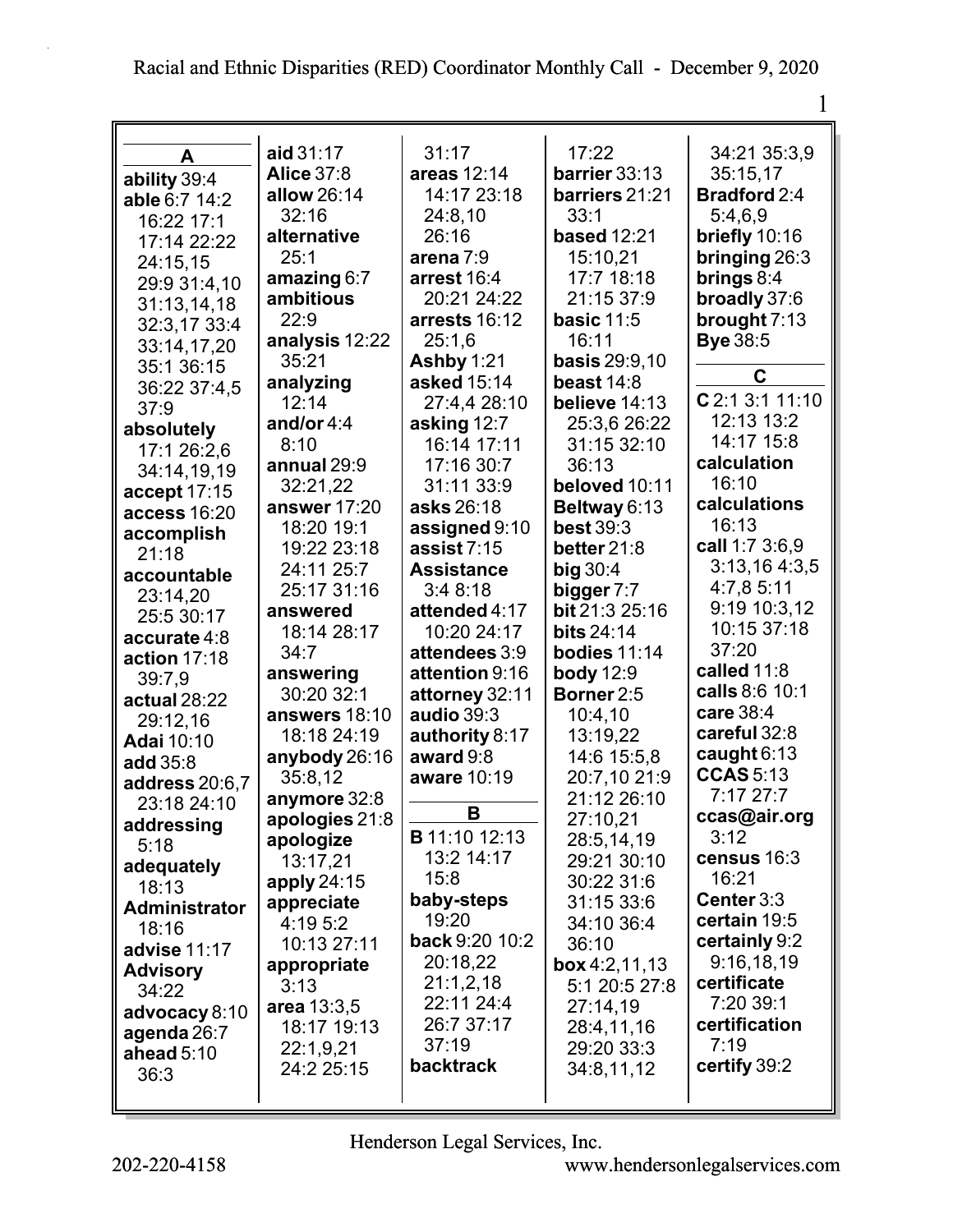| cetera $3:19$          | 30:2               | connected 6:9        | crime 23:16        | 7:17            |
|------------------------|--------------------|----------------------|--------------------|-----------------|
| challenge 7:10         | comment 21:1       | connectivity         | 24:7 35:21         | delivery 4:9    |
| challenges $6:1$       | 32:12              | 3:11                 | crime-free         | 8:6             |
| 6:8 7:4 28:2           | commitment         | contact 12:18        | 23:21              | designate       |
| champions              | 5:20,21 16:6       | 28:6 37:19           | cross 29:17        | 11:14           |
| 7:7                    | committee          | content 3:8,18       | current 26:21      | despite 6:1     |
| chance 35:15           | 11:21,22           | 4:9,11               |                    | 7:10,18         |
| change $3:20$          | community          | continue 5:22        | D                  | detention 16:5  |
| 3:20 19:3              | 22:9 26:5          | 7:15 13:15           | D3:1               | 24:3,4 25:1     |
| changes 12:21          | comparison         | 17:2,9               | D.C.37:5           | determine       |
| 14:12,14               | 28:22 29:12        | continues 7:2        | data 12:14,22      | 12:16           |
| 29:1,13                | 29:16              | continuing 6:9       | 13:7 14:10         | develop 17:17   |
| charges $20:12$        | compatriots        | contracted           | 14:18 15:21        | developing      |
| 20:21                  | 10:12              | 35:21                | 15:22 16:3,3       | 12:19           |
| chat 3:17,21           | completely         | conversations        | 16:4,6,7,21        | development     |
| 4:1,2,11,13            | 21:5 33:8          | 33:18                | 17:6,7,9,10        | 31:21,21        |
| 5:120:5                | completing         | convey 33:5          | 17:10,11,15        | devise 16:12    |
| 26:14 27:8             | 23:5               | <b>Coordinated</b>   | 17:16 18:1,1       | different 7:18  |
| 27:14,19               | compliance         | 3:4                  | 18:6,7,8           | difficult 9:21  |
| 28:3,11,16             | $9:6$ 14:10        | coordinating         | 24:22 28:2         | direct 18:18    |
| 29:20 33:3             | 19:16 22:2         | 11:14 12:9           | 28:22 29:4,5       | directly 18:19  |
| 34:8,11,12             | comply 9:5         | Coordinator          | 29:5,7,9,10        | discussion      |
| 34:21 35:3,9           | composed           | 1:63:6               | 29:12,15,15        | 26:13,15        |
| 35:15,17               | 11:15              | coordinators         | 29:16 31:5         | 27:15 31:2      |
| <b>Christie 20:8,8</b> | computer 4:6       | 5:11,17              | 31:11,13,19        | discussions     |
| 20:9,17 36:3           | concisely          | copied 29:19         | 35:2 36:7,9        | 26:15           |
| 36:6,17                | 18:20 20:1         | copy 9:17            | <b>DATE 39:13</b>  | disparities 1:6 |
| churned 7:19           | conducting         | 26:18,20,22          | day 3:2 10:13      | 5:18 10:16      |
| churning 7:19          | 32:15              | 27:3 28:16           | day's 10:1         | 11:8,19 12:2    |
| clause 25:9            | conference         | core 8:8 10:6        | days 32:6          | 12:4,11,17      |
| click 4:1 35:17        | 4:14,21 6:6        | counsel 39:6         | deal 3:14,19       | 13:6,13         |
| close 7:2              | 6:177:1            | counties 18:4        | 31:9               | 14:11 15:14     |
| codes 9:6              | 10:21 24:17        | county 18:4          | dealing 12:1       | 16:16 23:15     |
| coding $3:20$          | 24:18 34:12        | couple 3:7,18        | dear 18:17         | 24:1 30:12      |
| cold 9:19              | 35:14              | 18:4 22:17           | <b>December</b>    | 37:10           |
| collaborative          | conferences        | court 20:12,21       | 1:13 39:12         | disparity       |
| 3:5                    | 4:17               | 36:8,13              | decided 15:13      | 15:22 19:11     |
| collecting 28:2        | <b>Confinement</b> | covered 26:19        | decision 12:15     | disposition     |
| collection             | 11:9               | <b>COVID 6:8 7:2</b> | definitely         | 16:5            |
| 12:22 15:22            | conflicting        | 7:10 25:8,14         | 16:20 25:7         | Disproportio    |
| 16:4                   | 8:20               | 32:14 33:1           | 25:20 30:4         | 11:8            |
| come 12:18             | confused           | 33:10,13             | delegated $8:17$   | dissertation    |
| 25:13 32:20            | 30:11              | <b>COVID-1928:3</b>  | <b>Delinquency</b> | 18:22           |
| comes 6:4              | congressional      | create 12:17         | 8:16               | diversion 16:5  |
| coming $21:9$          | 6:12               | creative 25:10       | delivering         | 16:12 20:10     |
|                        |                    |                      |                    |                 |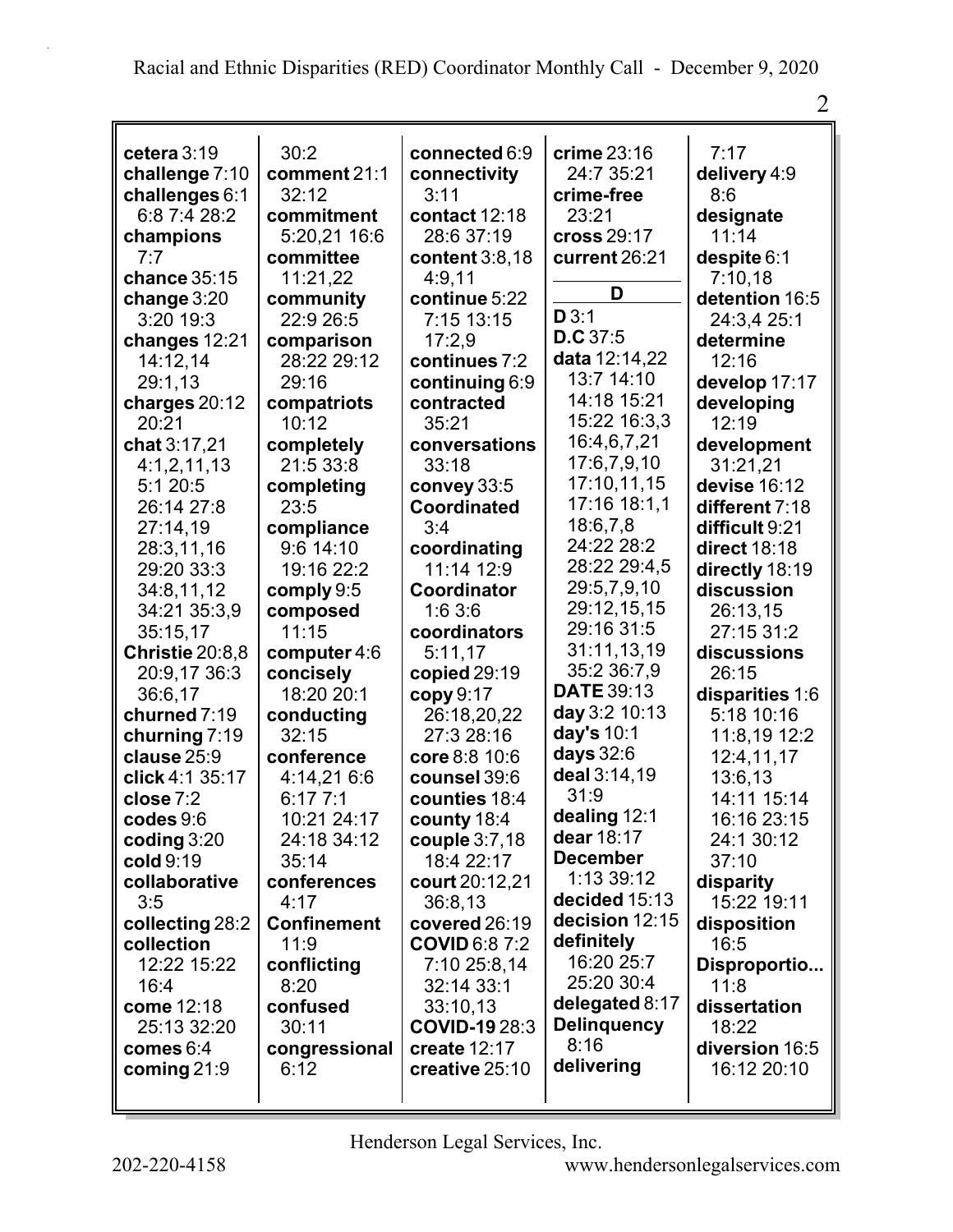| 20:11,11,13      | enter $33:3$       | explaining        | focused 7:15          | goal 22:3,5,7  |
|------------------|--------------------|-------------------|-----------------------|----------------|
| 20:15,20,20      | entity 12:3,9      | 33:16 34:2        | 32:6                  | goals 21:17    |
| 20:21            | environment        |                   | follow 34:2           | 22:1,8         |
| Division 8:18    | 6:22 25:18         | F                 | forget $6:14$         | goes 15:5      |
| <b>DMC 12:1</b>  | equip 23:20        | facilitate 31:2   | form 4:20 5:2         | going 3:16,21  |
| 16:15 30:2       |                    | facilitating      | 35:14                 | 5:2,7 10:4,15  |
|                  | equipping<br>23:15 | 3:16 27:15        |                       | 12:7 13:12     |
| 30:13,15,16      |                    | facilities 25:13  | Formula 8:7           |                |
| 32:4,5,5         | essential 8:8      | 26:4              | 8:12 9:7              | 14:12,13,16    |
| doctorial        | establish          | fact 18:18        | forums $8:22$         | 17:13 19:3,9   |
| 18:21            | 11:14              | fair 32:15        | forward 16:22         | 19:12,15,20    |
| document         | et 3:19            |                   | 22:13 23:1            | 19:22 21:6     |
| 14:9,15 15:2     | ethnic 1:6         | fall $8:14$       | 30:3,9 31:22          | 21:17 25:10    |
| 21:6 26:19       | 10:16 11:8         | fantastic 36:5    | found 7:5 15:9        | 25:15,16       |
| documented       | 11:19 12:2,4       | far 15:3 29:4     | four 16:1             | 27:12 29:3     |
| 26:15            | 12:11,17           | feat $7:1$        | 37:14,17              | 29:11 30:1     |
| doing 6:19 7:6   | 13:6,13            | federal 35:3      | free 23:16 35:9       | 30:16 33:12    |
| 11:4 23:19       | 14:11 15:13        | feedback 4:14     | 35:17                 | 34:1,3,4 35:2  |
| 29:2 31:16       | 16:16 19:11        | 4:16,20,20        | Fri 32:13             | 37:17,20       |
| 32:8             | 23:15 24:1         | 5:1 6:4 10:22     | front 27:18           | good 3:2 14:5  |
| drove 21:20      | 30:12 37:10        | 24:16,19          | further 21:7          | 20:6 23:6      |
| <b>DSA 7:21</b>  | ethnicity 12:15    | 31:8 34:12        | <b>future 4:21,22</b> | 27:19 31:17    |
| due 33:1,12      | evaluate 24:8      | 34:13 35:14       | FY 13:19 26:20        | 31:22 36:2     |
|                  | evaluating         | feel 35:9,17      | 26:21 27:1            | 37:11          |
| E                | 19:5               | field $4:166:15$  | FY'20 13:21           | government     |
| E2:1,13:1,1      | evaluation         | 6:15 10:8         |                       | 11:18          |
| $e$ -mail $3:11$ | 12:8 21:15         | 22:18 34:15       | G                     | Grants 8:7,12  |
| 9:17,17          | events 4:22        | figure $18:12$    | G3:1                  | grateful 6:20  |
| e-mails $10:2$   | everybody 3:2      | figured $7:9$     | game $7:3$            | great $5:13$   |
| easy 5:17        | 4:6 27:14          | figuring 7:8      | gears 8:1             | 20:16 27:21    |
| 16:20            | 28:4 35:13         | filing 20:11,21   | general 32:11         | 29:16          |
| educational      | 38:3               | fill $5:1$        | getting 5:19          | greetings      |
| 11:16            | exactly 13:3       | filled 4:18       | 10:2 17:12            | 10:13          |
| efforts 11:17    | 13:16 33:1,2       | financially       | 29:9 31:8             | Greg 26:18     |
| elevate 7:3      | example 36:2       | 39:8              | give 5:10,16          | group 7:7 35:1 |
| eligibility 9:7  | <b>Excel 16:8</b>  | find $27:7,13$    | 14:19,21              | groups $8:10$  |
| Elijah 1:21      | excited 10:3       | findings 36:1     | 24:15 34:9            | 9:1            |
| emphasize        | exciting $6:6,18$  | fine $18:4,8$     | 35:13 37:17           | Guam 10:11     |
| 8:13 17:8        | existing 11:14     | 22:12             | given $23:14$         | guidance 26:1  |
| employed 39:7    | experiences        | first $14:231:17$ | 36:7                  | guys 10:19     |
| energizing       | 35:5               | five 15:12 16:1   | go 3:8 5:10           | 11:2 12:3      |
| 6:18             | explain $21:14$    | 16:4 32:6,6       | 12:7 14:4,5           | 13:6 24:7,12   |
| engage $6:7,15$  | 21:16 22:4         | focus $5:18$      | 20:2 21:6             | 33:19 36:11    |
| 6:197:16         | 33:21              | 6:188:11          | 24:22 25:6            | 37:1,4,8,11    |
| enormous         | explained          | 9:13 11:11        | 26:6,9 36:3           |                |
| 5:21             | 22:12              | 23:11             | 38:1                  | Н              |
|                  |                    |                   |                       |                |
|                  |                    |                   |                       |                |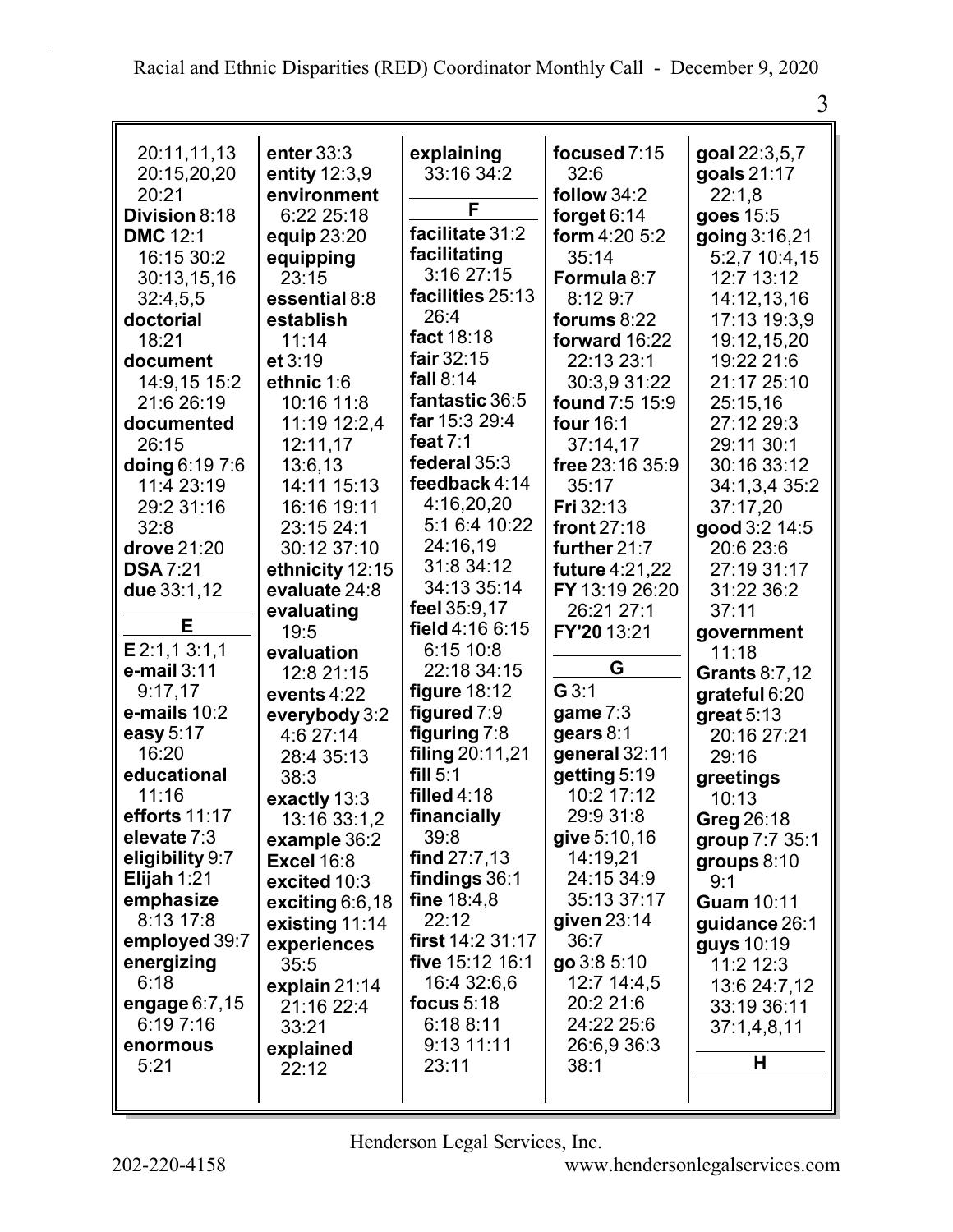| Hafa 10:10          | 5:8 13:15,20          | <b>Indian 11:18</b>  | joined 10:12          | 29:4,8 30:13      |
|---------------------|-----------------------|----------------------|-----------------------|-------------------|
| hanging 6:22        | 14:1 15:3,7           | Indiana 28:6         | joining 4:5           | 31:22 33:13       |
| happen $7:10$       | 20:4 21:7,11          | <b>indicators</b>    | 10:15 38:1            | 33:14,15          |
| 23:3 35:15          | 26:8 27:6,12          | 18:12 19:3           | <b>Joshua</b> 28:19   | 35:13 36:14       |
| happened            | 27:22 28:9            | information          | 35:20                 | 36:21 37:20       |
| 16:18 21:13         | 28:15 29:18           | 6:5 8:2,7,20         | judging 19:12         |                   |
| 22:4                | 30:6,19 31:1          | 9:8 10:22            | jumping 6:21          |                   |
| hard 36:10,12       | 31:7 32:12            | 13:7 14:18           | jurisdictional        | late 34:16        |
| Harp 18:16          | 34:6,17 35:6          | 14:22 15:19          | 18:2,8                | Laura 16:19       |
| Hawaii 35:20        | 36:6 38:3.5           | 16:9 17:1,12         | jurisdictions         | 24:21 26:1        |
| 35:22               |                       | 18:3,5 23:2          | 26:3                  | 32:13 33:2,7      |
| heads $7:21$        |                       | 24:14 25:21          | justice 7:9           | 35:10,11          |
| hear $3:10, 5:4, 9$ | identification        | 26:17 27:19          | 11:15 12:16           | 36:16             |
| 8:19 33:6           | 36:18                 | 28:7 31:5,11         | 12:19                 | Laura's 35:10     |
| heard 22:18,21      | identified            | 31:13,20             | juvenile 7:9          | law 34:1          |
| hearing 8:21        | 12:22                 | 32:9 35:2            | 8:15 11:15            | laws 32:15        |
| heart 18:17         | identify 15:21        | 37:15,21             | 12:16,18              | 33:16             |
| hello 5:4 10:14     | 36:18,22              | informative          | 36:7                  | layout 3:20       |
| help 3:14 7:22      | identifying           | 8:3                  |                       | leader 5:14       |
| 8:11 14:2           | 12:14                 | innovative 7:6       | K                     | Lee 1:21          |
| 22:6,15             | II 8:7,12 9:7         | inside $26:3$        | Katie 2:6 4:13        | left 24:4 37:14   |
| 36:15 37:7          | 13:4 14:9             | interact 31:12       | 27:13 34:10           | level 11:17       |
| helpful 27:6        | 17:17 21:18           | 31:19                | 34:17 35:6            | 36:1              |
| Hey 24:3            | 22:14 23:9            | interaction          | 35:14                 | lieu 17:10,16     |
| hi 16:19 20:8       | 23:10 24:9            | 31:3,9 34:22         | kicked 5:6            | 20:11             |
| 37:8                | III 21:4,5,6,12       | interested           | $\mathbf{kind}\,8:20$ | life 23:16,21     |
| high 35:22          | 22:14 23:10           | 39:8                 | 19:10 26:13           | line 20:13,17     |
| <b>Hill 6:11</b>    | 23:11 24:9            | interesting          | 36:12                 | lines 26:12,13    |
| hold 23:20          | 28:20                 | 7:11                 | know 4:6 5:13         | link 4:1,1,12     |
| holding $23:13$     | imagine $6:12$        | internal 17:12       | 7:11 9:17,18          | 4:22 27:8         |
| 25:5                | <b>impact</b> 25:8,14 | intervention         | 10:5,22 11:1          | 35:17             |
| <b>holds</b> 18:17  | implementing          | 18:3                 | 11:22 12:10           | Lisa $2:33:3$     |
| 30:17               | 12:19                 | involved 9:2         | 14:7,12,13            | 6:4 13:14         |
| honored 5:14        | important $4:15$      | 10:18                | 14:20 15:9            | 15:2 21:4         |
| hope 10:21          | 8:4,13                | island 10:14         | 15:10,15              | 34:15             |
| hoping $34:20$      | inbox 3:13,17         | is sue 29:8          | 17:4,4 18:3           | listen $3:9$      |
| 35:4                | include 8:8           | issues 3:10,14       | 18:15,16,19           | <b>lists</b> 30:5 |
| hosting $3:5$       | 12:20 31:20           | 9:15                 | 18:20 19:13           | little $21:3$     |
| housekeeping        | including             |                      | 19:14,15,18           | 25:16             |
| 3:7                 | 11:15                 | J                    | 19:20,22              | live 23:16,21     |
| humongous           | increase 6:11         | <b>JACOB 39:2</b>    | 20:5,16               | local 11:17,18    |
| 5:22                | 6:12                  | 39:13                | 21:14,18,19           | 12:16             |
| hurtful 7:12        | increasing            | <b>JIMMY</b> 39:2,13 | 22:15,16              | long $22:12$      |
| <b>Hutchinson</b>   | 26:4                  | <b>JJRA 8:12</b>     | 23:1 24:16            | 29:3,5            |
| 2:33:2,35:5         | <b>Index 17:15</b>    | job 5:17,21 9:5      | 25:4,12 26:2          | look 3:22 15:1    |
|                     |                       |                      |                       |                   |
|                     |                       |                      |                       |                   |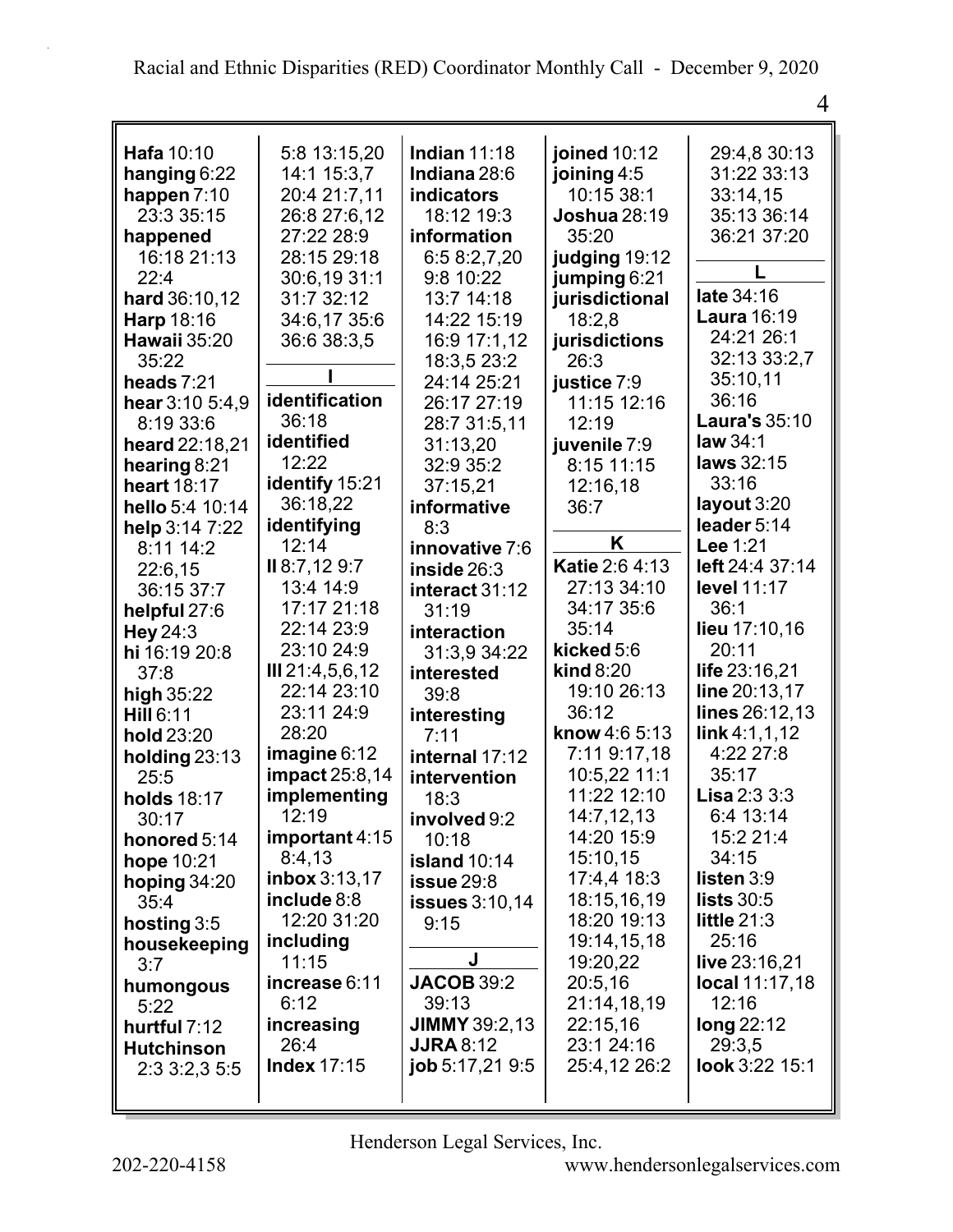| ı<br>۰. |
|---------|

| 15:13,15,19                  | 12:20           | move $4:10$     | O                   | operationalize                |
|------------------------------|-----------------|-----------------|---------------------|-------------------------------|
| 16:18 19:6                   | media $6:11$    | 10:3 16:21      | O3:1                | 8:14                          |
| 19:17,21                     | meet 21:16,22   | 17:17 21:7      | objectives          | order 14:22                   |
| 29:3,10                      | 22:3,5,7        | 22:13 23:1      | 12:20               | 16:9 17:15                    |
| looking 15:1                 | 32:16,18        | 30:3 31:22      | obligation          | 22:6,22                       |
| 18:2,7,9,12                  | 33:11,17        | 32:20           | 8:15                | 25:22 32:11                   |
| 18:18,19,21                  | meeting 3:5     | moved 15:11     | occur 15:22         | organizations                 |
| 18:22 19:4,8                 | 32:15,19        | moving $30:9$   | occurred 29:1       | 9:1,3                         |
| 19:9,17 33:7                 | 34:5            | multiple 9:22   | 29:14               | outcome                       |
| looks 35:19                  | meetings 8:22   |                 | occurring 5:18      | 21:15 39:8                    |
| Iosing 3:11                  | 32:15,20        | N               | Office 8:15         | outside 26:5                  |
| lot 6:10,10                  | meets $6:16$    | N 2:1 3:1       | oh 13:20 15:5       | overcome                      |
| 7:15 23:11                   | 17:18           | name 3:3 4:3    | 21:9,10 22:3        | 21:21                         |
| 25:11,12                     | members 27:7    | nation 7:13     | 30:5 36:18          | overcoming                    |
| 26:2 36:20                   | message 30:6    | near 18:17      |                     | 28:1                          |
| <b>lots 7:17</b>             | messaging       | necessary       | 37:7,10             |                               |
|                              | 6:13            | 34:3            | OJJDP 3:5           | P                             |
| M                            | met 12:6        | need 9:2 13:11  | 4:15 8:6 11:1       | P2:1,13:1                     |
| ma'am 26:8                   | mind 9:18       | 14:18 15:10     | 13:10 15:11         | p.m 1:14                      |
| main 8:6 9:13                | minor $14:14$   | 16:9 17:3       | 19:4 22:16          | Pacific 10:14                 |
| 28:1                         | Minority 11:9   | 18:7.11         | 23:7 27:16          | page 13:22                    |
| making $23:12$               | minute 17:22    | 20:14,18,18     | 31:2,9 36:15        | 14:2 16:18                    |
| 24:6 27:17                   | 24:4 35:13      | 22:6,10 23:4    | 37:19               | pages $30:3$                  |
| manage 9:21                  | minutes $37:14$ | 26:17 32:19     | <b>OJJDP's 5:20</b> | pandemic 7:12                 |
| manager                      | 37:17           | 37:22           | ojjdp.gov 27:2      | 7:12,18                       |
| 37:22                        | mistake 13:21   | needed 14:22    | okay 5:8 15:6       | panel 3:21                    |
| managers 9:9                 | misundersta     | needs 9:14      | 16:18 20:17         | <b>Parik 30:7</b>             |
| 9:12 19:5                    | 13:18           | 12:21           | 21:2,2,5,11         | part 6:11 16:15               |
| Manpreet 28:5                |                 | neither 39:6    | 21:12 22:13         | 33:9 35:10                    |
| manual $29:22$               | mixed 30:16     | never 7:3,5     | 26:6,10             | 37:18                         |
| 30:2,4 32:4,5                | modalities      | new 8:21        | 27:22 28:5          | parties 39:7                  |
| 32:6,9,10                    | 7:18            | 11:21 15:12     | 28:15 29:21         | partner 7:17                  |
|                              | mode $3:9$      | 21:16 28:21     | 30:19 32:11         |                               |
| mapped 30:7<br>mark 28:11,15 | model 15:12     | 30:3,14         | 32:22 33:12         | partners 5:13<br>passion 10:8 |
| 29:19 33:8                   | 15:12,16        |                 | 34:6,10             | patience 10:7                 |
|                              | 32:7            | normally        | 36:20 37:2,4        | 14:7                          |
| master 18:21                 | modify 33:1     | 32:21           | 37:7                |                               |
| matter 6:20                  | modifying       | note 8:5        | <b>Oklahoma</b>     | Penkoff 2:6                   |
| <b>matters 6:9,11</b>        | 33:12           | <b>November</b> | 32:17               | 34:14,19                      |
| 6:16                         | moment 11:12    | 32:17,18        | Okori 14:1          | people 3:14                   |
| mean $25:3$                  | monitoring      | number 25:2     | 26:12               | 6:19 7:7 22:5                 |
| 28:21 30:15                  | 3:13            | numbers 5:19    | old 30:2            | 27:18 29:2                    |
| 33:19 36:11                  | monthly 1:7     | 16:11 20:15     | once 11:8           | percent 16:2                  |
| means 17:12                  | 3:6 32:20       | 21:16 28:21     | open 26:13,13       | 19:15                         |
| 29:11                        | monumental      | 36:12,17,21     | 32:15               | perfect 27:10                 |
| measurable                   | 7:16            | 37:5,7,10,12    | opened 26:12        | permission                    |
|                              |                 |                 |                     |                               |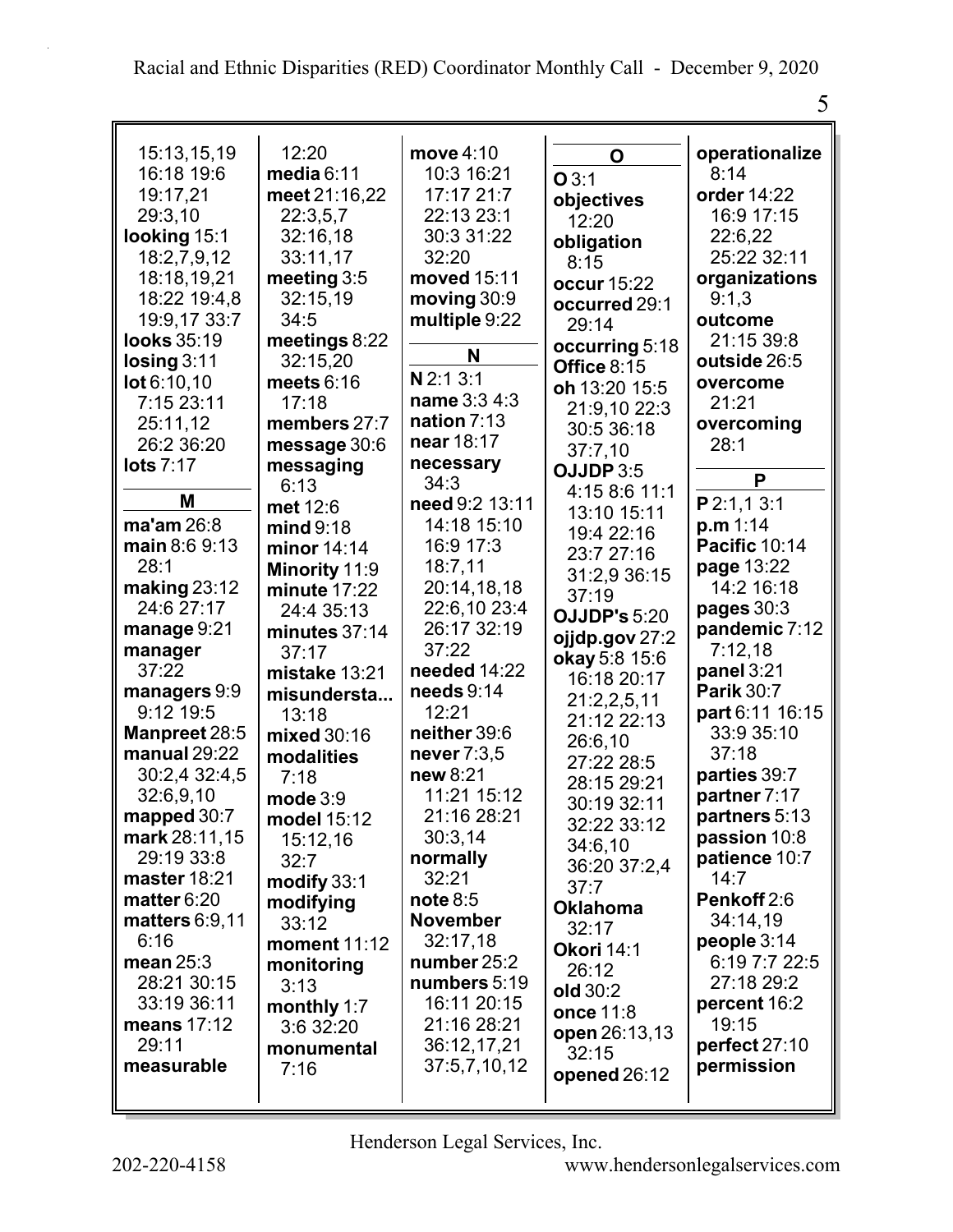| 36:8           | 16:2,7,12             | 14:22 15:17     | 22:14 23:17        | 30:4,13,13            |
|----------------|-----------------------|-----------------|--------------------|-----------------------|
| phase 15:12    | 17:7,11,16            | 16:2,7,9,15     | 24:13,20           | 31:21 34:4            |
| 15:20 17:17    | possible 3:12         | 18:5,6,8 23:1   | 26:11,14           | reduce 11:19          |
| 21:4,5,6,12    | 4:17 9:20             | 24:18,19        | 27:4,16 31:7       | reducing              |
| 21:18 22:14    | 25:14                 | 25:22 27:2      | 34:7,8 37:21       | 12:11 13:13           |
| 22:14 23:9     | post 8:2 27:8         | 29:10 31:19     | quick 13:16        | 24:1                  |
| 23:10,10,11    | potential             | 37:5            | quickly 3:8        | reduction             |
| 24:9,9 28:20   | 15:22                 | provided 11:1   |                    | 15:12 19:11           |
| phonetic 3:5   | practice 12:21        | 15:17           | R                  | 19:15 23:14           |
| 7:15 10:9      | pre-20:20             | providing 13:7  | R 2:1 3:1          | 24:2 32:7             |
| 20:8 24:21     | pre-arrest            | 16:17 24:16     | <b>R-E-D13:4</b>   | reductions            |
| 25:8 28:6,10   | 20:11,15,20           | public 23:12    | race 12:15         | 23:13                 |
| 28:12,20       | pre-trial 16:5        | 23:19 24:5      | racial 1:6         | reemphasize           |
| 29:19 30:7     | prepared 39:3         | 25:5,9,18       | 10:16 11:7         | 5:19 15:10            |
| 32:2,13        | present 6:1           | pull 16:22 27:2 | 11:19 12:2,4       | 17:4                  |
| piece 31:17    | 31:4,10 35:1          | pulling 26:8    | 12:11,17           | reference 32:3        |
| PII 36:12      | presented 6:8         | purposes        | 13:5,13            | 32:5,9                |
| pivoting 6:21  | 32:14 35:22           | 17:13,13        | 14:11 15:13        | referring 37:2        |
| placed 34:15   | <b>Prevention</b>     | put 4:13 16:11  | 16:16 19:11        | reflect 7:14          |
| plan 12:20     | 8:16                  | 27:13,18        | 23:14 24:1         | reiterating           |
| 13:8,8,13      | <b>prior</b> 32:17,18 | 28:3,12         | 30:12 37:10        | 11:5                  |
| 14:11 15:18    | prioritize 10:2       | 34:11,12        | <b>Rate 17:15</b>  | rejoin $5:7$          |
| 16:17 17:18    | probably 12:6         | 35:3,9,12,14    | reach $9:16$       | related 39:6          |
| 19:5 27:5      | problem 19:19         |                 | 25:20 37:22        | <b>Relations 8:17</b> |
| 30:8 31:20     | 36:13                 | Q               | read $28:4$        | Relative 17:15        |
| 31:21 32:18    | problems              | question        | 32:13 34:17        | releasing             |
| 32:19 33:21    | 32:14                 | 16:19 18:20     | real 3:8 13:16     | 25:12                 |
| 34:4           | proceed 27:17         | 19:1,7 20:4     | really 4:15,19     | remember              |
| planning 4:22  | 27:20                 | 23:10,10        | 6:12,16,17         | 18:11                 |
| 32:19 33:10    | processes             | 24:9,9,21       | 6:19 7:14,20       | remind $6:3$          |
| 33:18          | 33:10                 | 27:22 28:1      | 8:4,13 10:13       | report $20:14$        |
| plans $12:8$   | productive            | 28:10,17,19     | 19:8 23:16         | Reported 1:20         |
| 15:1 19:18     | 23:16                 | 28:20 29:18     | 24:8 31:16         | representati          |
| 23:5 32:18     | program $8:12$        | 29:19 30:20     | 32:6 36:2,10       | 11:16                 |
| please 9:8     | 9:9,11 19:4           | 31:1,16 32:2    | 37:11              | representing          |
| 10:21 13:14    | 37:22                 | 33:2,4 34:15    | reasonable         | 4:4                   |
| 37:22          | programs 7:20         | 34:20,20        | 19:22              | requests 9:14         |
| point $8:5,16$ | 7:20 9:12             | 35:4,9,11,11    | receive 31:8       | 9:22                  |
| 12:15 16:2     | pronged 15:16         | 35:20           | received 27:16     | required 8:20         |
| 16:21          | protect 23:19         | questions       | 31:8               | $9:5$ 14:16           |
| pointing 28:18 | protecting            | 3:19 8:19 9:4   | reconcile 10:1     | 18:20                 |
| points 12:17   | 23:12 24:5            | 15:16 17:5      | <b>RED 1:6 3:6</b> | requirement           |
| 15:21 16:1,4   | 25:4,9,18             | 17:20 18:10     | 5:11,168:8         | 8:7,8,13 10:6         |
| policy 12:20   | provide 6:3           | 18:10,14        | 16:16 23:13        | 11:13,13,20           |
| population     | 10:21 14:19           | 19:7 20:1       | 27:5 29:21         | 12:5 32:1             |
|                |                       |                 |                    |                       |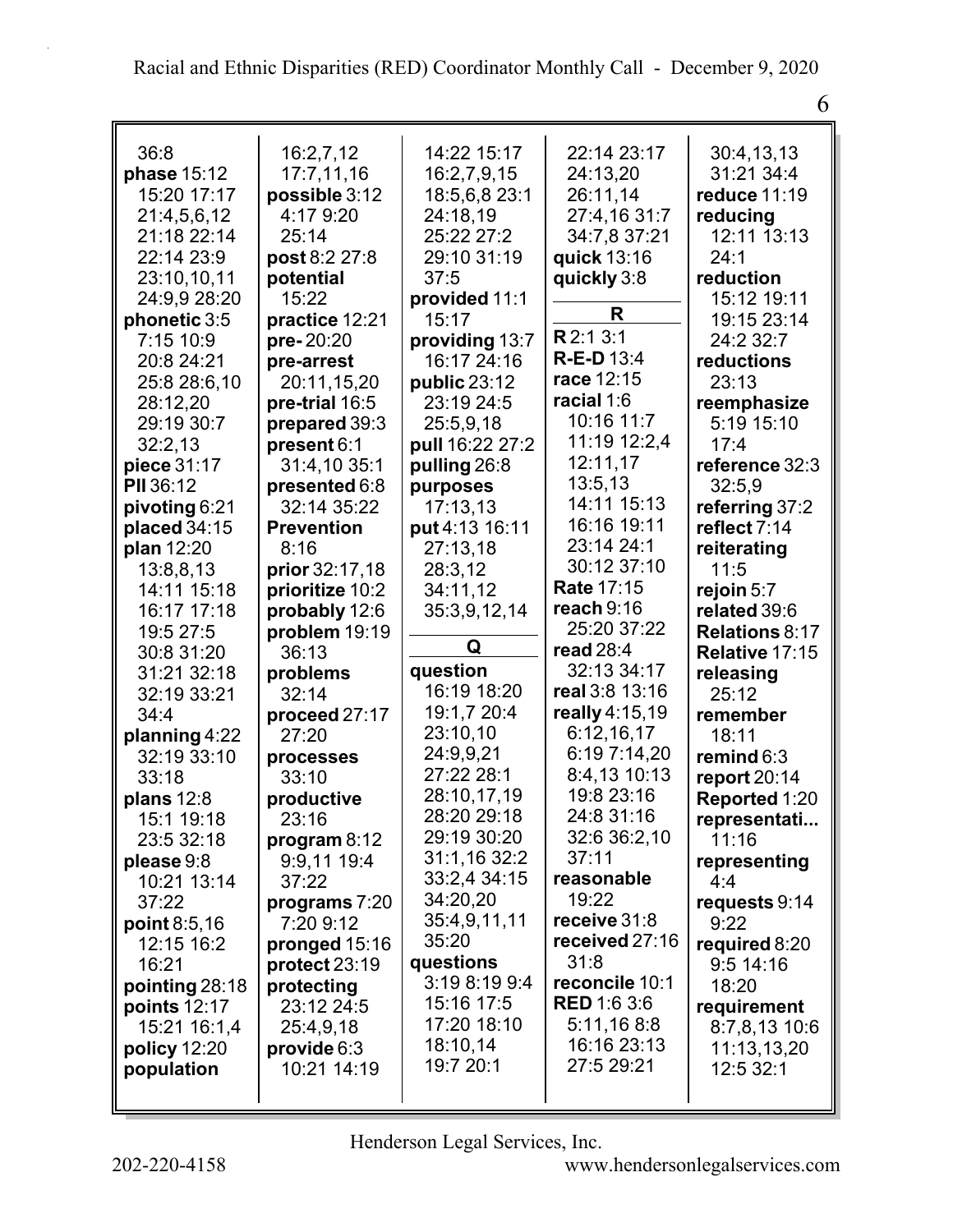| requirements                           | 34:7 36:7       | slide 11:6           | 33:22 34:22      | 9:15,20 10:1                 |
|----------------------------------------|-----------------|----------------------|------------------|------------------------------|
| 8:14 9:7                               | scale 9:10      | 13:14,16,17          | state-wide       | 10:18 11:2,4                 |
| 10:17 11:5                             | 22:10           | small $7:1$          | 15:21 18:1,6     | 12:5,8 13:17                 |
| research                               | screen 3:22     | 36:17                | 18:7             | 19:2 20:12                   |
| 15:21 22:18                            | 15:20           | solicitation         | states 3:4 7:16  | 25:11 27:17                  |
| respect 9:2                            | scroll 4:12     | 13:4,5 14:9          | 11:13 23:2       | 30:5,22 33:2                 |
| respond $27:18$                        | 15:2 21:3       | 14:20,20             | 25:12            | 33:4 35:18                   |
| responding                             | 35:16           | 27:1                 | status 34:9      | 37:15                        |
| 9:22                                   | second 13:22    | somebody             | statute 10:17    | survey 4:19                  |
| responsive                             | 34:20           | 36:21 37:16          | 10:18 11:7       | switched 12:1                |
| 9:14 19:6                              | see 3:17 4:1    | <b>Sonia 29:19</b>   | 11:13 31:18      | system 11:16                 |
| restrictions                           | 11:6,9 16:19    | soon 9:20 30:2       | statutory 8:15   | 12:16,19,21                  |
| 36:7                                   | 17:21 19:2,6    | sorry 16:16          | 11:5 32:1        |                              |
| result 36:18                           | 19:10,17,19     | 32:4 36:3            | stay $6:9$       | Т                            |
| retreat 32:21                          | 20:7 21:1,5     | speak $6:4$          | stealing 24:6    | take 4:8 5:22                |
| 32:22                                  | 24:21 25:21     | <b>SPEAKER</b>       | stop 33:19       | 19:21 28:21                  |
| right $3:22$                           | 27:3 28:4,19    | 38:4                 | sub-paragra      | 38:4                         |
| 10:10 14:4,4                           | 29:1,13 34:6    | special 5:12         | 13:1             | taken 32:10                  |
| 22:9 25:19                             | 34:21 35:4      | 5:16                 | submission       | talk 10:16                   |
| 26:2.6 27:6                            | 36:19           | specific 13:5        | 14:10.11         | 11:12 12:13                  |
| 32:16 33:8                             | seeing 28:9,11  | 18:2,12 19:1         | 29:6             | 14:17,18                     |
| road $6:17$                            | 28:12 34:18     | specifically         | submit $34:4$    | 21:19,22                     |
| 17:19                                  | 37:6            | 12:10                | submitted        | 24:10 28:6                   |
| roll 3:16 4:3,8                        | send 3:11 9:17  | spending 7:20        | 28:7,22          | 29:17 31:3                   |
| <b>Rosemarie</b>                       | 26:18,19        | spent $6:10$         | 29:13            | 31:18 34:22                  |
| 25:8                                   | 28:16           | spreadsheet          | submitting       | 37:6                         |
| <b>RRI</b> 17:6,9,9                    | separate 11:21  | 16:8                 | 29:4             | talked 33:15                 |
| 17:12,15                               | serving 5:14    | spurred 35:11        | substituting     | talking 7:21                 |
| rubber 6:16                            | session 37:20   | <b>SRAD 3:6 5:12</b> | 30:8,11          | 12:3,10,13                   |
| 17:18                                  | set 22:8        | staff $3:12$         | <b>successes</b> | 13:2,3,9 15:8                |
|                                        | share 3:18      | staffing 9:10        | 19:10 21:20      | 17:22 18:1                   |
| S                                      | 4:21 6:5        | stakeholders         | successful       | 25:17 29:21                  |
| \$2:13:1                               | 31:13,14        | 11:15                |                  | 30:12 32:3                   |
| <b>SAG</b> 31:3,10                     | 35:5,18 36:9    | start 16:14          | 11:3,4           | 35:7 36:19                   |
| 31:14,19                               | 37:16           |                      | supervision      | 37:1                         |
| 32:15,20                               |                 | started 17:4         | 26:5             | talks 14:10,15               |
| 33:9,18 34:5                           | sharing $8:2,5$ | state 4:3 8:17       | supervisor       | <b>Tanya</b> 28:10           |
| 36:1,9                                 | 36:12 37:12     | 11:17,18,22          | 25:21            | task $5:22$                  |
|                                        | shifted 8:1     | 12:4,12,15           | supply 17:14     |                              |
| <b>SAGs</b> 31:12                      | 15:11           | 13:12 15:14          | supplying 32:1   | team $5:12,12$<br>27:7 28:10 |
| <b>Sangeeth 32:2</b><br>saw 30:10 32:2 | shifting 17:6   | 16:2 17:8,20         | support 9:11     |                              |
|                                        | show 9:1 14:8   | 17:21 18:13          | 25:2,7 26:5      | 34:7                         |
| saying $11:20$                         | 24:22 25:3      | 19:9 25:11           | supported        | technical 3:10               |
| 33:21 35:20                            | showing $25:5$  | 29:8 31:15           | 10:6             | 3:14                         |
| 36:4,20                                | 36:11           | 32:18,19             | sure 4:15 7:5    | technology                   |
| says 15:20                             | six 17:20       | 33:9,14,16           | 8:219:4,6,13     | 14:7                         |
|                                        |                 |                      |                  |                              |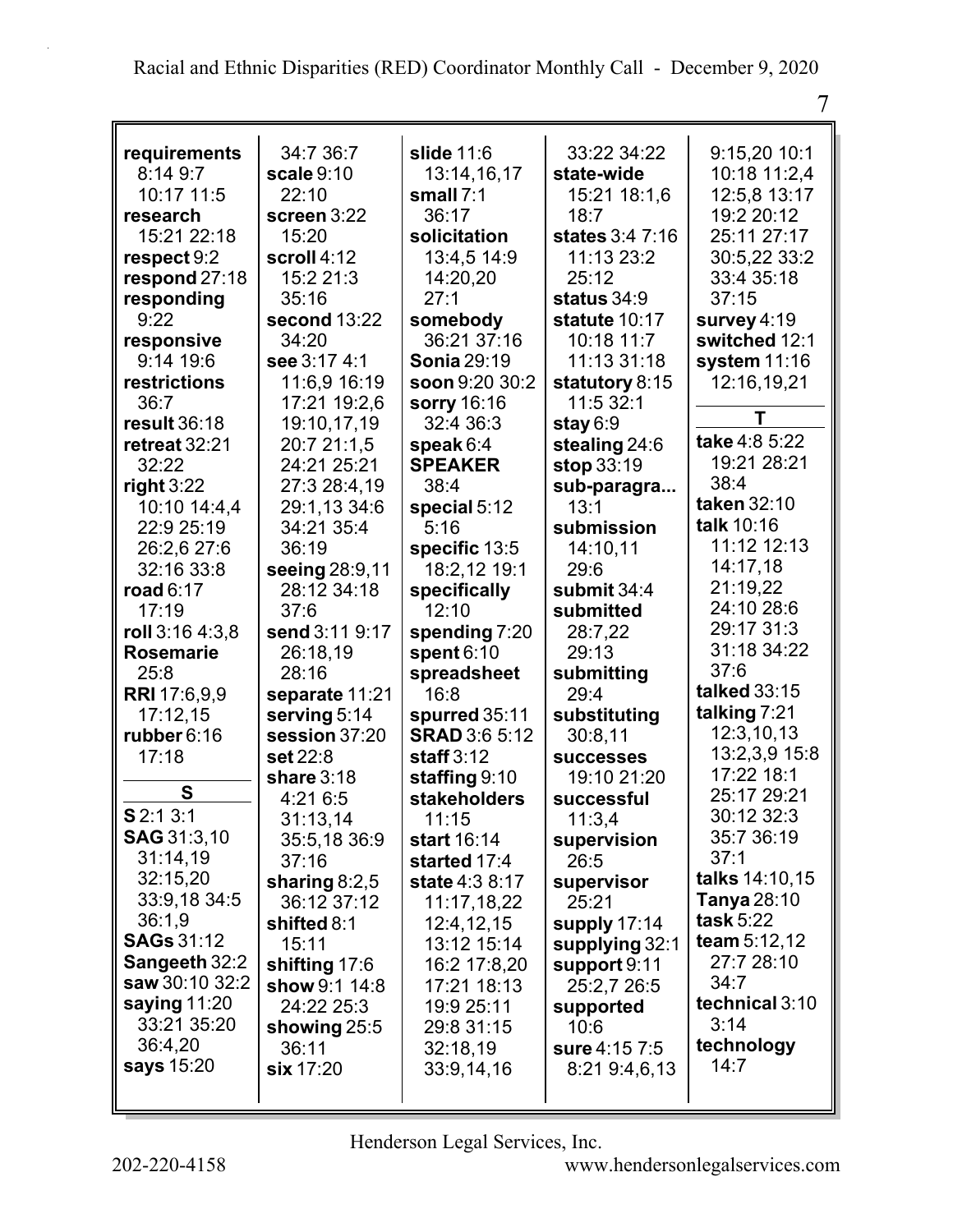| I<br>۴ |  |
|--------|--|
| ×      |  |

| tell 13:11       | time 4:9 6:6,10  | U                 | 21:13,14,15     | 19:20 21:20    |
|------------------|------------------|-------------------|-----------------|----------------|
| 17:20 19:14      | 6:18 7:20        |                   | 22:4,15,15      | 33:19          |
| 29:11 33:7       | 9:11 10:9        | <b>U.S 16:3</b>   | 23:17 24:1,7    | worked 10:5    |
| telling 13:9,10  | 11:1 14:4        | unable 33:10      | 24:8 26:12      | 21:19          |
| TeNeane 2:4      | 20:6 22:6        | understand        | 27:17 29:10     | working $6:10$ |
| 5:3 20:12,16     | 23:5 29:5        | 8:9,11 36:19      | 32:9 34:8       | 14:3 22:19     |
| term 30:8,11     | 30:2 36:8        | 37:2,3            | 35:8,16 36:9    | 22:20,22       |
| 30:14            | Tina 2:5 6:4     | understandi       | 37:14           | works 29:22    |
| terms 27:14      | 10:4,8 13:16     | 7:22 33:4         | wanted 13:17    | wow 36:6       |
| 31:8             | 15:4 20:4        | UNIDENTIFI        | 13:19 22:7      | writing $30:8$ |
| territory 4:4    | 21:8 27:6        | 38:4              | wants 35:12     |                |
| <b>text 28:3</b> | 28:13 32:14      | units 11:18       | warm $5:10$     | X              |
| thank 5:12,20    | 33:5 34:6        | <b>University</b> | way 4:7 7:21    |                |
| 10:7,7,14        | 35:19 36:3       | 35:21             | 8:14 27:20      | Y              |
| 14:6,6 30:20     | Title 8:7,11 9:7 | unprotected       | 31:22           | yeah 14:1 15:7 |
| 35:6 36:16       | 13:4 14:9        | 24:5              | ways 3:18 7:3   | 16:22 20:9     |
| 37:12,18         | to-do 30:5       | up-to-date        | 7:4,6,16,17     | 21:10 26:1     |
| 38:1             | today 3:4 4:4,7  | 29:7,14,15        | 8:3 31:4,10     | 27:12 29:18    |
| thanks 5:12,16   | 5:11 10:12       | update 34:9       | 35:1            | 33:6 37:2      |
| 28:17 38:3       | 38:2             | use 16:21 17:2    | We'll 6:5 35:13 | year 7:2,14    |
| thing 4:10 12:2  | tool 16:8        | 17:12             | we're 3:21      | 10:9 21:19     |
| 16:10 30:22      | top 4:12 35:16   | V                 | 6:20 7:6 8:5    | 21:22 28:22    |
| things $3:77:11$ | touch 9:9        |                   | 13:2 18:9,19    | 29:13          |
| 7:12 8:2,21      | training 4:22    | verify 20:19      | 18:21 19:8      | years $10:6$   |
| 11:3,6 15:9      | 7:18 32:22       | video 3:20 5:7    | 19:11,16,19     | 15:11 22:17    |
| 17:3 18:15       | <b>TRANSCRIB</b> | view $3:21$       | 25:19 29:11     | youth 23:13,15 |
| 19:6 22:10       | 39:1             | 20:13             | 30:15 34:20     | 23:20,20       |
| 22:15,17         | transcript 39:3  | virtual 6:22      | 35:4            | 25:5,12 26:3   |
| 23:9,11 29:3     | transfer 16:6    | 24:18             | we've 7:5 24:3  | youths $12:18$ |
| think 18:11      | tribal $11:17$   | virtually 32:16   | 27:17 34:7      |                |
| 21:13 24:12      | 12:16            | 33:11             | webinars 8:5    | Z              |
| 25:9,14          | tribes 11:18     | visible 9:1       | website 8:3     |                |
| 26:11,14         | tribute 10:11    | voluminous        | 27:1,8,13       | 0              |
| 29:2 30:10       | try 5:7 $7:15$   | 7:16              | Wednesday       |                |
| 31:22 32:2       | 8:11 9:10,12     | W                 | 1:13            | 1              |
| 35:6,10          | 9:1910:1         | wait 21:10        | week 36:1       | 1 15:20        |
| 36:15 37:16      | 14:3 21:18       | want 3:7 4:2      | welcome 5:10    | 10 19:15       |
| thinking 33:7    | trying $8:2$     | 5:10,16 6:3       | 10:7            | 15th 32:17,19  |
| thought $7:4,5$  | 13:15 33:3       | $9:3,15$ 11:2     | went 24:4 36:1  | 16 39:12       |
| 25:16            | turn 5:3 10:4    | 11:11,12          | wonderful       | $\overline{2}$ |
| thoughtful       | twice 28:11      | 12:5 13:11        | 8:10 37:8,11    |                |
| 19:18            | two 15:11        | 14:8 17:7,9       | work 5:14,15    | 2 3 5:13       |
| three-15:15      | type 4:3 12:9    | 17:19 18:8        | 5:17,20,21      | 2:021:14       |
| three-phase      | 31:12 37:10      | 19:7,10,17        | 6:16,197:4,6    | 20 13:19 27:1  |
| 15:16            |                  | 19:17 20:10       | 7:8,22 12:19    | 2017 29:5      |
|                  |                  |                   |                 | 2019 15:11     |
|                  |                  |                   |                 |                |